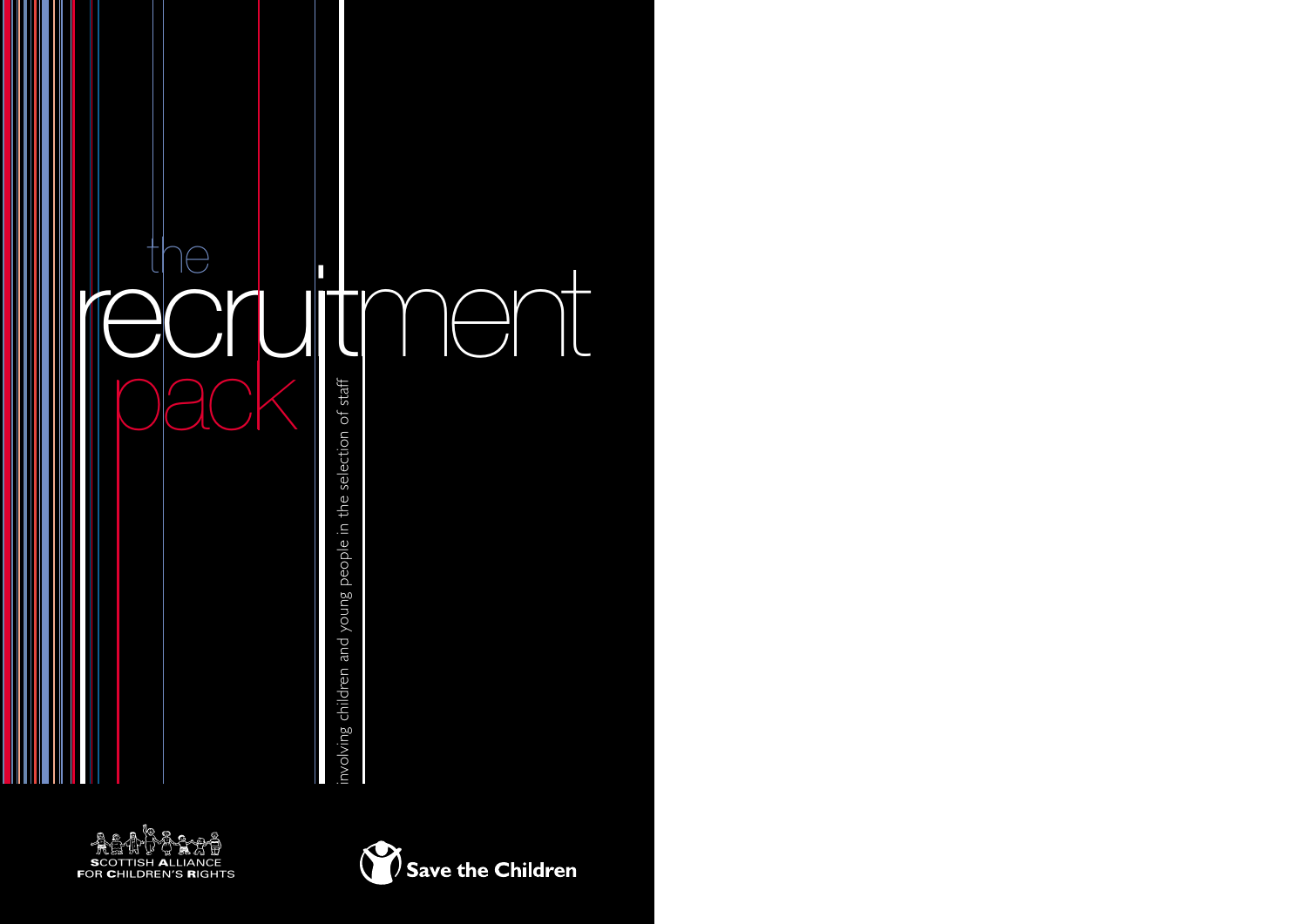It's been so heartening in the past few years to see how organisations are starting to involve children and young people in recruiting and selecting the staff who are to work with them; a clear sign of children and young people's participation rights taking root!

This pack begins by setting out a powerful case for children and young people participating in recruitment and selection, it is evidence-based using real life case studies and it offers lively, well thought-out activities to make it happen. It's interesting that when you produce any kind of guide tailored for young people's needs, it can often be a resource for adults too. Take for example the activity on creating a job description which sets out a simple-to-understand framework of *head, heart & hands* as a way in which you can identify the knowledge base for a job, the person specification and the skills required. All of a sudden what might seem an intimidating task becomes clear and de-mystified.

I think this pack can lead to an improvement in the quality of recruitment processes in many organisations that have not taken the step of involving young people as yet, or have some experience which they would like to develop. It is certain that decisions made will be better for having the key stakeholders involved and that young people will have gained a well-deserved voice in a crucial area of decision making.

alson Dains

**Alison Davies** Chair, Scottish Alliance for Children's Rights

foreword

1

# foreword

For further copies of this publication please contact:

Save the Children Haymarket House 8 Clifton Terrace Edinburgh EH12 5DR Tel 0131 527 8200

www.savethechildren.org.uk/scotland

©Save the Children 2005 Registered Charity No. 213890

All rights reserved. This publication is copyright, but may be reproduced by any method without fee or prior permission for teaching purposes, but not for resale. For copying in other circumstances, prior written permission must be obtained from the publisher and a fee may be payable.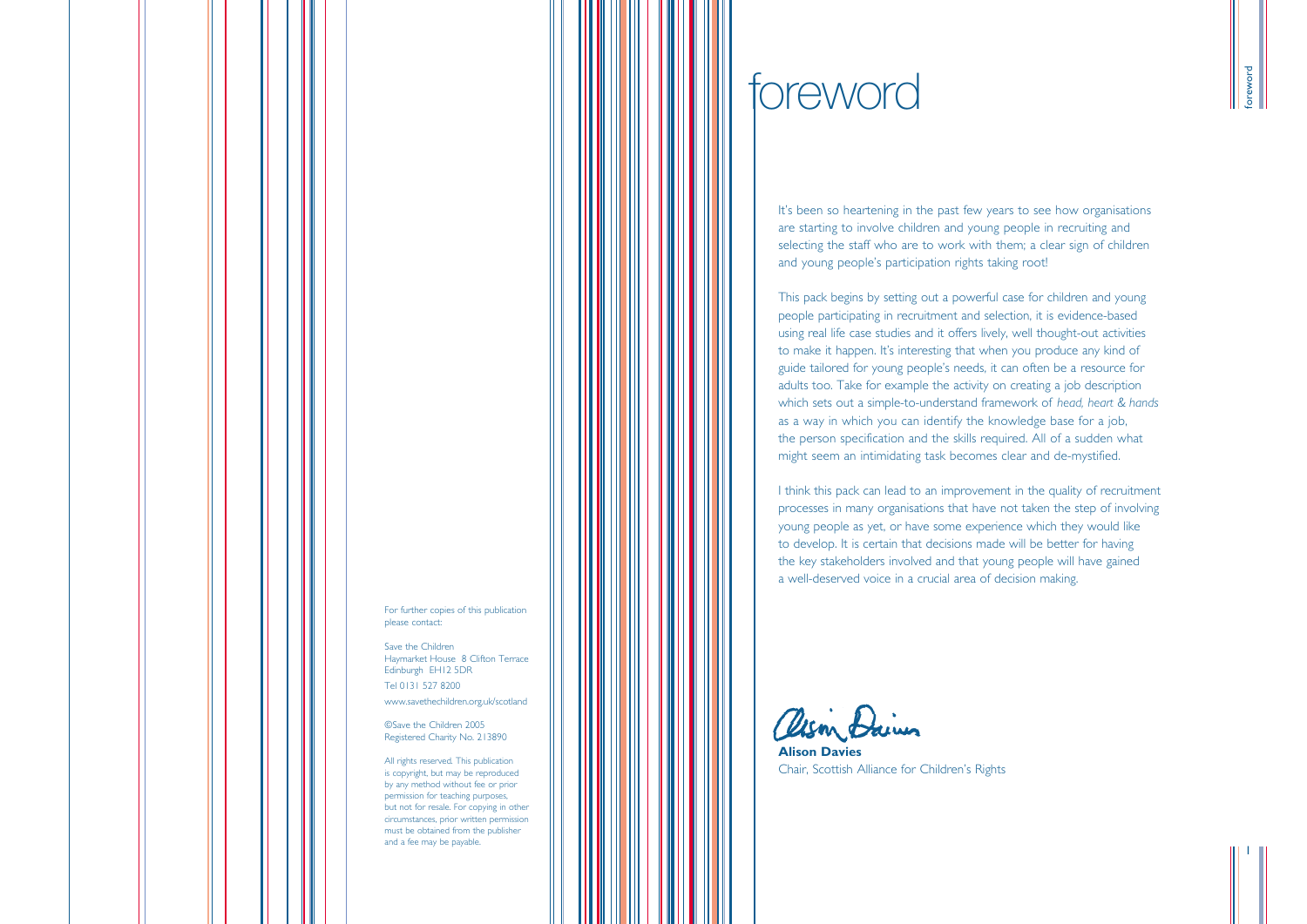### **What is in the pack?**

This pack is based on practical experience from organisations and young people from across Scotland. Through a series of case studies we will tell you how other people have approached the involvement of children and young people. In section 3 we share with you activities that have been tried and tested by Save the Children which will help you support and enable children and young people of any age to be involved.

- Understand the benefits of involving children and young people in staff recruitment and selection.
- Work through some of the challenges and questions you may face.
- Understand the key elements of the recruitment process.
- Consider where and how you may involve children and young people.
- Prepare young people to have a positive, meaningful experience.

### **This resource will support you to:**

### **How to use the Recruitment pack**

The three sections in the recruitment pack complement each other. For example, if you want to find out how to involve young people in writing a job description you will find that section 1 provides information on what a job description is, section 2 has examples of how children and young people have been involved in writing job descriptions and section 3 has ideas for activities to help prepare and support young people. By using the three sections of the pack we hope that you will have a better understanding of the recruitment process and how children and young people can be involved.

Every effort has been made to ensure the accuracy of the information in the recruitment pack. The information is provided for general information only and is not intended to replace organisations' own policies. It is not legal advice or opinion and should not be relied upon as such. Before undertaking any recruitment you should consult and adhere to your own organisation's policies and procedures. If you require specific advice on your situation you are advised to consult a solicitor or specialist advice agency.

welcome

### **This pack is the result of a joint project between Save the Children and SACR.**

It is for anyone who works with, or in the interests of, children and young people. You may be a youth worker, teacher, human resources officer, local authority worker, manager, community worker, facilitator or part of an organisation working with children and young people. The pack is for those who have a desire to involve children and young people in recruitment processes.

Save the Children is an international child rights organisation working in Scotland, the UK and in over 60 countries to achieve a better world for children. Save the Children's work is centred on a commitment to making a reality of children's human rights and is based on the principles of the United Nations Convention on the Rights of the Child.

It will be of relevance to you if you have involved children and young people in recruitment before, but also if you are thinking about it and need some help to get going. The recruitment pack will help convince and confirm that young people's involvement is positive and meaningful and has benefits to organisations, young people and candidates.

The Scottish Alliance for Children's Rights (SACR) acts as a focal point for monitoring and promoting the full implementation of the United Nations Convention on the Rights of the Child for children and young people in Scotland. It does this by encouraging organisations to adopt the Convention and to develop their policy and practice in accordance with the principles and articles of the Convention. It also supports and facilitates opportunities whereby children and young people can learn about their rights and develop their role in society in relation to the Convention.

### **Why the recruitment pack?**

Save the Children shares with the Scottish Alliance for Children's Rights (SACR) a commitment to the United Nations Convention on the Rights of the Child. Article 12 of the Convention is concerned with the participation rights of children and young people. It states that signatories to the Convention (the UK became a signatory in 1991) '...shall assure to the child who is capable of forming his or her views the right to express those views freely in all matters affecting the child, the views of the child being given due weight in accordance with the age and maturity of the child'. The purpose of this pack is to help you consider how to develop and deliver a commitment to participation by involving children and young people in the recruitment and selection of staff.

### **Who is the recruitment pack for?**

### welcome welcome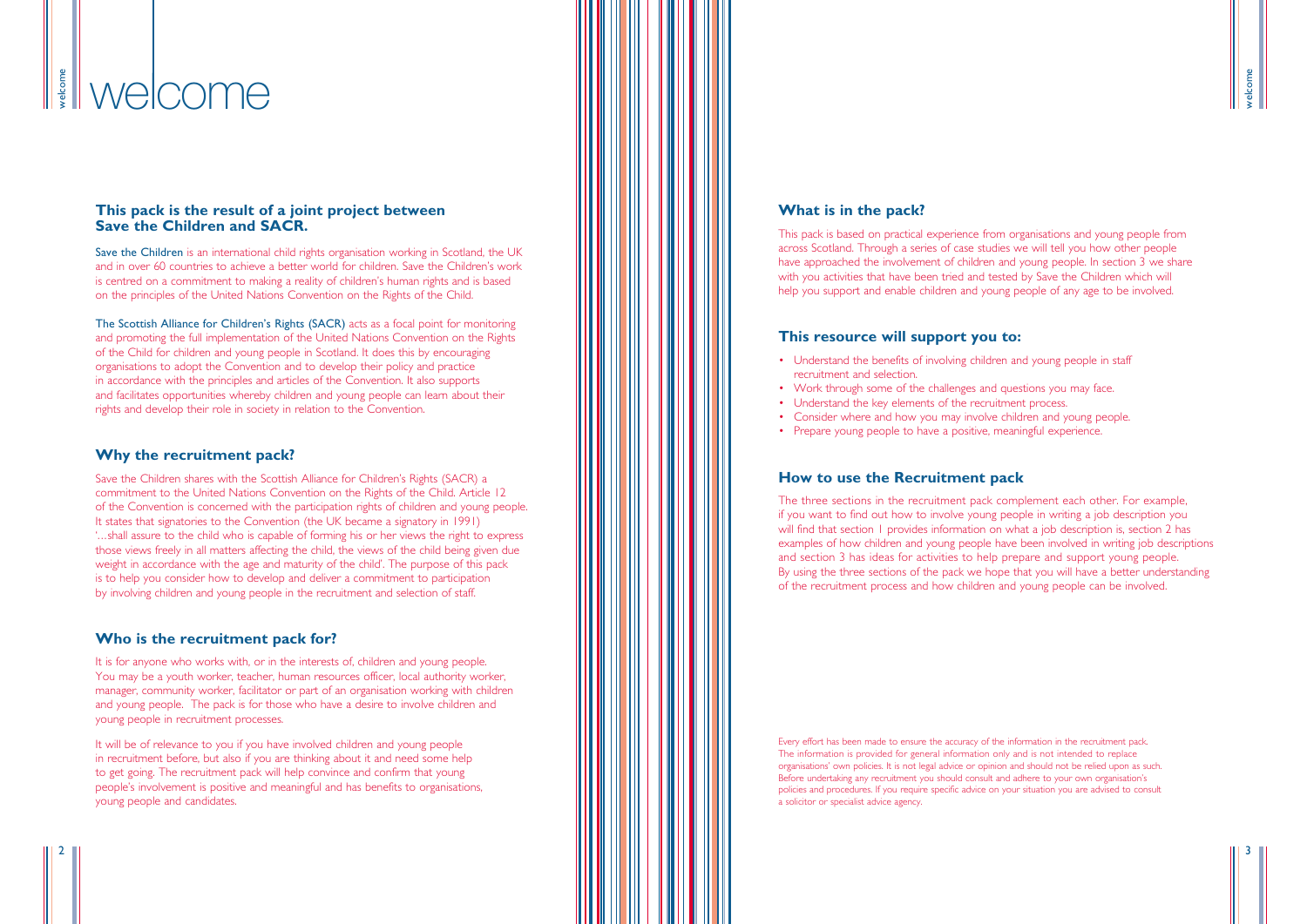Information on the key elements of the recruitment process, frequently asked questions and ways young people can be involved.

# **Section 2**

Speaking from Experience . . . . . . . . . . . . . . . . . . . . . . . . . . . . . . . . . . . . . . . . . . . . . . . . . . . . . . . . . . . . . . . . . . <sup>47</sup> Examples of how staff and young people have worked together in various stages of the recruitment process.

### **Section 3**

Activities . . . . . . . . . . . . . . . . . . . . . . . . . . . . . . . . . . . . . . . . . . . . . . . . . . . . . . . . . . . . . . . . . . . . . . . . . . . . . . . . . . . . . . . . . . . . . . . . . . . . . . . . . . . . <sup>67</sup>

Tried and tested activities to help you support young people to be involved.

| contents |  |
|----------|--|
|          |  |

5

Save the Children and the Scottish Alliance for Children's Rights would like to thank the large number of young people and workers from around Scotland who contributed to the recruitment pack.

The project was managed by Sharon Laird (Save the Children).

The recruitment pack was written by

Section 1: TASC Agency Section 2: Caroline King & Sharon Laird (Save the Children) Section 3: Sharon Laird & Evelyn Vrouwenfelder (Save the Children)

Mark Merrell (Save the Children) and Fiona Robertson (SACR) formed the management group, together with Sharon Laird.

The advisory group comprised Madeleine Brend (Save the Children), Sandra Martin (Edinburgh Youth SIP), Donald Macaskill (Equal & Diverse Consultancy), Natasha McInninie (INSTEP project), Peter Nield (Children's Rights Service Fife) and Rob Warren (Edinburgh Young Carers Project).

Tina Hyder, Michelle Lloyd and Linda Parton contributed to the activities section. Michelle Arthur, Amy Flynn, Grant Gilroy and Donna Lawrie gave feedback on the activities. Douglas Hamilton, Michelle Lloyd and Elizabeth Morrison advised on the content of the pack (Save the Children staff).

Special thanks to HGDesign. Joyce Sperber co-ordinated the design and production process. Donna Lawrie and Julie Lockley gave administrative support (Save the Children staff).

Special thanks to the young people and staff from the following organisations who shared their experiences with us:

- Edinburgh Young Carers Project (EYCP)
- Fife Children's Rights Service
- Moray Youth Action
- Save the Children
- Scotland's Commissioner for Children and Young People
- Skye & Lochalsh Youth Forum
- The Corner, Dundee
- Youth Issues Unit, Dumfries

The following people contributed through telephone interviews:

Fiona Langskaill (Bridges Project), Janice Hendry (Yip.world), Mairi Breen (Braehead Primary School), Peter Doran (Harmeny School), Stephen Paterson (Who Cares? Scotland), Shuna Dicks (The Loft Youth Project), Yvonne Muirhead (Midlothian Youth People's Advice Service).

### **Section 1** Involving Children and Young People.

# **acknowledgements contents**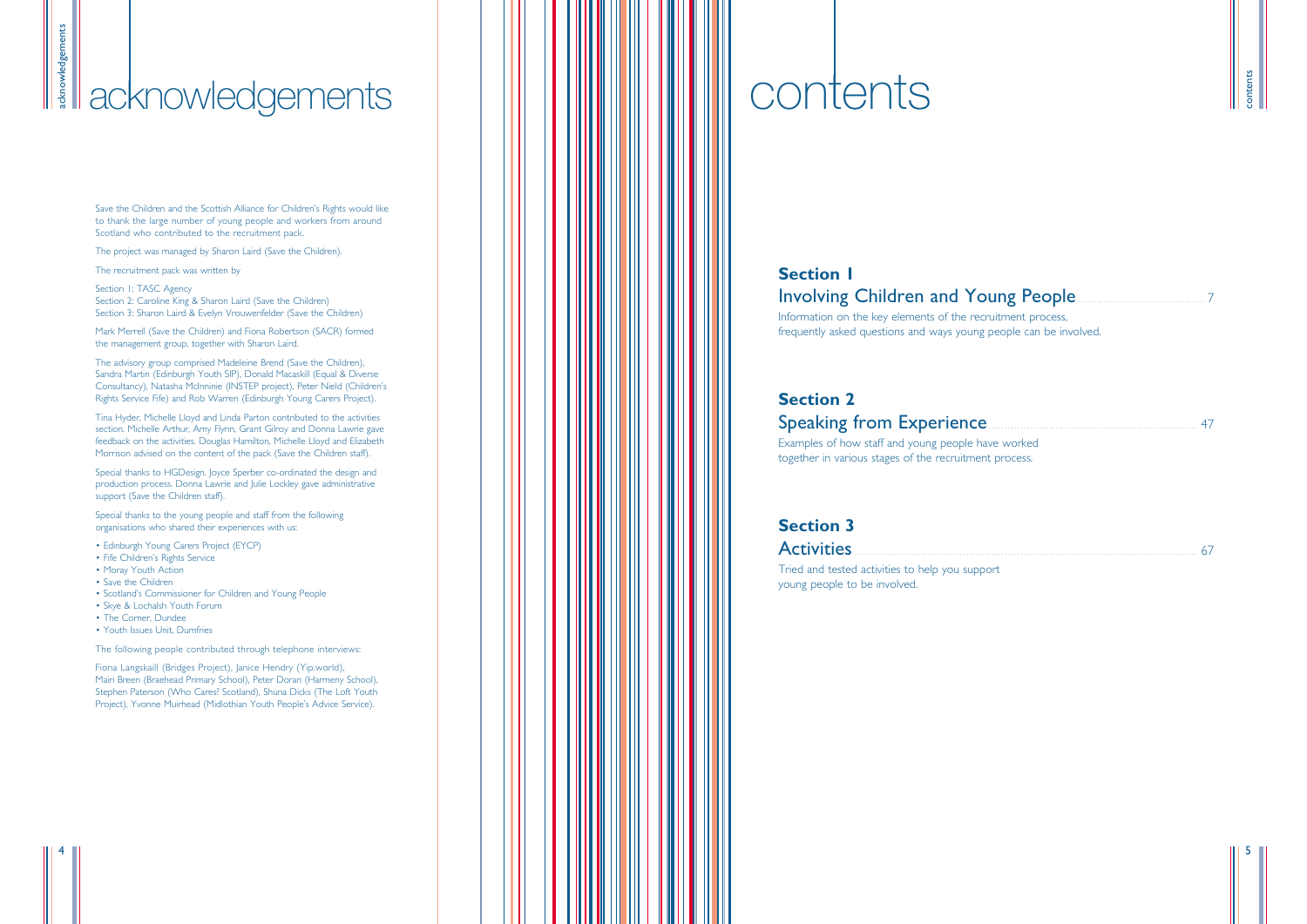The first section of the pack provides information on the key elements of the recruitment process. As well as understanding the benefits for involving children and young people, this section will help you work through some of the questions you may have and consider where and how you may involve young people.

### Making the Case for Young People 's Involvement in Staff Recruitment and Selection

Frequently Asked Questions

The Recruitment and Selection

### **Appendices**

| on |  |                |
|----|--|----------------|
|    |  | $\overline{4}$ |
|    |  |                |
|    |  |                |

- Diversity, Equality and Anti-discrimination
- Child Protection and Disclosure
- Developing Policy

7

**If** we are going to<br>
make a case for *make a case for this to be taken on more generally, that is when a resource is really important. You have got to have something that gives people the confidence and that is where this is really helpful.* **"'**<br><sup>Margaret,<br>Development Officer</sup> Margaret, Development Officer, Children 's Services, **Dumfries** 

# involving children and young people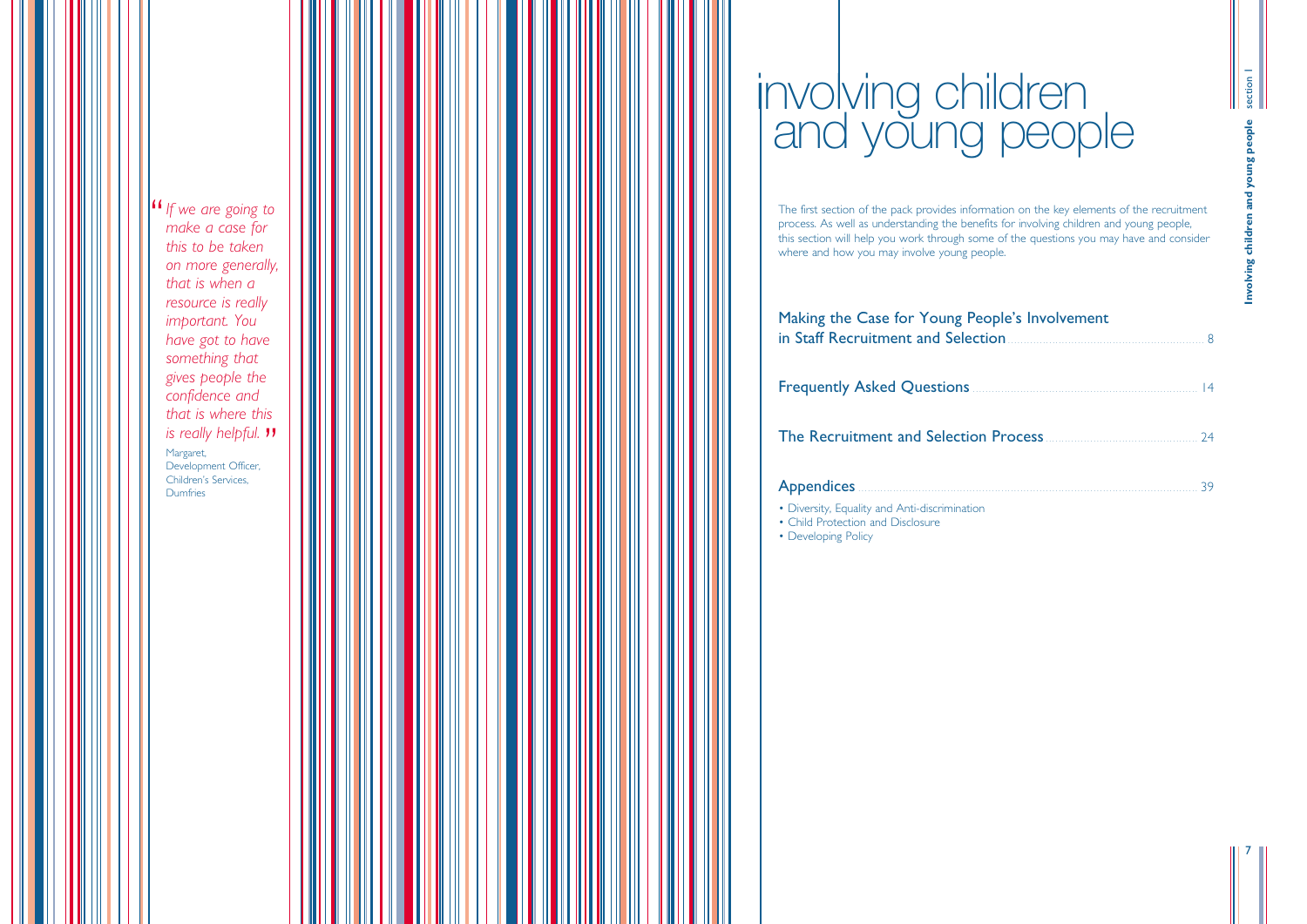### **Your agency will benefit from their participation** :

Involving young people in your recruitment and selection processes means you will:

• Support the adults involved to develop their communication and listening skills. • Ensure that the service you provide is relevant to children and young people.

- See how candidates interact with children and young people.
- Give a positive and powerful message to candidates that young people's input is valued and taken seriously.
- 
- Build stronger working relationships between adults and young people.
- 
- Gain a better understanding of what an effective and inclusive recruitment and selection process is.
- Broaden participation and make recruitment a more thorough process.
- Show your commitment to children and young people's participation in a meaningful way.

### What people say:

*"Young people can really come up with some very sharp and very important questions and what can also come out is how the candidate interacts with that young person and how they are communicating with that young person, that in itself can be really valuable."* Liz, Service Manager, Aberlour Child Care Trust

*"I think one of the main criteria of employing someone to work with children is that they have a genuine interest in children and young people … they (children and young people) have got ways of establishing that, that I can 't. "* Peter, Manager, Fife Children 's Rights Service

# getting started getting started Making the case for young people's involvement in staff recruitment and selection **Making the case for young people's involvement in staff recruitment and selection**

*"There is that instinctive thing for a young person in terms of how they relate to somebody and more importantly how that person relates to them. We have had people who have directed their presentation to the adults or to the workers present and the young people have picked it up, and that has been an issue for them. "* Ian, Youth Strategy Co-ordinator, Dumfries

*"We very much listen to what they (the young people) are saying because we find that they are tuned in when it comes to the kind of staff we are looking for. "* Laura, Project Manager, Moray Youth Action

*"They are advising us, basically they are giving us their clues and ideas, and their ideas of where candidates are coming from and how appropriate they are. "* Pete, Manager, The Corner, Dundee

*"I think that it is really interesting that 9 times out of 10 that the informal panel come to the same decision as the formal panel, which I think is a good positive reinforcement of the involvement of young people in the process. "* Steven, Assistant Director (Operations), Who Cares? Scotland

*"It says something about what your commitments are as an organisation and it also has an effect on who you recruit. I really strongly believe that you end with a much more focused and committed staff team as a result of people going through that process. "* Rob, Manager, Edinburgh Young Carers Project

<sup>1</sup> Local and vocal: Promoting young people's involvement in local decision-making. Peter White National Youth Agency/Save the Children 2002 ISBN 1 84187 042 0

 $2^2$  Children and Community Regeneration. Hugh Matthews Groundwork/Save the Children 2001 ISBN 1 84187 046 3

9

### **A focus on participation**

This pack is all about children and young people 's participation. But what does participation mean? Peter White describes how participation might be experienced by young people:

*"Participation refers to young people taking an active part in a project or process, not just as consumers of a service, but as key contributors to the direction and implementation of it. By participating, young people are essentially proactive and have the power to shape the project. They do so to different degrees: a project might be devised, planned and executed entirely by young people with some adult support; another might be primarily an adult-led venture, but one in which young people take a significant part in the discussions and implementation of different aspects of it. Both these are examples of participation. "* 1

In a recent publication about children and young people 's involvement in community regeneration Hugh Matthews helps us think further about what participation means. He writes:

*"Participation … assumes an ability to influence and change. It provides children with the opportunity to think for themselves, to express views, and to expect that these ideas will be listened to and taken seriously. It entails working effectively with others, and interacting in a positive way. Above all, it is an inclusive process that encourages the active engagement of all children, regardless of background or identity. "* 2

If your agency provides a service directly or indirectly to or for children and young people this pack will help you consider how to extend and facilitate their participation in an important part of your activities – the recruitment and selection of staff.

### **Why involve children and young people?**

Involving children and young people in recruitment and selection is part of a wider agenda about the participation of young people in society. Thinking about this broader picture we suggest that there are five good reasons why participation matters, and why in turn you should involve young people in recruitment and selection:

- Your agency will benefit from their participation.
- They will benefit from participation.
- Candidates also benefit from a process which involves young people.
- They have rights.
- There are political and social arguments for doing so.

8

# making the case for young people's involvement in staff recruitment and selection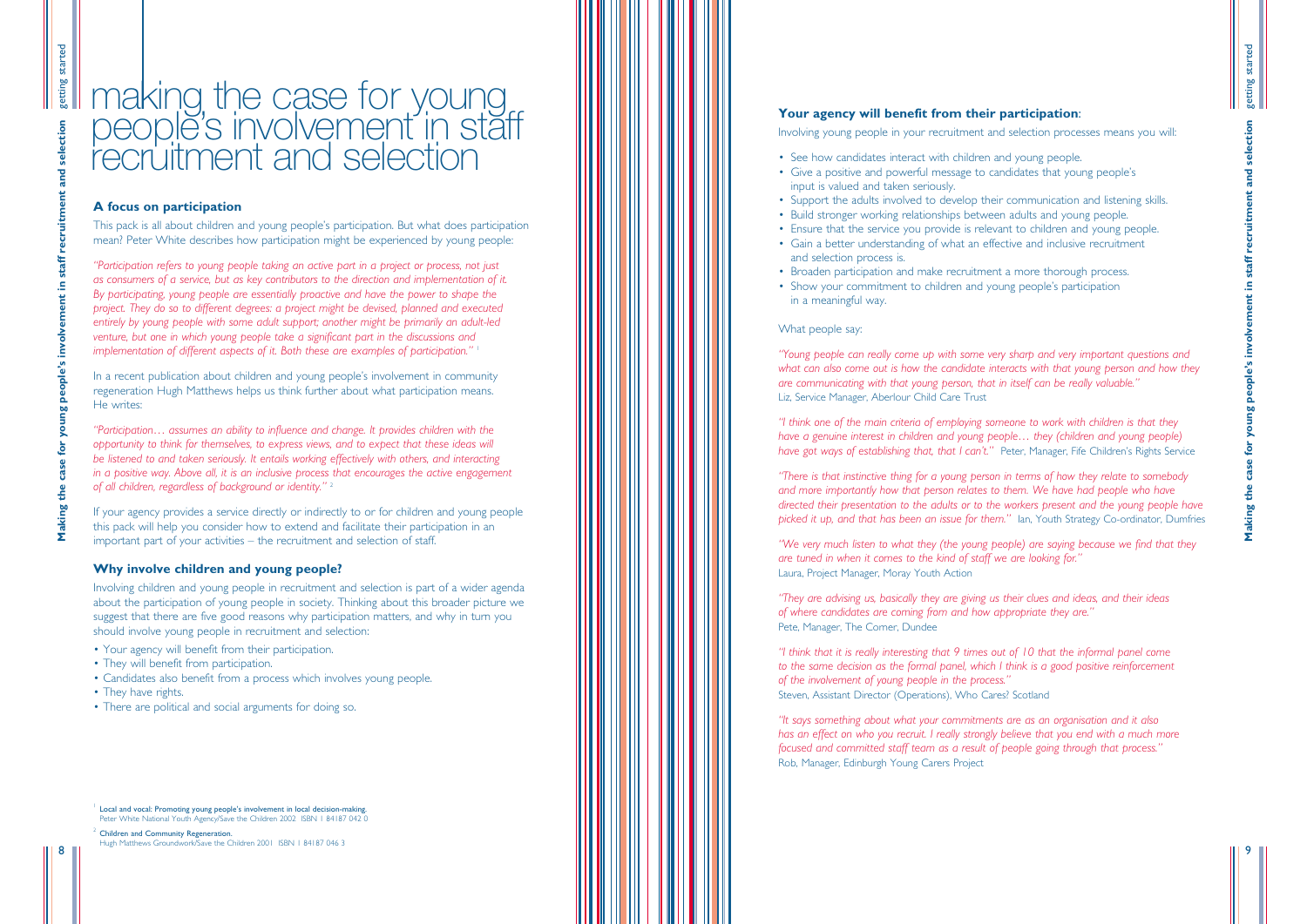### What candidates say:

*"It was so informal, and you were just allowed to be totally honest, up front and be yourself, without thinking am I answering the right answer, whereas at the formal interview, you are always thinking … and sometimes you are not getting the true person coming out at that kind of interview. "*

*"I actually thought it was a really good part of the interview for the job … it gives you a good insight into whether you were going to be able to engage with these young people … what is the point in going for a job if you couldn 't click with these people at that stage. "*

"Given that it's a rights organisation I probably would have had a question in mind *about why you wouldn 't involve young people. "*

*"I think it is actually really good, because you walked away knowing that the young people had also chosen you for that job … that is the side that I think you can take from it … they accept you to be part of the support they need. "*

### **Children and young people have participation rights:**

Some of the rights children and young people have are enshrined in law, and others in international conventions to which the UK Government is a signatory.

The European Convention on Human Rights and the Human Rights Act give rights to children and young people as well as to adults. Children and young people also have participation rights under the Children (Scotland) Act 1995 in terms of individual or private decision making. They have the right to be consulted about the Children 's Service Plans published by local authorities and their partners in service provision. And now children and young people have participation rights in school development plans and education authority plans under the Standards in Scotland 's Schools Act 2000.

Young people up to the age of 18 are also entitled to the rights laid out in The United Nations Convention on the Rights of the Child (UNCRC) to which the UK has been a signatory since 1991. Part of the responsibility of being a signatory to the Convention means that governments, and the public bodies or agencies they fund, should ensure full compliance with the articles of the Convention which, in terms of participation, gives young people explicit rights under article 12. There are supporting materials in the activities section of the pack will help children and young people to get to know more about the UNCRC – see Baby Tommy 's rights and the Children 's rights quiz/pass the parcel.

The law also says that when professionals work with young people they assume a level of responsibility for the relationship and for the well being of the young person. The Human Rights Act, UN Convention and Children (Scotland) Act all help us understand that the expectation is that staff within any "public or private social welfare institutions, courts of law, administrative authorities or legislative bodies " will be guided by professional judgements on what is in the best interests of the child. It is argued that supporting and involving children and young people in discussion and decisions at an individual level, and more strategically as a group of service users, clearly 'fits ' with such expectations.

selection

recruitment and

staff Ë.

11

### **Children and young people will benefit from participation:**

Being part of the recruitment and selection process gives young people the chance to:

- Learn more about the agency/organisation.
- Develop a sense of belonging and ownership.
- Influence what their service/project does by ensuring it considers what young people want from staff.
- Learn new skills like team work and negotiation.
- Build confidence and self esteem.
- Improve relationships across friendship or user groups and with staff.
- Prepare and present information to different audiences.
- Improve their CV.
- Get a taster of a process they will also be part of as they apply for college places or jobs.
- Make a difference and have a sense of achievement in a job well done.

### What people say:

*"It is beneficial to be on the panel because you get the chance to see what it is like from the other side, because when you go for a job, you are always nervous. "* Simon, Age 17, The Corner, Dundee

*"I'm an absolute dab hand at job interviews now. "* Andrew, Age 25, Dumfries

*"I thought it would be a different experience to get involved in this to see what it was like to begin with and to see how much input we had and if it did actually make any odds or if it was just an extra bit they put in, but it did seem to, they seemed to listen to us … so I think it did make a difference and that was the reason I wanted to do it. "* Brian, Age 18, Moray Youth Action

*"One of the mums said she can't believe the confidence it has given her (daughter) … although she is an able wee girl … she has really gained confidence … her mum said it s ' absolutely brilliant. "* Frank, Quality Improvement Officer, South Ayrshire Council

*"For the children I think it is a huge area of responsibility that they have never tackled before and it is amazing how the children rise to the occasion and in fact when you speak to them about how this is a very important matter, it requires confidentiality and discretion, children have been superb. "* Mhairi, Headteacher, Braehead Primary School

### **Candidates also benefit from a process which involves young people:**

Young people 's involvement also means that candidates will:

- Have an opportunity to meet with some of the young people they will be working with or who use the services provided.
- Have a better understanding of your commitment to young people's participation, and that you value it and take it seriously.
- Have a better understanding that how they interact with children and young people is a crucial part of the job they are applying for.
- Have a positive sense of endorsement from young people once they have been selected and appointed.
- Be afforded the opportunity to give a truer reflection of their character and how they would interact with young people in practice.

**Making the case for young people's involvement in staff recruitment and selection**

people's i

**Suno** 

for;

case<sup>-</sup>

the

Making

involvement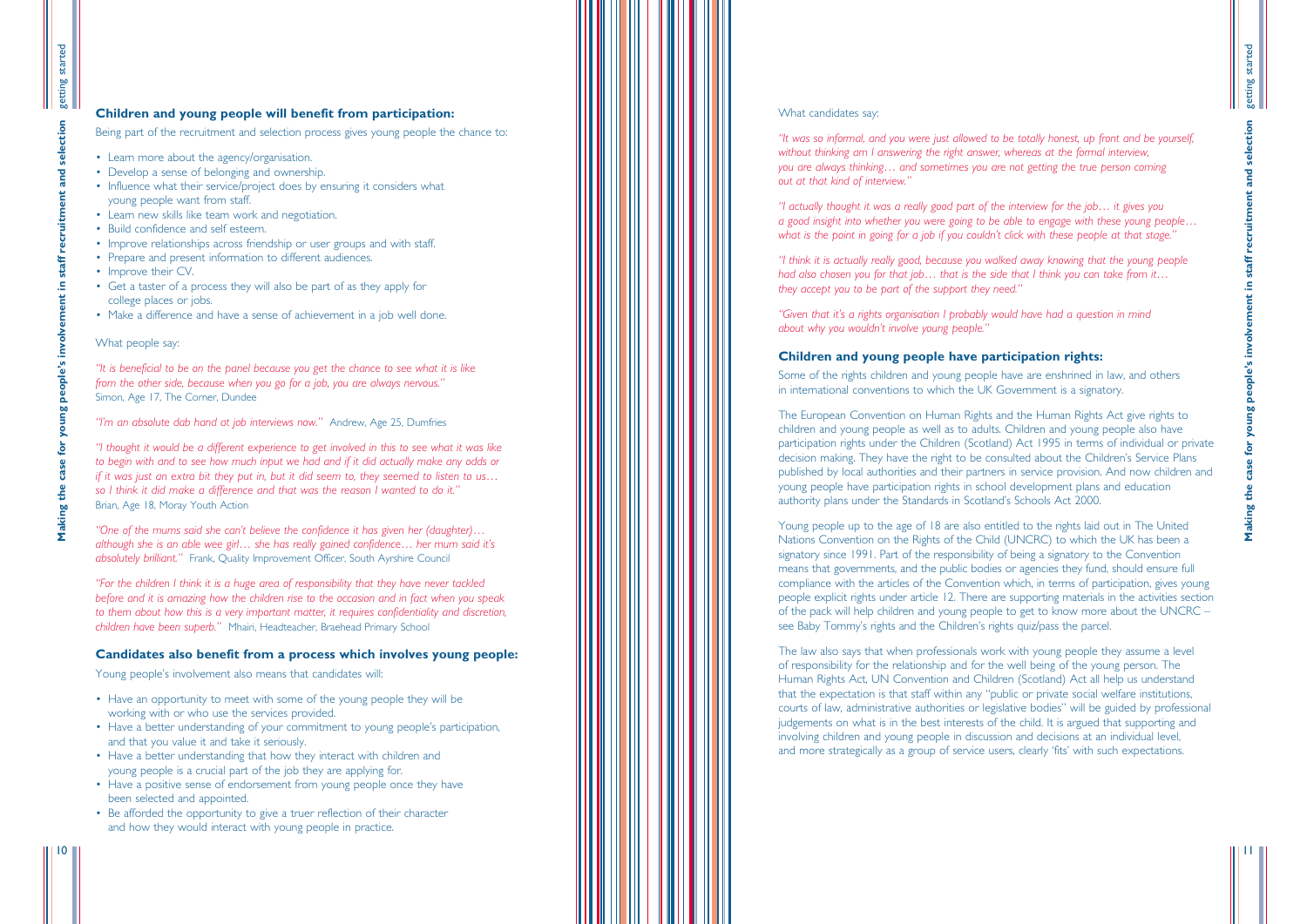### What people say;

*"It seems likely that if children and young people are given more responsibility and more chance to participate in the running of society, then they will be more willing to engage in the process of democracy. "* from Effective Government Structures for Children: Report of a Gulbenkian Foundation Inquiry

*"Children and young people live in the same world as adults – they have to cope with divorce, separation, illness, poor housing, bereavement, war, famine, pollution, crime, racism, abuse, and poverty, just like adults. They are not cocooned from making difficult decisions nor are they sheltered from life 's troubles. "* From Hear! Hear! Promoting children and young people 's democratic participation in local government (Rachel Hodgkin and Peter Newell)

13

### The Children (Scotland) Act 1995 states:

"Due regard should be given to children's views, subject to their age and maturity. While any child has this right, children aged 12 or over are presumed to have sufficient age and maturity. "

The Standards in Scotland 's Schools Act 2000 Section 2.2 says: "An education authority shall have due regard, so far is reasonably practicable, to the views (if there is a wish to express them) of the child or young person in decisions that significantly affect that child or young person, taking account of the child or young person 's age and maturity. "

lection

 $\overline{9}$ 

recruitment and

staff

The United Nations Convention on the Rights of the Child (UNCRC) Article 12 says: "State parties shall assure to the child who is capable of forming his or her views the right to express those views freely in all matters affecting the child, the views of the child being given due weight in accordance with the age and maturity of the child. For this purpose the child shall in particular be provided the opportunity to be heard in any judicial and administrative proceedings affecting the child, whether directly, or through a representative or an appropriate body, in a manner consistent with the procedural rules of national law. "

### **There are political, social and pragmatic reasons for doing so:**

The political case for youth participation is often made from the viewpoint that in our society children and young people, more than any other group, lack status, credibility or power. While there are about 1 million under 16 's in Scotland today, and while they are major users of services, their actual influence on the way local government or public agencies work is minimal.

Children and young people 's participation is also concerned with attempts to address the *democratic deficit*, arguing that if young people fail to see the relevance of decision making processes they will not engage with them either now or as adults.

There is also an increasingly common view taken that as citizens we have rights, and this *rights perspective* views all citizens, including young people, not as passive or weak but as equal and active members of society who should be a part of decisions which are made about them or which affect them.

The case for youth participation is also based on the social argument that children and young people are members of society now, not citizens in waiting. While we want to protect children and young people from harm they are not isolated from the difficult and problematic aspects of life and so should be part of considerations of how to engage with and tackle social issues. The belief is that the opportunity to practice decision making and participation is fundamental, that if active citizenship is anything it is a *process* based on the learning and practising of skills, attitudes and values and that if we do not *involve* , then we *exclude* .

The argument for involving young people is also partly about being pragmatic – they know what their experiences are and by listening to them service providers can learn what works from their perspective.

**Making the case for young people's involvement in staff recruitment and selection**

people's i

for young

case<sup>-</sup>

the

Making

involvement in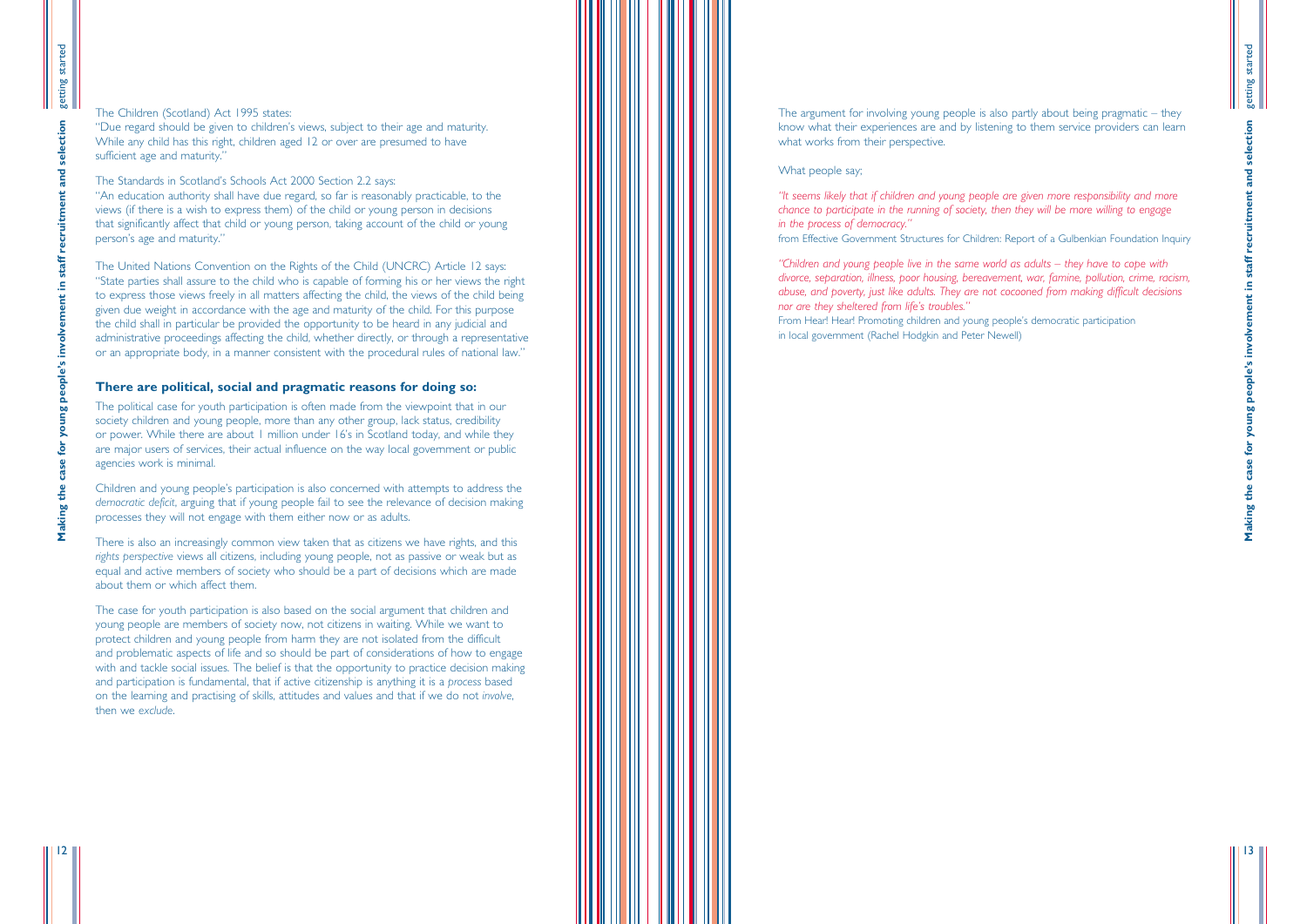### **FAQ 1: What posts do you involve young people in when it comes to recruitment and selection?**

If you give good information to young people, and ensure those that might require additional support get it, you will be in a position to seek out those young people who: • are interested and willing to get involved – after all this process will

You can consider involving children and young people in any recruitment. However, you might decide it is not always appropriate to do so. One useful rule of thumb is to involve children and young people in the recruitment of staff who will work directly with them, or have contact with them, or make decisions about the services children and young people receive.

### **FAQ 2: Do children or young people want the responsibility?**

- mean a serious commitment from them
- can work well with other people keeping in mind you need to provide whatever support you can to enable this.

We detail the recruitment and selection process in the next section of the pack. It is possible to involve young people in all aspects. You need to consider what the agency wants to get out of young people's participation, how to explain and encourage young people to get involved, and ensure adequate information, training and support is available at whatever parts of the process where there is young people's involvement.

Remember, this is a voluntary activity, if young people believe you value their participation, if they trust it will have impact and importance, those who want the responsibility will take it.

getting started getting started Frequently asked questions **Frequently asked questions**

### What people told us:

*"You just have to treat it with a lot of respect because at the end of the day we come here voluntarily and give up our time, we are deciding someone's career future."* Chubby, Age 22, Dumfries

### **FAQ 3: What parts of the process should young people be involved in?**

Case studies which can be found in section 2 of the pack give examples of how and at which points in the recruitment process organisations have involved young people.

15

This section poses some of the most common questions that agencies consider when thinking about involving children and young people in staff recruitment and selection. Alongside posing the questions we give some indication of the issues which are involved and we highlight some possible approaches. Our top twenty questions are:

### **1. What posts do you involve young people in when it comes to recruitment and selection?**

- 2. Do children or young people want the responsibility?
- **3. What parts of the process should young people be involved in?**
- 4. Can young people understand the complexity of some jobs?
- **5. Are young people up to the job? Do they have the energy and interest?**
- 6. What training will young people and adults need?
- **7. How many young people should you involve?**
- 8. How do I pick who to involve?
- **9. What support do the young people need?**
- 10. Do I need to make sure there is always an adult involved with the young people?
- **11. What age should children or young people be to get involved?**
- 12. How do I involve young people with disabilities?
- **13. Is it okay to take young people out of school, college or employment to be involved?**
- 14. What if the young people know the candidates?
- **15. Will children or young people keep information confidential?**
- 16. Are young people capable of making unbiased decisions?
- **17. Can children/young people decide what they want to do in interviews? What if I feel it might be inappropriate or unfair to candidates?**
- 18. What happens if a candidate who doesn't get the job is unhappy and wants feedback from young people?
- **19. How do I reward or thank young people?**
- 20. What are the costs for me or my agency?

# frequently asked questions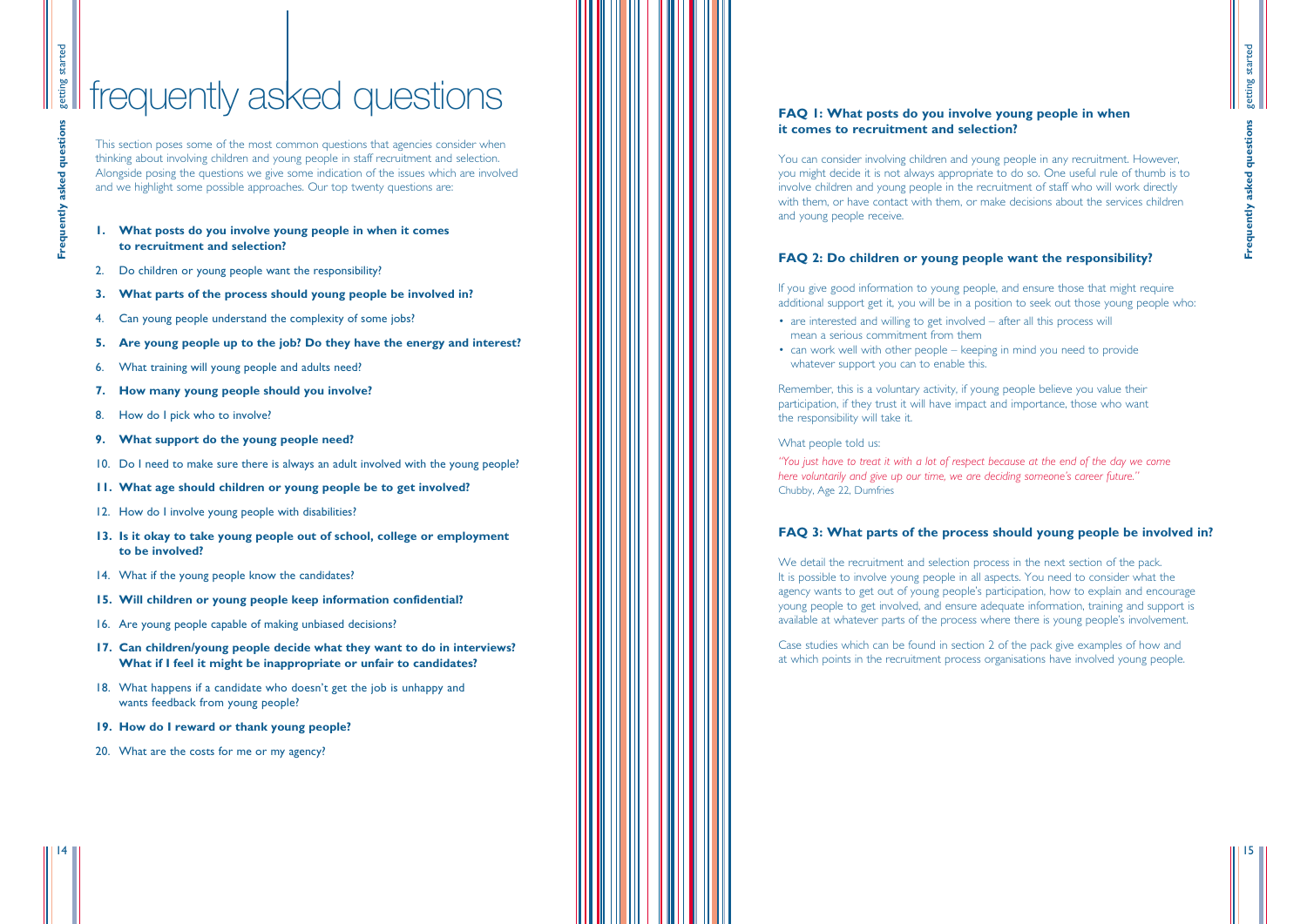### **FAQ 6: What training will young people and adults need?**

Every part of the recruitment and selection process, as described earlier, will mean that those involved will have a need for information, training and support. It might be worth drawing a table for yourself which identifies the stages of the process and which gives you the space to identify who might participate, where and what they would need to participate in terms of each.

- writing adverts, job descriptions and person specifications
- how to shortlist
- interview and question techniques; looking at what we want from the candidate; using score/recording sheets
- listening skills
- how confidentiality works
- equal opportunities
- making decisions.

The key elements you might want to include in any training are:

### **FAQ 7: How many young people should you involve?**

This depends on which stage of the process is being considered. If you are involving young people throughout the process then a small group of young people should be recruited to follow it through, from planning and writing the job description through to the induction process.

However at certain stages, for example in developing the job description or person specification, you could involve larger numbers in creative, fun activities in which they talk about the job and the skills, knowledge or experience of the person they would like to fill it.

Whatever approach is used you must always be aware of the need to be inclusive; all young people have participation rights, but those who are less articulate or assertive may need additional support to get involved and stay engaged.

### **FAQ 8: How do I pick who to involve?**

Involving children and young people in the recruitment of posts which matter to them, or with which they are involved or connected to in some way, is likely to be much more successful and meaningful as the outcome of the recruitment will have a direct impact on them.

When it comes to the roles, responsibilities or tasks associated with a particular post, and how complex you may perceive them to be, then involving children and young people means planning their involvement and the whole recruitment and selection process well. Engaging young people in key parts of the process and providing the information, training and support required for their role will enable them to play a meaningful role in the recruitment of people to the most complex of roles.

All young people who want to be involved should be given the opportunity.

If you describe the recruitment process to the group, young people can make a decision on which parts they are interested in.

The case studies in section 2 of the pack and The interview activity on page 95 have examples of large numbers of young people being involved in open evenings and consultations on job descriptions.

If the group decide that they would like to have a small panel of young people they, with support from a worker, should decide which young people should take part. e.g. by voting or by picking names at random from those interested.

### **FAQ 4: Can young people understand the complexity of some jobs?**

### What people told us:

*"We were so amazed by how well the children managed it, I think that was the main thing. They were so professional and I think adults who had not witnessed it would not believe how effective these children actually were at interviewing and how they picked up on it "* Nan, Primary School Teacher, South Ayrshire

*"We have a number of projects, and if we are, for example, advertising for a nurse, we would like to have people who have used the health service. There is no point in taking people for the sake of it … if they are asking questions that do not make sense to them, or discussing a job that they do not fully understand "* Pete, Manager, The Corner, Dundee

The following activities may be useful in helping young people think about what qualities are required for a particular job:

- Head, heart & hands
- Good/bad worker
- The pyramid

### **FAQ 5: Are young people up to the job? Do they have the energy and interest?**

Where young people receive enough information to make a decision about being involved; and where they get the continued support and training they need to make that involvement a positive experience, they are indeed up to the job.

Of course some recruitment processes can be tiring. Traditionally your agency may have interviewed many people over a full day. You might decide to do this again, and involve young people in this with their eyes open to the fact that it can be tiring. You will, of course, then need to ensure that there are enough breaks, food and drink to keep people 's energies up.

Alternatively you may decide that involving young people, particularly those with additional support needs, means you need to re-think your approach and be more flexible and creative in how you structure and timetable the interview part of the process.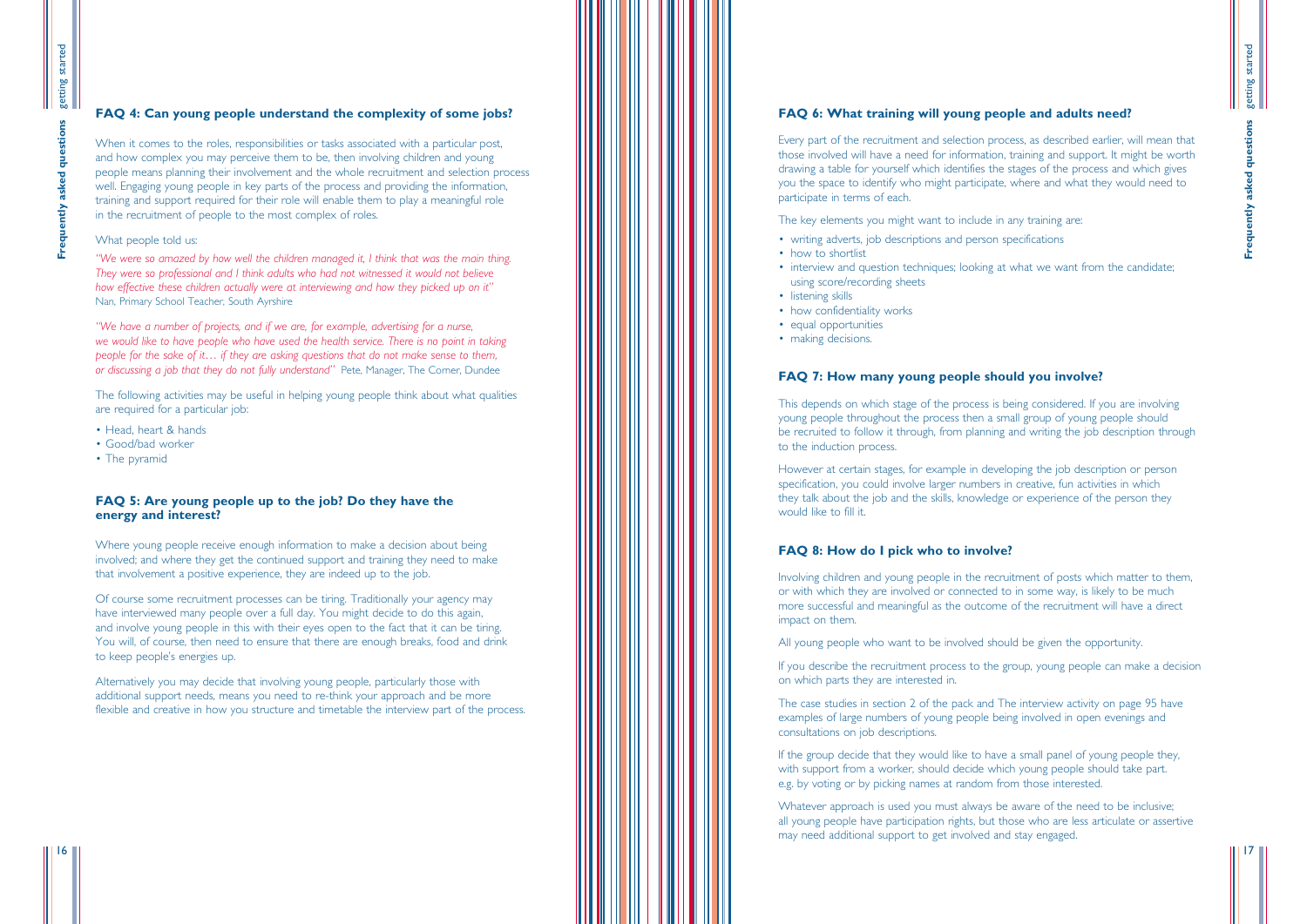### **FAQ 12: How do I involve young people with disabilities?**

Where a job has a specific remit or responsibility or impact on young people with disabilities then young people with disabilities should be involved in the process. It is likely that you will know the young people involved, you will know how best to work with them, how to interact and communicate effectively, and this knowledge, skill or experience should apply equally to their involvement in staff recruitment.

It is important that you work through the whole recruitment and selection process to identify where and how you might engage young people. A disability should never be a reason for not involving a young person. Working with the young person or with parents or carers you will be able to identify barriers to participation. It is the responsibility of you and your agency to do everything that needs done to overcome the barriers. Perhaps this might mean arranging support for communication, to have information presented and shared in different formats, to have a supporter or advocate present, to present information in more creative ways, to plan and take the time necessary to make participation work.

### What people told us:

"I think why people don't tend to involve people with learning needs and disabilities *is that there is a fear factor around that, that they will come across issues that they can 't handle … I have found that parents and carers are extremely supportive. "* Peter, Manager, Fife Children 's Rights Service

It will help in terms of permission or agreements from other adults for them to be given clear information about what participation in the recruitment process will mean, and what benefits you think both the young person and agency will reap through involving young people.

getting started getting started Frequently asked questions **Frequently asked questions**

### **FAQ 13: Is it okay to take young people out of school, college or employment to be involved?**

Wherever possible young people 's involvement should be out of school or college hours (unless of course the post is a school or college post). Where this cannot be arranged permission obviously needs to be sought from parents/carers for younger people and the agreement of any school or college confirmed.

When it comes to interviewing candidates, we would suggest that it is necessary for an adult to be present if the panel is all young people. This person should negotiate their role with the young people but be clear that they are also there to give advice or support if it is requested, and to ensure that the process is safe and fair for all involved.

> If young people have to take time out of work they should be supported to negotiate this with their employer. If they lose wages the agency should consider if these are to be reimbursed.

> > 19

### **FAQ 9: What support do the young people need?**

"The best person to establish somebody's ability to relate to an 8 year old is an 8 year old. *The last post we employed for the focus on the work was with under 12s. For that post two of the people were under 12. "* Peter, Manager, Fife Children 's Rights Service

At every stage of the recruitment process which involves children and young people there will be a need for some level of support. This might be written information, training or just having an adult alongside them for advice or reassurance.

In assessing the support an individual or group might require there is a need to consider what the young people are doing and why they are doing it. The adult supporter should ask young people what they would like support with. The level and nature of support that is offered must also depend on the staff member 's professional judgement about what young people need to ensure the experience is safe and positive.

### **FAQ 10: Do I need to make sure there is always an adult involved with the young people?**

This very much depends on the part of the process young people are involved in, on the level of training or support they have had, and on the specific support needs an adult may have to provide to ensure participation.

If you think about activities such as writing job descriptions or person specifications, young people might just need a good brief and be keen to get on with developing something themselves which they can then share and discuss with the adults involved.

### **FAQ 11: What age should children or young people be to get involved?**

Children and young people of any age can be involved. The important point is to ensure their participation is a positive experience.

You might not want to involve 5 year olds in a formal interview panel, but you could certainly involve them in talking about and developing the person specification (using appropriate language of course) for a play worker. As much as possible, children or young people the same age as those with whom a member of staff has contact or responsibility should be involved in the recruitment and selection process.

### What people told us: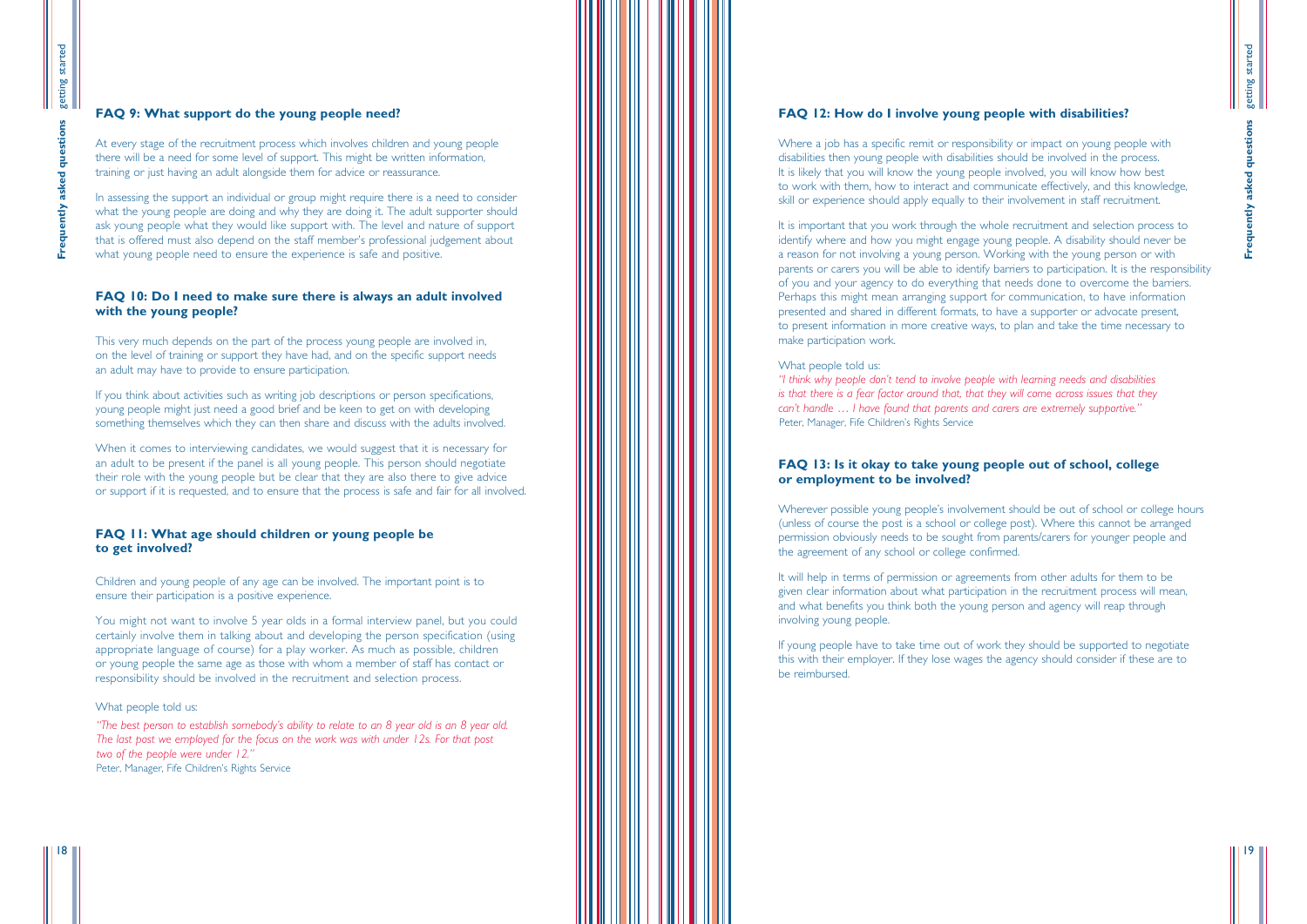### **FAQ 16: Are young people capable of making unbiased decisions?**

- should be a matter of real importance to everyone involved in the recruitment process.
	-
- It might help to have an external agency with expertise in anti-discriminatory practices
	-
	-
	-

- 
- 
- 
- 

Ensuring the recruitment process is fair, unbiased and is in no way discriminatory,

Information, training and ongoing support will help young people understand how bias can operate in a recruitment process.

to help think through the kinds of issues that can arise.

The person managing the whole recruitment and selection process needs to ensure everyone involved (both adults and young people) maintain a high standard in this regard. Where bias is evident or is suspected the person managing the process must be confident and skilled enough to challenge it and deal with it.

Case studies which can be found in section 2 of the resource give a good indication of young people 's ability to make fair and unbiased decisions in respect of interviewing candidates.

The following activities which can be found in section 3 of the resource may be of use in helping young people understand issues of equality and fairness:

- First impressions
- Guess who
- Agree/disagree

The 'Agree/disagree' activity which can be found in section 3 of the resource may be useful in helping young people to think about questions which would be appropriate and fair to ask candidates.

getting started getting started Frequently asked questions **Frequently asked questions**

### **FAQ 17: Can children/young people decide what they want to do in interviews? What if I feel it might be inappropriate or unfair to candidates?**

You have a crucial role in terms of ensuring the experience of participation for young people, and the experience of interview for candidates, is safe and positive.

Whilst encouraging young people to make the best decisions through effective questioning, probing and follow up, it is also important to make sure that the process remains free of bias. It is important that as part of the support and learning offered to young people that they understand that selection processes do not benefit from questions or tasks that are ambiguous or feel like tricks.

### What people told us:

*"We kind of get briefed as well, there is a spec sheet, there is a sheet saying, you have to be careful, like you can 't ask a woman about childcare and things like that, we are aware of questions that are inappropriate. "* Chubby, Age 22, Dumfries

21

### **FAQ 14: What if the young people know the candidates?**

In recruitment processes which involve young people candidates should be told that they must not discuss the process at any time with young people involved. They should know from the outset that before, during and after the recruitment and selection process any questions about the process should be directed to the named adult contact.

If young people are involved in stages such as short-listing or interviewing or decision making they need the information, training and support required to enable them to undertake such processes without bias and influence.

Training and ongoing support will help young people understand that all decisions should be based on what the candidate has said in their application or in the interview situation, not on what is known about them from other sources or situations.

Telling a candidate they have been unsuccessful can be a difficult thing to do when they are known to those involved. This is why we would recommend that offering a post, telling a candidate they have been unsuccessful, and giving feedback to candidates about their interview, should not be undertaken by young people but by the adult managing the recruitment process.

The following activities which can be found in section 3 of the resource may be useful in highlighting the importance of confidentiality especially if candidates are known to young people and also the need to remain unbiased throughout the recruitment process:

- Can tell, can't tell
- Agree/disagree

### **FAQ 15: Will children or young people keep information confidential?**

Information about what confidentiality means, and how it works in the context of recruitment and selection, is an important part of the support and training you give to the young people who are participating.

Confidentiality is something young people care about. It is a key concern for them when they are using services, or seeking out guidance and support. They know it matters and can learn and commit to its importance as part of the recruitment process.

The Can tell, can 't tell activity may be of use in helping young people understand the importance of confidentiality.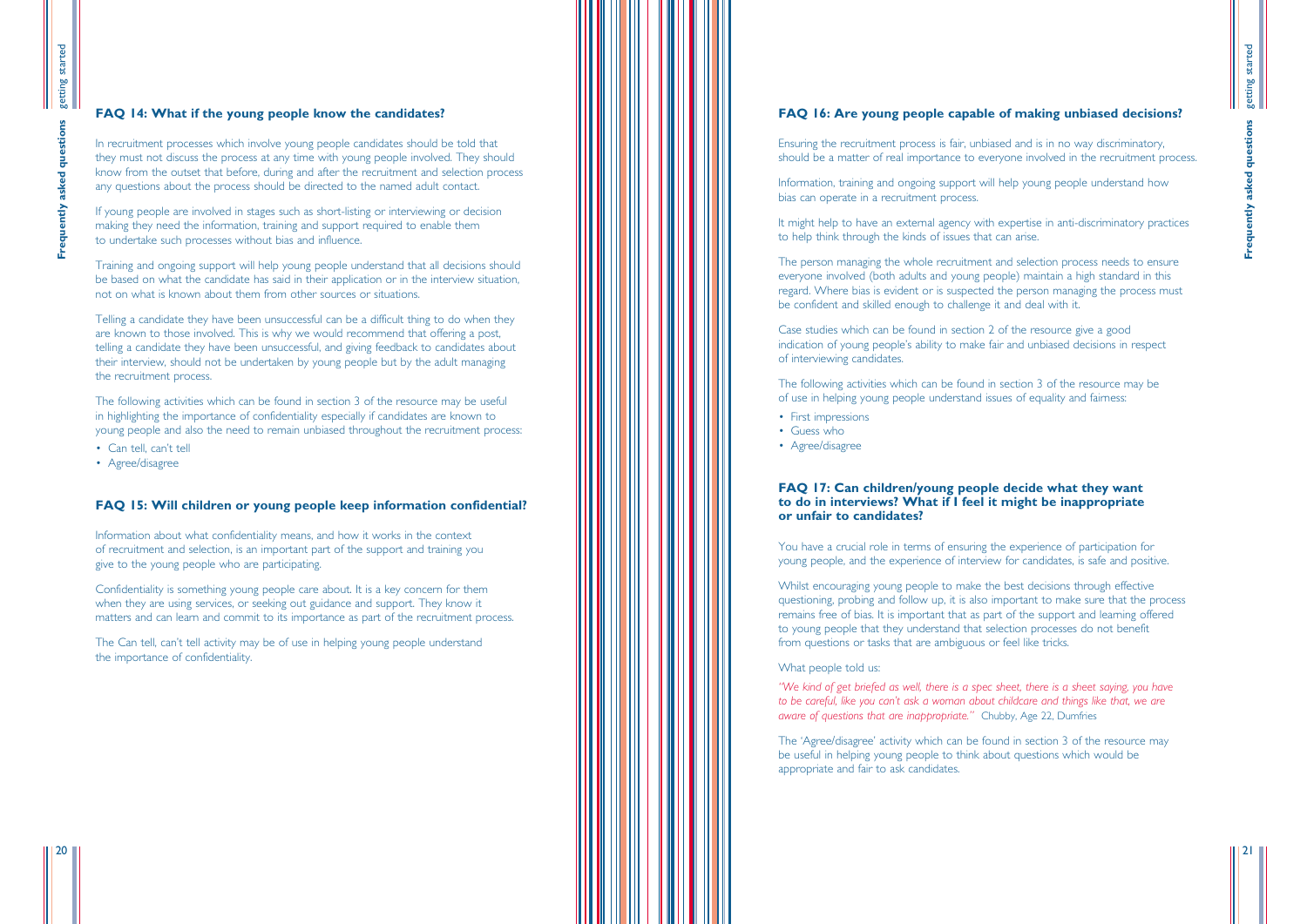### **FAQ 20: What are the costs for me or my agency?**

Involving young people will mean the recruitment and selection process will take longer. This needs to be reflected in your initial planning.

The key resource in any participation project is the time of those committed to the process. It is useful to think through in the initial planning processes what level of staff support the involvement of young people will require and where.

# getting started getting started Frequently asked questions **Frequently asked questions**

You should consider what help or support or resources might be available from colleagues and friends of your agency.

If young people's involvement has costs in terms of venues, food, payment, transport or other elements all this should be costed as accurately and as early as possible.

It is good practice to offer unsuccessful candidates some feedback on their performance, if they request it. Feedback should be based on the information collated from the interview forms used by panel members during the interview, the content of which has been collated and scored to help you reach your decision.

> In considering costs we would encourage you to consider the benefits we have also identified in this pack.

23

### **FAQ 18: What happens if a candidate who doesn't get the job is unhappy and wants feedback from young people?**

The information you have provided to candidates as part of the process should have already explained who the contact person is for feedback on the process. This should have explained that candidates must not make direct contact with the young people involved, or indeed with any other individual member of an interview panel. If a candidate requests specific information about the young people's comments, explain that the feedback given is given on behalf of the agency, not component parts of the panel or panels.

As part of the information, training and support you give to young people you should ensure that they understand that candidates are told not to contact them for information or feedback; and that if a candidate does this, or someone does this on their behalf, they should inform you immediately.

### **FAQ 19: How do I reward or thank young people?**

It is clear that agencies approach this issue differently.

Young people can be thanked both individually and collectively by staff and management.

Young people can receive a certificate which details any training or learning they have been involved in as part of the process.

Participants can be mentioned and thanked in project newsletters. If they give permission a local newspaper or radio station might be interested in featuring their involvement.

When it comes to payment:

Some people argue that participation should not entail payment of any kind, other than out of pocket expenses. This might cover the cost of lost wages if a young person has to take time out of a job.

Some provide payment in cash, others in the form of vouchers. Such payments can be per hour or a one off payment as a token of thanks.

Some agencies make a contribution to a group, which the group can then use for an activity together.

In all circumstances agencies would agree that a young person, or any volunteer for that matter, should not be out of pocket because they have participated.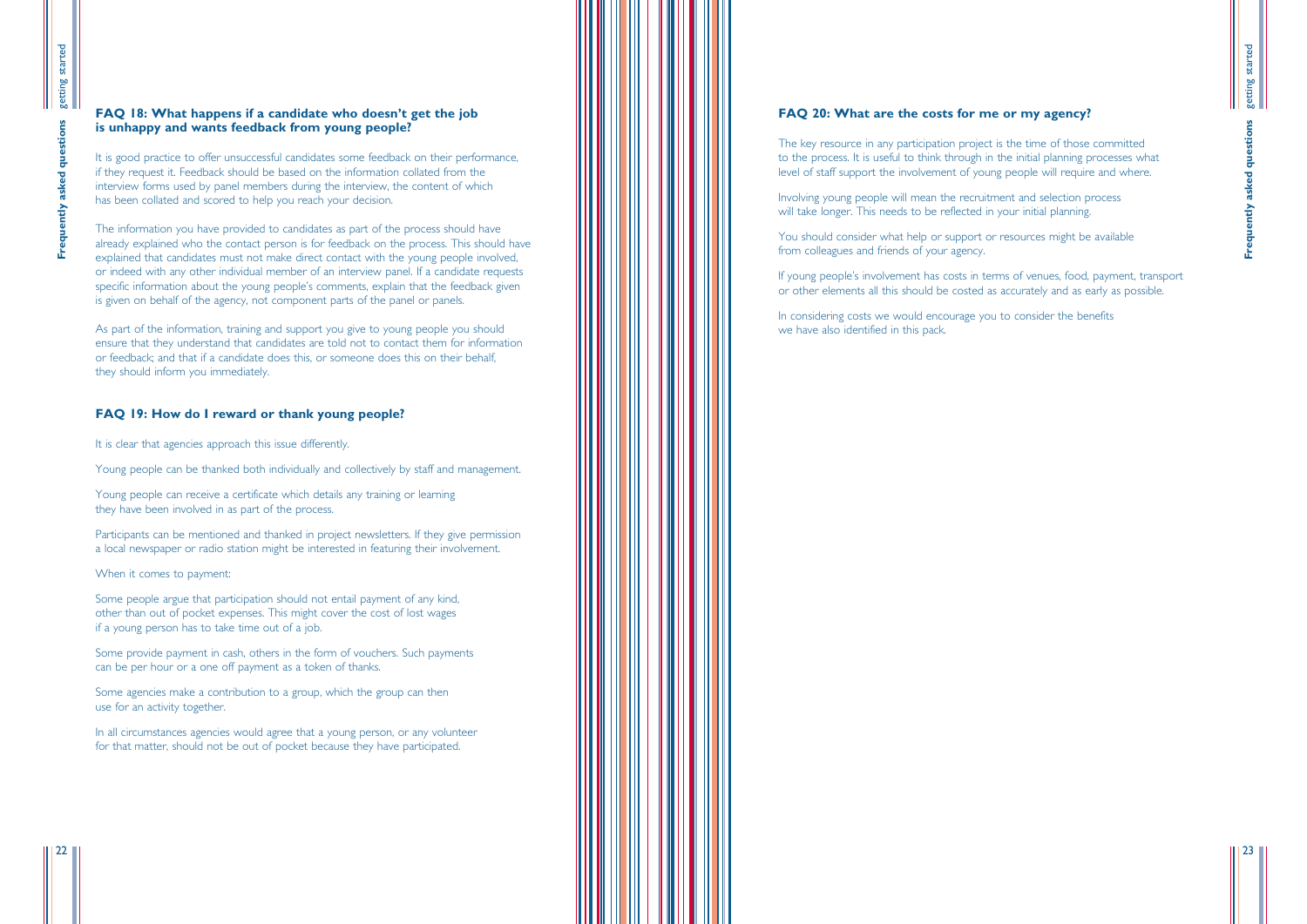### **7. Interviewing**

The interview is your opportunity to get the information you need to compare the candidate against the criteria for the post. You will want to establish or confirm the information provided on the application form. You will want to give candidates further information about the job and conditions of employment.

### **8. Taking up references**

Taking up references from the applicant 's previous employer or someone known to them gives you the opportunity to find out more about their suitability for the post. A reference helps you to confirm what a candidate has told you about previous employment and will help identify anything which would prevent an offer being made to the candidate.

### **9. Making a choice**

When more than one interview panel or group is involved in the process there is a need to communicate and agree the purpose and role each has. If one group or panel has a final say on who to appoint they need to communicate the reasons for their decision to others.

Once all the candidates have been interviewed, it is time for the people involved in the interviewing to talk about how they have rated each candidate. Following discussion a decision can be made.

### **10. Feedback and communication with candidates**

In the pages which follow we think through each of these elements in more detail. It is for you to consider which elements you seek to involve young people in. It also is important that you work within the policy and practice of your own agency.

People who have been interviewed should know the timescales involved in your decision making processes. It is normal to communicate the decision in writing, with the option of more detailed feedback if candidates want it. Only the named person managing the process should give feedback.

### **11. Feedback and communication between groups involved in the process**

### **12. Induction**

Induction is about supporting the new worker to settle into the job quickly.

In the interest of fair selection the same information must be supplied to all candidates through the use of a standard information pack for the vacancy, which is sent out on first contact.

25

# the recruitment and selection process

The recruitment and selection process involves a series of tasks, most of which follow each other in sequence. It is worth considering the whole process and undertaking detailed planning in order to complete selection effectively and efficiently. It is also worth remembering that young people 's engagement can take place throughout, or just at specific points in the process. Of course this process is one which should be followed no matter who is involved in it; but if you are involving children or young people then it is all the more important that you take time to get it right.

Once a vacancy appears, or a new post is created, the process may have the following elements:

### **1. Planning the process**

Getting yourself and your agency ready for the recruitment and selection process is very important. Good planning at the beginning will make sure things go as smoothly as possible.

### **2. Writing the job description**

The job description ensures that the recruitment and selection process is as objective as possible by providing clear and agreed information about the job content.

### **3. Writing the person specification**

The person specification is the tool that helps you to select candidates with the knowledge, skills, abilities and experience to meet the requirements of the job. A person specification will help you decide who to shortlist and employ.

### **4. Advertising the job**

Advertising is about describing briefly and accurately the nature of the post available, and attracting the right people to your vacancy.

### **5. Getting the right information to applicants**

### **6. Short-listing**

Short-listing is about selecting the right applicants to interview. All applications received for a post must be considered in the shortlisting process.

setting started getting started recruitment and selection process **The recruitment and selection process The**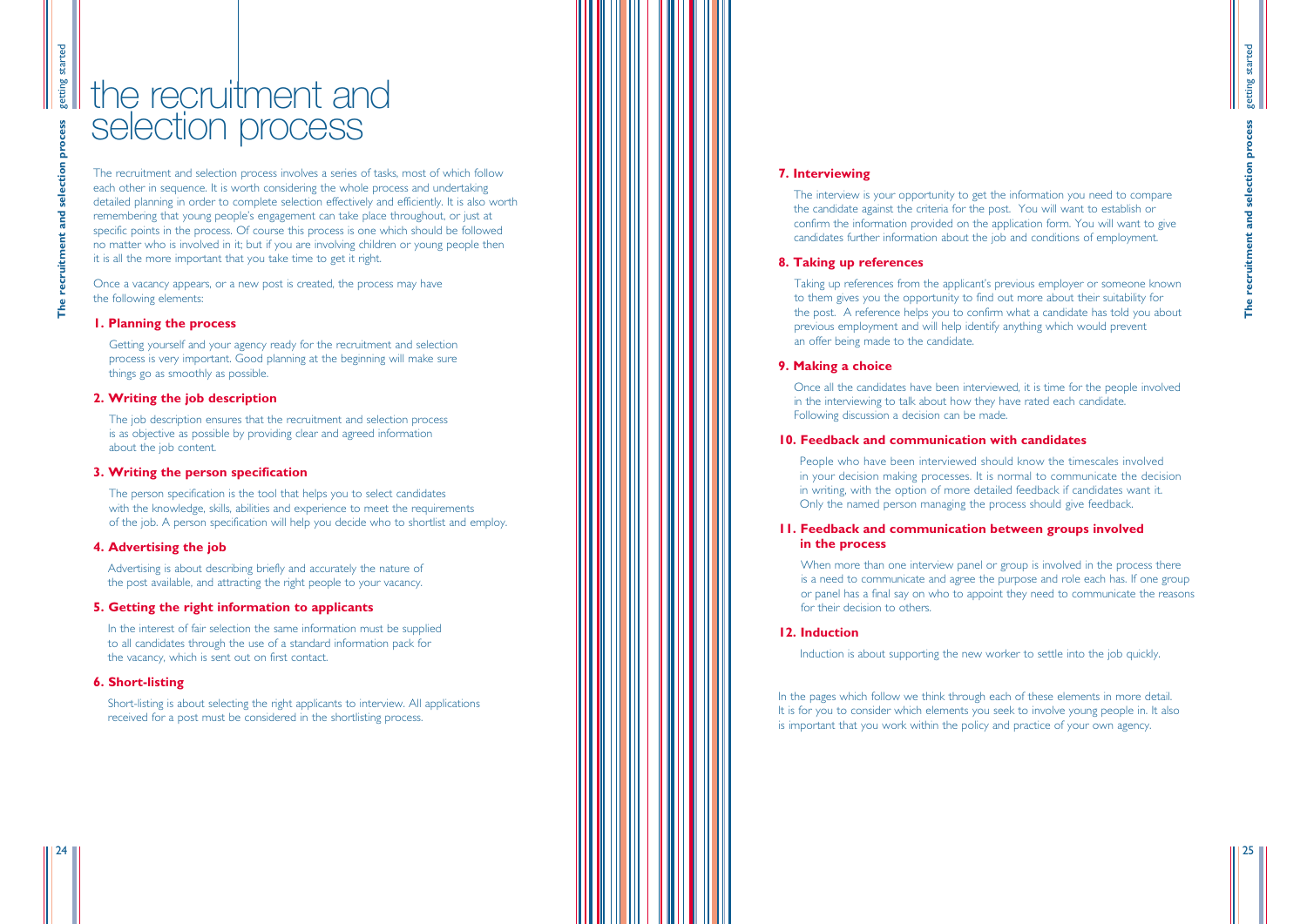The job description ensures that the recruitment and selection process is as objective as possible by providing clear and agreed information about the job content.

### **What does this involve?**

The job description tells you about the job purpose, the tasks and responsibilities of a post and gives an outline of how and where the work described fits within the organisation. It also includes statements of the level of responsibility for people and finances, and the level of contact with children and young people.

Drawing up the job description can be shared. For example, an existing post holder can contribute to a review of tasks and responsibilities, as can others in the team or those with similar roles elsewhere. And, of course, children and young people can take part. Where you can get advice from Human Resource professionals that will also be helpful. It is also good practice to engage with trade union representatives where you are considering making substantial changes to an existing post.

A fairly standard job description layout would include the following:

- 
- Information on the agency/department; Context of the work; Job purpose; Responsibility
	-
	-
	-

# getting started getting started recruitment and selection process **The recruitment and selection process**

Job title; Grade; Location; Who the post holder reports to; Status of employment; for staff (if applicable); Working contacts; Budgetary responsibility (if applicable); Tasks and responsibilities; Conditions of service; Child protection.

If this is the first time you have been involved in drawing up a job description it would be useful to speak with colleagues in other agencies, get copies of job descriptions for similar posts and see what you like about them.

### **How can young people be involved?**

- The options you have about filling the post. Should it be advertised internally, externally or both? Should you look at the work of the whole team and consider how that might be re-organised?
- Timescale. Can you estimate a realistic timescale for the process? Remember involving young people will take more time.
- Who needs to be involved in the process? For example, a member of your management group, someone from Human Resources, someone from the project funders, your assessor?
- Who would you like to involve? A local practitioner, a parent, a local Councillor, young people? And what training will they require?
- Is it likely that those you would like to involve will be available when required?

Working with young people to develop and write a job description is a great way to engage them in the process. You should think about this even if you have a job description in place from your previous recruitment process.

Use group discussion to identify the qualities they expect from staff.

The following activities which you will find in section 3 of the resource will help young people identify the qualities and knowledge the person will need to fulfil the job, identify person specifications which can be used for the preparation of the job advert/description and help them come up with questions which they may want to ask in an interview setting:

- Head, heart & hands
- The good/bad worker
- The pyramid

 $|26$ 

27

Getting yourself and your agency ready for the recruitment and selection process is very important. Good planning at the beginning will make sure things go as smoothly as possible.

### **What does this involve?**

Before starting on the recruitment and selection process you should think about:

- How it works
- Perfect pizza
- The decision is yours?
- Rights quiz and pass the parcel

There are also elements of the process that you may inherit, there may be practices that are traditional but this would be a good time to check out why they happen and reaffirm those you want to continue, or change those you don 't. For example:

- 
- Do you want an existing job to stay the same? What has changed since the last time this job was filled? Do any changes impact on what the post needs to be now?
- If you do make any changes, what do funders need to know?

Planning also includes a consideration of Equalities and Inclusion; Child Protection and Disclosures; Developing a Policy. See the related appendices for more.

### **How can young people be involved?**

The sooner you involve young people the better, they get to see the whole process working and understand why and where their input matters.

It is important to be clear about the range and extent of the role young people will play. Perhaps a good place to start is to talk to them about what they already know, what they are interested in, and what questions they have about the process.

If you have incorporated young people in previous recruitment processes it may be useful to call on their experience and ask them to assist young people who are new to the process.

Make sure you make the process interesting and relevant to the young people you want to involve. Ideally the same young people should be involved throughout the process.

A dedicated person should be appointed to support young people through the process.

Introductory written information which young people can take away, or go over with a supportive adult, will help them make informed decisions about being involved or not.

A verbal input to a group, with some fun activities or role play can raise initial interest and lead to useful questions and discussion.

The case studies which can be found in section 2 of the resource give an insight into the preparation and various approaches that have been used by organisations keen on incorporating young people into the recruitment process.

The following activities which you will find in section 3 of the pack will help young people to understand the recruitment process, find out what they want to get from the experience, and introduce them to the UN Convention on the Rights of the Child and Children 's Rights:

# 1.planning the process 2. job description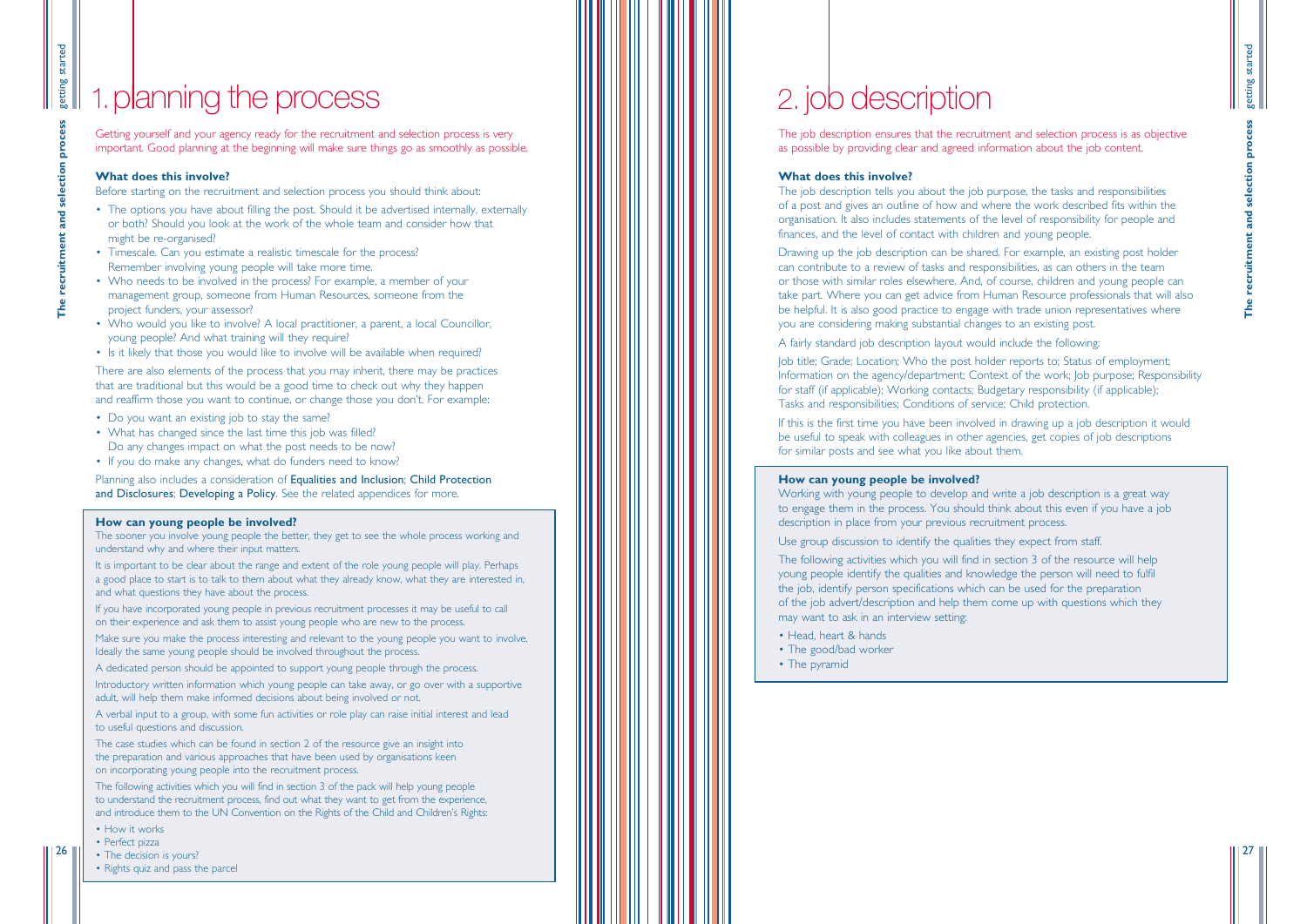Advertising is about describing briefly and accurately the nature of the post available and attracting the right people to your vacancy.

### **What does this involve?**

One of the first decisions which you may want to consider is whether to (or whether you are required to) advertise a post internally or externally. In adverts the wording must accurately reflect the requirements of the job description and the person specification and should not be placed until you have agreed these.

It is also considered good practice for adverts to carry a statement of intent in relation to child protection and the need to build in additional checks dependent on the nature of the job being advertised. A standard statement which you might use could read: "Recruitment and selection procedures and checks reflect our commitment to the protection of children from abuse".

getting started getting started recruitment and selection process **The recruitment and selection process**

When advertising a post you also need to consider whether you want to use a standard application form, a CV, a letter of application or combination of these. You should also consider, and refer to this in your advertisement, whether the job description, person specification and application form is available in suitable modified form for people with disabilities, for example in large print form, Braille or on audio tape. You might also want to offer a contact person and telephone number for contact if the applicant has other specific needs they want to discuss.

- give clear information to all applicants about the criteria to be used in selection
- allow you to make the best decisions and select the best candidate available
- help you do the best job with short-listing
- help you decide on interview questions.

You also need to consider where to advertise and how much to spend.

### **How can young people be involved?**

The Advertising the job activity which you will find in section 3 of the resource will help young people understand what needs to be included in a job advertisement.

29

# 3. the person specification  $\| \|\| \|\| \|\| \|\| \|\| \|\|$  4. advertising the vacancy

The person specification is the tool that helps you to select candidates with the knowledge, skills, abilities and experience to meet the requirements of the job. A person specification will help you decide who to shortlist and employ.

- Head, heart & hands
- The good/bad worker
- The pyramid

### **What does this involve?**

The person specification describes the ideal person to do the job. It is a profile of the minimum level of knowledge, skills, abilities and experience required to undertake the full range of the job. As with the job description, drawing up the person specification can be a shared task. A good person specification will:

In your person specification you should identify both essential criteria (things the person must know or be able to do to get the job) and desirable criteria (things that it would be good if the person knew about or could do but not things they have to have to do the job). Of course these things must reflect the actual requirements of the job as described in the job description. It's important to think carefully about what is really essential, and what is not. Each of your criteria therefore needs to be assessed in some way, either through questioning or asking candidates to do an exercise or task.

### **How can young people be involved?**

You can help young people to get thinking about the knowledge, skills, abilities and experience that a person needs to undertake the job by getting them to talk about famous people and discuss the attributes these people need to fulfil the jobs they do. From this point you can get the young people to turn their attention to the job which is being advertised within your organisation, and ask them to decide on the qualities that they believe are essential and desirable to fulfil the role. Our Head, heart & hands activity is an exercise like this.

The following activities which you will find in section 3 of the resource will help young people get involved in drawing up the person specification and the stages which follow: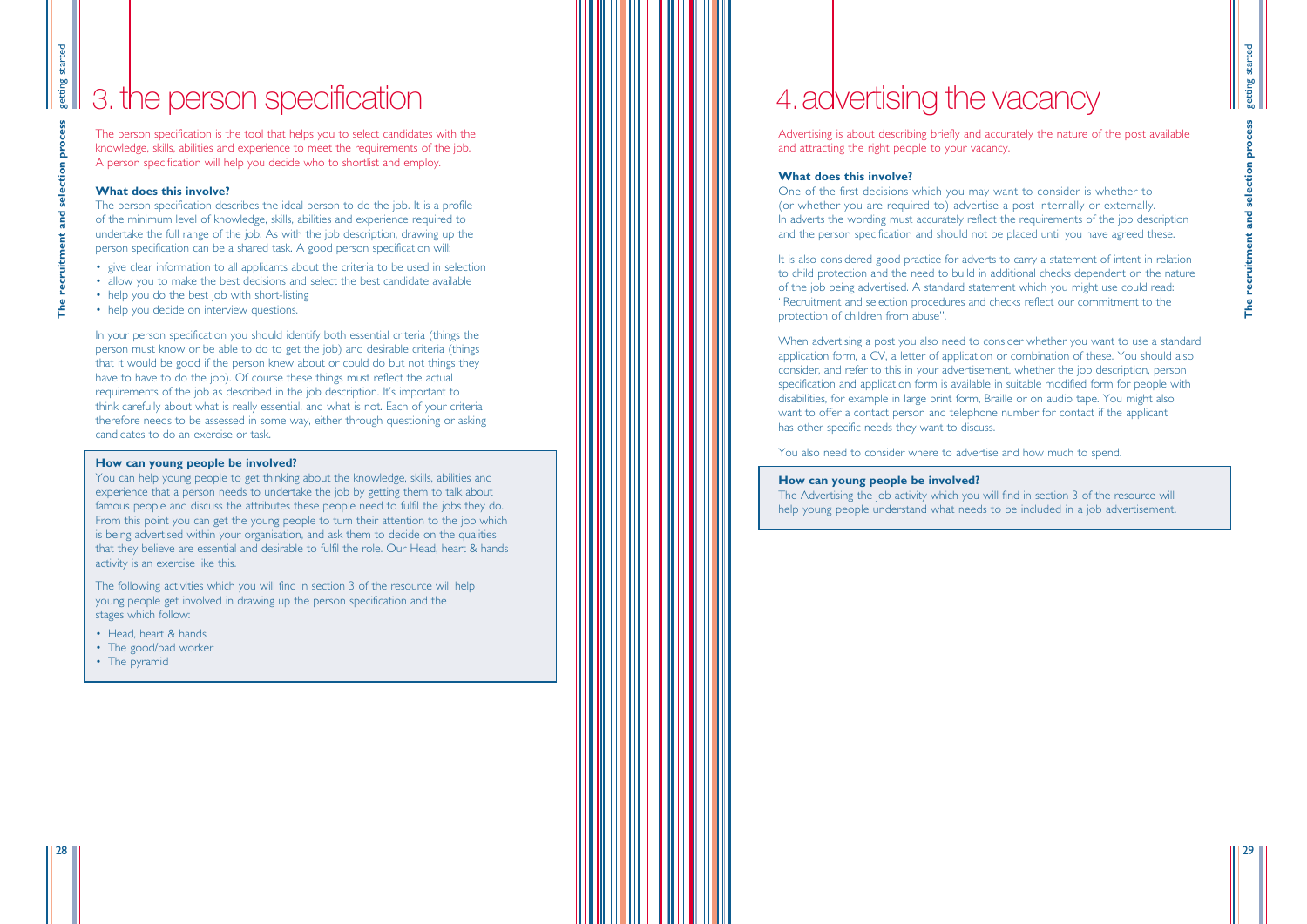Short-listing is about selecting the right applicants to interview. All applications received for a post must be considered in the short-listing process.

### **What does this involve?**

You need to think about who to involve in short-listing:

- It would be good practice to make sure the individual who is managing the recruitment and selection process is involved in short-listing.
- Short-listing can be done by young people working alongside adults, or the adults and young people can do it separately; then share their decisions.
- In some settings all members of the interview panel are involved in short-listing, in other places only some are.
- Reading the application forms can be done together or separately. However it is done,

those involved must agree the shortlist through detailed discussion with each other.

- 
- 
- 

To undertake short-listing the people involved need to be working from the same set of criteria; this is provided in the person specification. You need to match the information from the application form to the criteria listed in the person specification. You can create a short-listing form which helps people to record whether they think the application shows adequately that criteria have been met. It is important to remember that you are looking for the applicant to evidence how they meet the criteria; they should not just say they do, but describe how they do.

- Can tell, can't tell
- Agree/disagree
- Shortlisting
- Guess who?

In the interest of fair selection the same information must be supplied to all candidates through the use of a standard information pack for the vacancy, which is sent out on first contact.

It is important to provide information in a written format, rather than oral form. so that consistency is maintained. Some applicants with disabilities may also want to receive information orally, or discuss their needs with you.

> To be short-listed an applicant must meet all those essential criteria which can be assessed from the application form. Where there are a large number of applicants who meet the essential criteria, desirable criteria can be assessed as a way to reach a manageable number of first interviews.

### **How can young people be involved?**

Make sure any short-listing form is in language young people understand.

Short-listing will work better if the same young people have been involved in designing the job description and person specification because they will understand the job.

To help young people get the hang of short-listing they can review applications with a worker to begin with, see how it is done, then start again and rescore candidates themselves.

The following activities which can be found in section 3 of the resource will help young people better understand the importance of confidentiality and give them a better understanding of the basis on which candidates should be short listed:

31

### **What does this involve?**

Generally we would advise that prolonged contact with some applicants should be avoided, and applicants who persistently telephone for verbal information about the job should be referred to the standard information which is contained in the information pack.

A good information pack might contain the following:

- An introductory letter, signed by the person who is managing the recruitment and selection process and who is the main point of contact for any enquiry.
- A job description.
- A person specification.
- An equal opportunities monitoring form if your agency uses one.
- Disclosure of convictions form.
- A summary of your agency policy on child protection, with reference to how this impacts on the process of recruitment and selection for example through specific checks for suitability.
- An application form.

If young people are involved in the recruitment and selection process you should indicate how. You should also state that candidates selected for interview are not permitted to approach young people involved during the process, and that any feedback on applications or interviews will only be given by the named adult who is managing the recruitment process.

You might also want to include information about your project, for example an annual report or a current project programme.

### **How can young people be involved?**

In addition to a standard application form you can ask applicants to complete an additional short form, with questions posed by young people.

Young people could write information about the project for applicants.

You can review your existing application form, or create a new one, with young people. This can ensure you are avoiding jargon or language that might not be understood by young people involved in the short-listing process.

getting started getting started **The recruitment and selection process** recruitment and selection

# 5.getting the right information to applicants

# 6.short-listing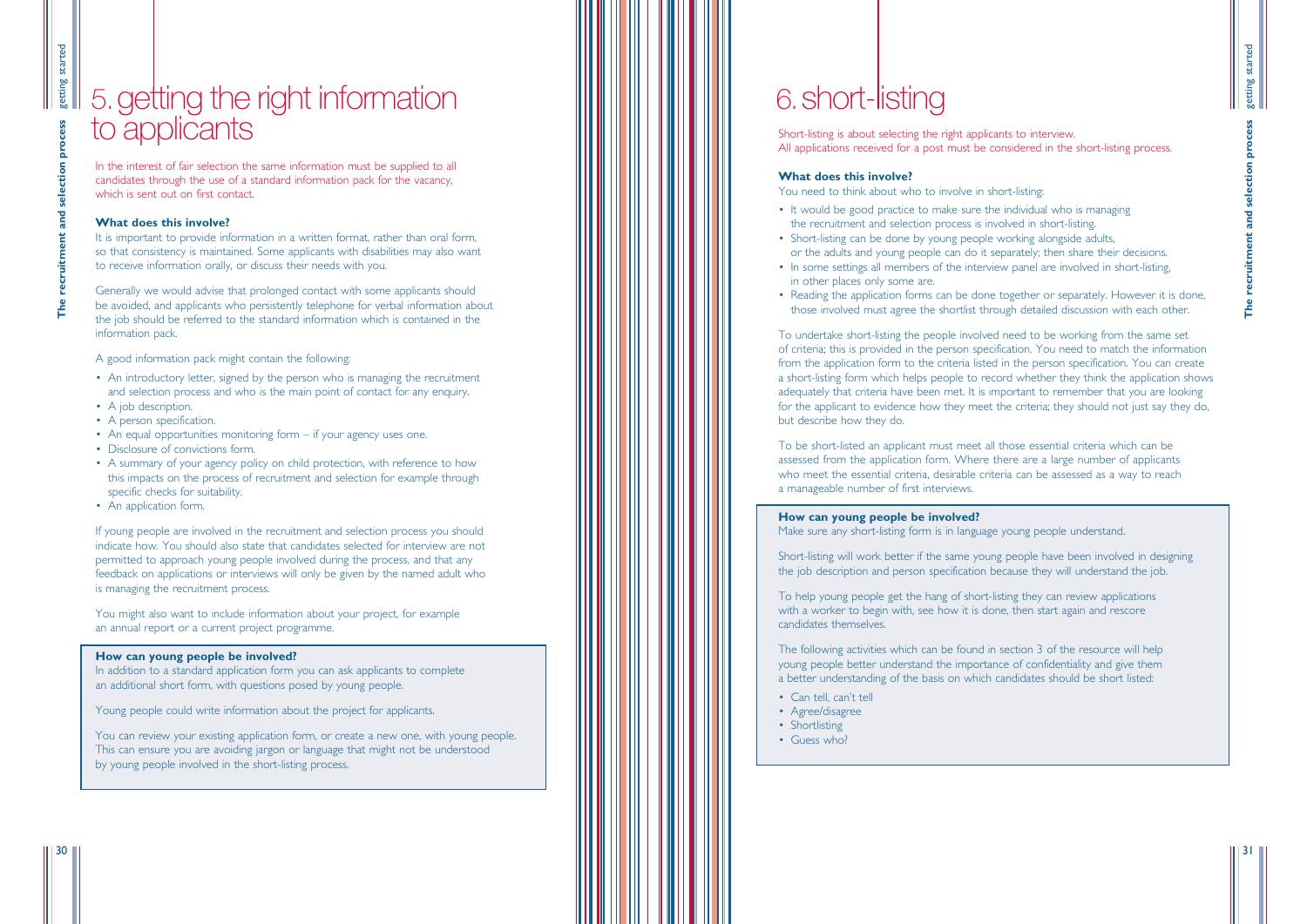You may decide you want candidates to undertake some kind of assessment exercise, maybe because you think it is difficult to assess a particular skill or what they know through questioning. For example, you might ask candidates to use a particular software package or prepare and deliver a presentation. Candidates must always be informed in advance if you want them to do something like this.

Remind candidates that they should not approach any of the young people involved for feedback after the interview.

### **How can young people be involved?**

The standard approaches to involving young people have been to set up a young people 's panel which interviews candidates in parallel with an adult panel; or to have young people represented on a panel alongside adults.

answer format to presentations or activities with candidates. The variety of approaches are described in our case studies.

venue visit it with the young people first and make sure any adults/staff they meet will be friendly and hospitable.

- First impressions
- Guess who?
- Head, heart & hands
- Open and closed questions
- The pyramid
- Agree/disagree
- Can tell, can't tell
- The interview

It is helpful if interviews are scheduled at times which are suitable (evenings and weekends for example) for young people to be involved.

- Plan and agree amongst all those involved how you want the interview to go
- Listen and question
- Manage the time available
- Stay objective

interviews prior to meeting the candidates to build their confidence and get them used to the interview format.

- 
- Those involved in the interviews should have been involved in developing the questions to be asked. This is important because they will feel more comfortable asking questions which they want to ask and they will also be better placed to gauge the appropriateness of the responses.
- A variety of approaches can be used in an interview from straightforward question and
- Use a venue for the interviews which young people are comfortable in. If you use a new
	-
- It is helpful preparation for the young people to encourage them to participate in mock
- It may be useful for all panels to use the same criteria for marking and scoring candidates. This is because it makes it easier for discussion to follow between the young people and
	-
- The case studies which can be found in section 2 of the resource give an indication
- people better understand the importance of confidentiality, what they would like to ask of candidates and the criteria and basis on which they should be judging and marking candidates:

adults in terms of what they thought of each candidate.

If young people are to interview candidates then it is useful to select a young person as a chair for the young person 's interview panel. This could be a rotational position and the chair 's role would involve introducing the panel and welcoming the candidates prior to the interview commencing.

of the various approaches that organisations have adopted in terms of giving young people the opportunity to be involved in interviewing candidates.

The following activities which can be found in section 3 of the resource will help young

- Open but not too general.
- Probing these fill in the detail and often start with How? Why? What?
- Direct these are used to establish specific facts.
- Reflective these are used to check understanding, and give the candidate the chance to add further information.
- Free from bias, with a clear meaning, and have no intention to trick anyone.

The interview is your opportunity to get the information you need to compare the candidate against the criteria for the post.

You will want to establish or confirm the information provided on the application form. You will want to give candidates further information about the job and conditions of employment.

### **What does this involve?**

A good interview needs you to:

You must decide who will be on your interview panel. You should have at least two people, and no more than five. You should appoint a chairperson who will introduce the panel, and manage the process.

You must inform candidates who have been selected for interview of the arrangements made. This will include telling them if the interview panel includes young people, or perhaps that they will be interviewed by two panels, one of which is made up of young people.

All questions should be discussed and planned. All applicants should be asked the same questions (and these should be based on the selection criteria for the post), except when you are checking out something specific to the applicant 's application form.

To help you record what you think of each candidate 's response it is normal practice for panel members to have an interview form on which they can write notes during and/or immediately after the interview. This will allow them to use a simple rating scale in relation to each of the selection criteria. An example of rating scale that young people can use is to provide happy, confused and angry faces to indicate how the young people felt the candidate answered a particular question. You will need to identify criteria that are to be assessed at the interview using the Person Specification form you have written. You might also want to check out aspects of the selection criteria which the candidate hasn 't fully demonstrated in their application. One form should be completed by each panel member.

Specific questions should be asked in the interview about the candidate 's attitude, experience and approach to working with children or young people relevant to the post they have applied for.

### Questions should be:

## 7.interviews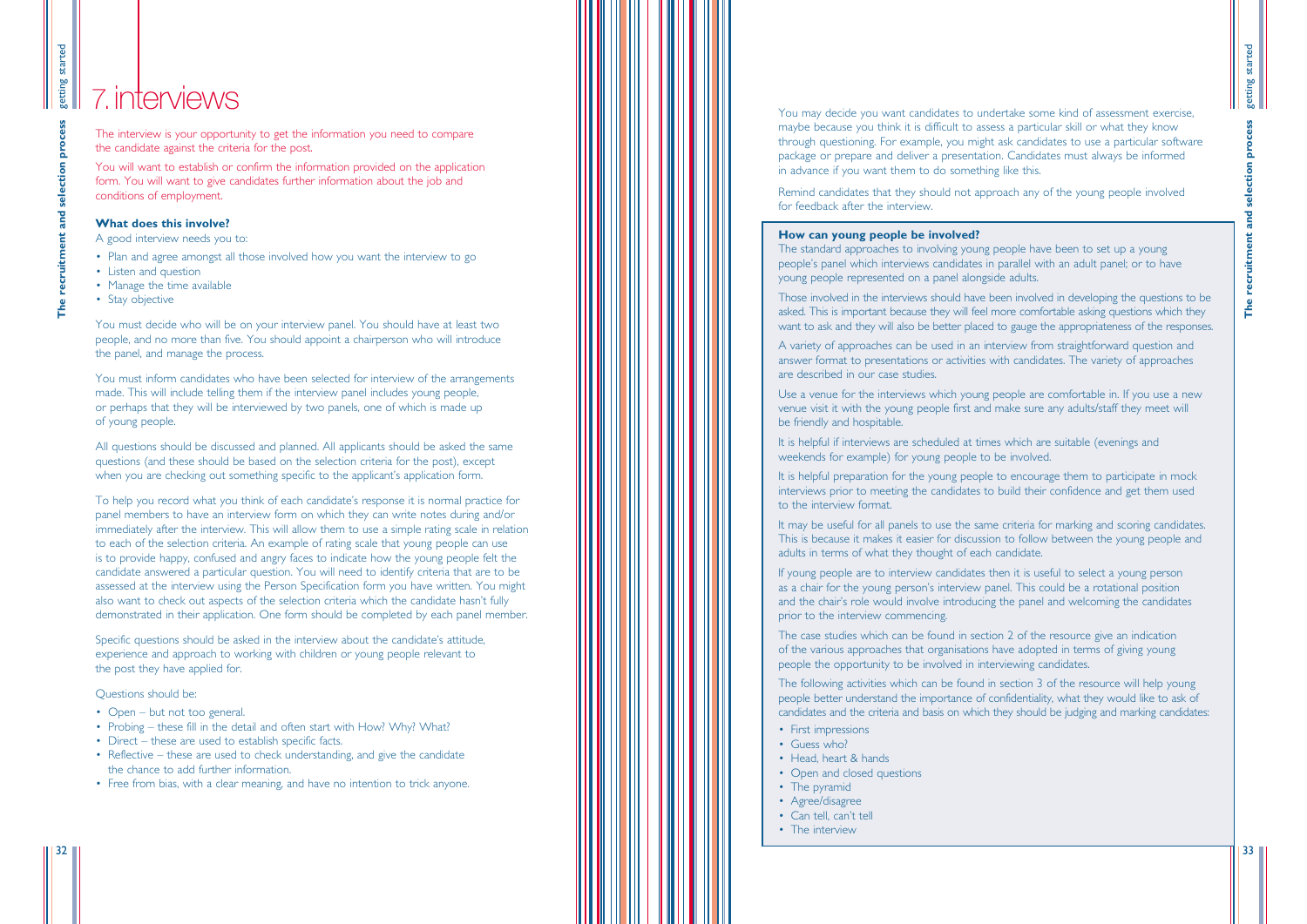Once all the candidates have been interviewed, it is time for the people involved in the interviewing to talk about how they have rated each candidate. Following discussion a decision can be made.

### **What does this involve?**

At the end of the interviews all those involved in the process need to share what they have recorded about each of the candidates. Interview panel members need to say what their views are about each of the candidates. Where a scoring system has been used they should say how a candidate scored in terms of each of the criteria which were being scored.

The person acting as chairperson for the panel should make sure that where there are differences of opinion about a candidate these are discussed enough to reach a reasonable conclusion – this does not mean you all have to agree.

If candidates have done any tests or exercises which can be scored these should be shared.

Once all this information has been shared the interview panel need to talk together and reach a decision.

# getting started getting started recruitment and selection process **The recruitment and selection process**

At the point of making a decision it is especially important to keep an eye on ensuring that the decision is free from *indirect* and *direct* discrimination. See the appendix on Equalities and Inclusion later in the pack for more.

### **How can young people be involved?**

A number of questions arise if you involve young people with adults, or as an additional panel of young people: Who makes the decision? Are young people equal? Is their role advisory? Is the decision shared? Clarity from the outset is essential.

The case studies which can be found in section 2 of the resource give examples of how organisations utilised young people in discussing the merits of candidates and coming to a decision.

Normally references are only looked at by the interview panel once they have made up their mind which candidate has been successful. So references are a checking mechanism. It is important to have and consider references before offering a job.

> The following activities which can be found in section 3 of the resource will help young people better understand the importance of confidentiality and the basis on which they should be judging candidates:

- Can tell, can't tell
- Guess who?
- Making a decision
- Cotton bud debate
- Comments circle

35

# 8. taking up references **1.a. III A. III A. IIII A.** IIIIII **9. making a choice**

Taking up references from the applicant 's previous employer, or someone known to them, gives you the opportunity to find out more about their suitability for the post. A reference helps you to confirm what a candidate has told you about previous employment and will help identify anything which would prevent an offer being made to the candidate.

### **What does this involve?**

It is normal to ask for candidates to give the names of at least two people who can offer some knowledge of them, and comment on their ability to do the job. This means sending a request for a reference to the named person, with a job description and person specification attached; asking the referee to comment specifically on the applicant 's skills, knowledge or abilities in relation to the post in hand. Normally you would ask for one of the references to be a current or most recent employer. If someone is at school or college you could ask for a teacher or tutor who knows them well. If they have been unemployed they could use a reference from a place where they have been a volunteer, or from a local professional person or community or religious leader who knows them.

There are options in terms of requesting references. Some agencies only request references for the person they want to appoint. Others ask for references once someone has been short-listed. Sometimes people don 't want their current employer to be asked for a reference unless they are actually being offered the job as they don 't want them to know they are applying for other jobs.

Some agencies operate an 'open reference policy ' which means that they share the references they get with candidates. If you intend to do this you must tell the person giving a reference that this is what you do.

### **How can young people be involved?**

This element of the process will be co-ordinated by the person with responsibility for management of the recruitment process. All references, as with all application forms, are confidential and should be stored as such.

Young people involved in the selection of candidates should have the process of taking up and using references explained to them.

If they are members of a panel with the authority to make a final decision about appointing a candidate then they should see the references for the person you have decided you want to employ.

See the activity in section 3 How it works.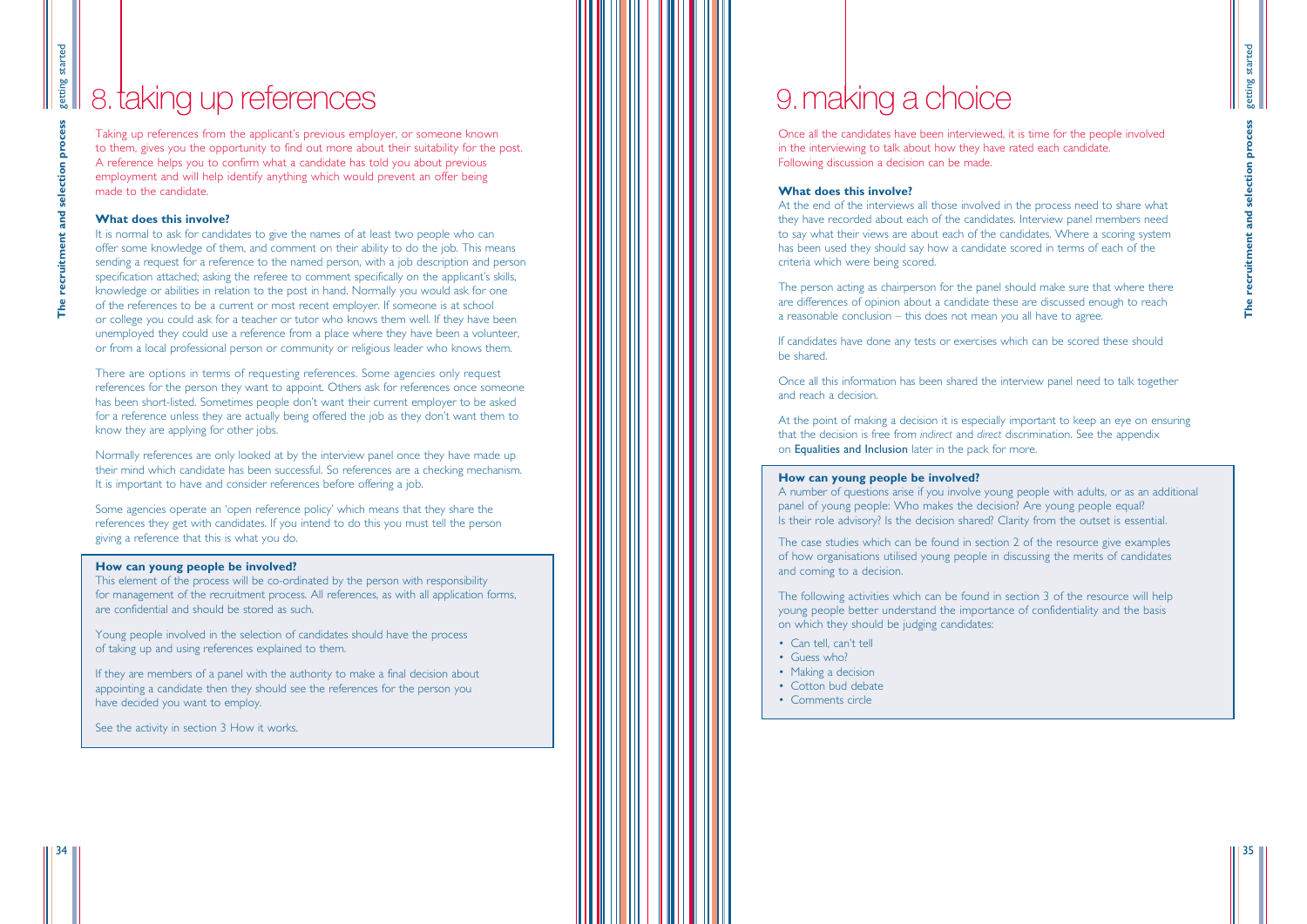Where more than one interview panel or group is involved in the process there is a need to communicate and agree the purpose and role each has. If one group or panel has a final say on who to appoint they need to communicate the reasons for their decision to others.

### **What does this involve?**

You will have decided earlier in the process who to involve and how.

If you have more than one interview panel or group involved in the process each needs to know what their purpose and responsibility is, and crucially whether their recommendations as to who should get the job are advisory or final.

Where young people, or other groups, have had some degree of participation in the process which is in addition to any interview panel with the final decision making power, they should receive feedback from those who made the final decision. They should be told how their recommendations influenced discussion and decisions.

- High in the sky
- Chuff-o-meter
- Fill in the blanks
- Can tell, can't tell

Feedback from panels which make final decisions to those who are advisory should address the detail of why a decision was made. While this is important in any case, it is especially so where a decision is made which does not agree with the recommendation of this other group.

### **How can young people be involved?**

Young people who have been involved can give verbal feedback to others about the process in the group/club.

To feedback to all young people engaged in the service those involved could write a short bulletin or newsletter about the process and what decision was made.

Confirming that a successful candidate will take up a post can take some time. It is important to keep in touch with young people who have been involved, and explain any delays.

To help evaluate the process the person managing could conduct interviews with groups, asking what they liked about being involved and what could be done better if they did it again.

The following activities which can be found in section 3 of the resource will help identify what young people thought of being involved in the recruitment process:

37

People who have been interviewed should know the timescales involved in your decision making processes. It is normal to communicate the decision in writing, with the option of more detailed feedback if candidates want it. Only the named person managing the process should give feedback.

### **What does this involve?**

The candidate you have agreed to offer the job to should be contacted. You will require their acceptance of the post verbally but also in writing. They may have additional questions to check out with you. The person managing the recruitment process should do their best to answer any questions but be careful to get advice if the question goes beyond what they know or can decide on themselves. An example of something that would require to be checked out would be a candidate wanting to negotiate on the starting salary.

Once you are clear the successful candidate has accepted the post all other candidates who have attended an interview should be notified in writing of the outcome of the interview. It is best to use the same standard letter for everyone who has been unsuccessful. You can offer more detailed feedback about their interview; give contact details to enable them to do this.

You should be clear that only this person will give feedback. Feedback should be based on the notes that were taken during the interview, although feedback would be from the agency and not from a particular panel (if you had more than one) or from a particular member.

### **How can young people be involved?**

This element is essentially a task for the person managing the recruitment and selection process, and not one directly for young people.

The following activities which can be found in section 3 of the resource will help young people understand the importance of confidentiality and the importance of giving feedback to candidates:

- Can tell, can't tell
- How it works
- What we thought

# 10.feedback and communication to candidates

# 11.feedback and communication between groups involved in the process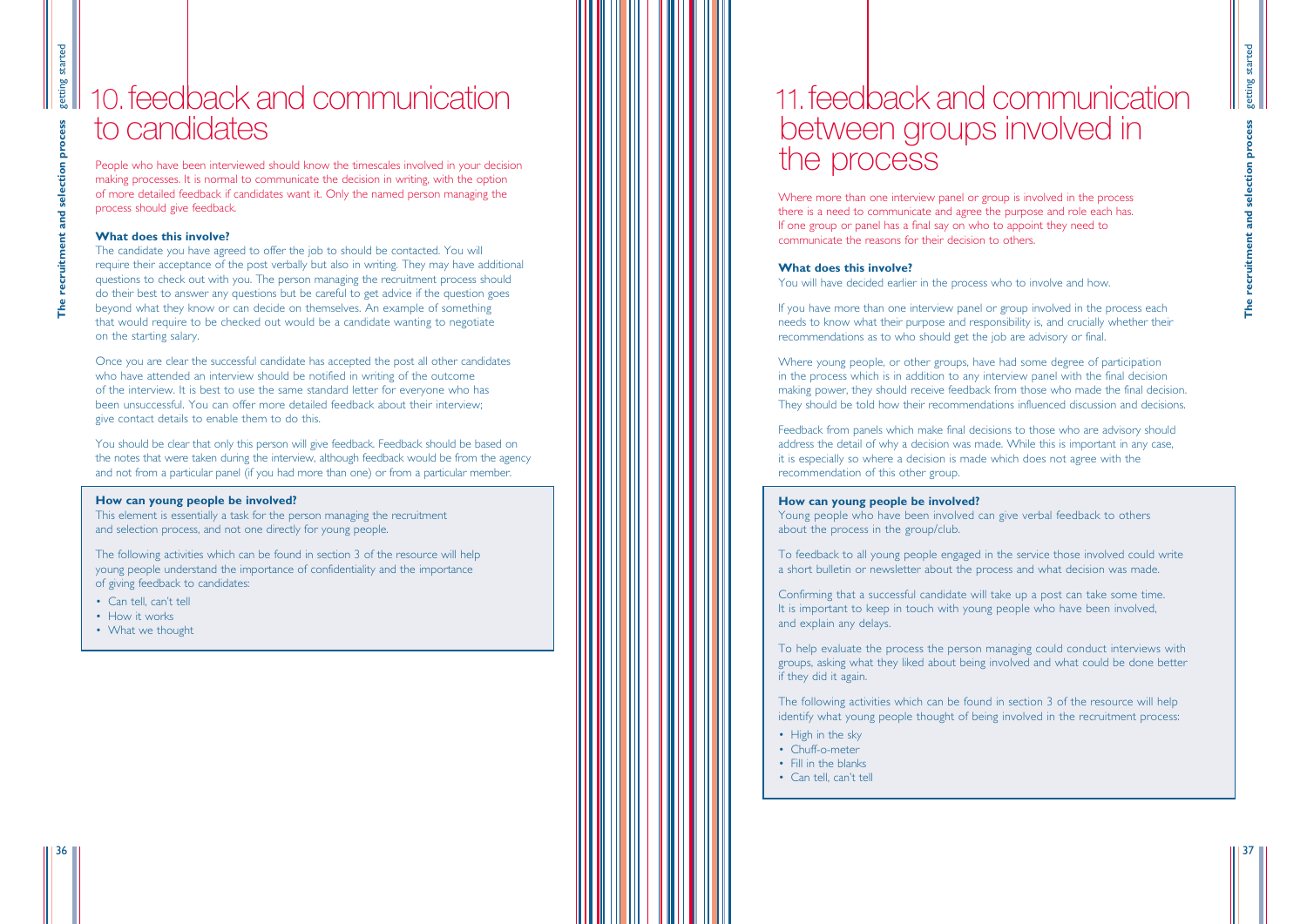These important issues also need to be considered in the process of recruiting and selecting staff.

setting started getting started indices **Appendices**

- **1. Diversity, Equality and Anti-discrimination**
- **2. Child Protection and Disclosure**
- **3. Developing Policy**

Induction is about supporting the new worker to settle into the job quickly.

### **What does this involve?**

This involves identifying in advance of the new worker arriving what is it you want them to know, and what you expect them to do in the first days, weeks and perhaps months of their new appointment.

It is important to clarify how you will support the new worker at the start of their new job. You need to think about:

In particular there may be some very practical things that need to be sorted out quickly – for example their workspace, how the building or office works day to day, who is responsible for what, health and safety matters.

- Who will provide ongoing support? When? How?
- Who should the new worker go to with questions?
- When will their first formal support and supervision session be?
- Is there an agenda which can help you both prepare for it?

You will also want to plan carefully how the new worker meets key people, including the children or young people they may be working with.

> The DRC in Scotland is on the web at: http://www.drc-gb.org/scotland/index.asp

You will need to consider how the new worker learns about and understands important issues regarding the ethos of the service/agency. Key policy and practice issues such as child protection will need to be fully understood.

New staff also need to have a clear understanding of any 'trial ' period which may be part of their offer of a post. This must have been detailed in the initial information about the job, and again stated in the formal letter of appointment.

### **How can young people be involved?**

Before the new worker takes up post young people can be involved in identifying what they think are the most important things this person needs to know, who they think they need to meet and how they think the worker can be supported. They can also identify where they would like to have a role in this process.

# 12. induction **and interest appendices**

These are available to download free from the DRC website at http://www.drc-gb.org or can be ordered form their helpline: Telephone: 08457 622 633. Textphone: 08457 622 644 Email: enquiry@drc-gb.org

Full text of the Disability Discrimination Act (1995) is available at http://www.disability.gov.uk/dda/

- Why does disability matter?
- Disability and diversity
- The case for a best practice approach to disability • Who is disabled?
- Reasonable adjustments
- Best practice in recruitment and selection
- Case studies of good practice in recruitment
- Using person specifications and job descriptions
- Developing a person specification
- Using selection criteria

getting started getting started **The recruitment and selection process** proce selection recruitment and **The** 

### Race Relations (Amendment) Act (2000)

The Race Relations Act 1976 made it unlawful to treat a person less favourably than others on racial grounds. These cover grounds of race, colour, nationality (including citizenship), and national or ethnic origin. In practice, most racial discrimination in Britain is against people from ethnic minorities, but people of every background, race, colour and nationality are protected by the law. The 1976 Act provided protection from race discrimination in the fields of employment, education, training, housing, and the provision of goods, facilities and services.

The Race Relations (Amendment) Act (2000) amended the 1976 Act and goes further, prohibiting race discrimination in all public functions, with only a few limited exceptions. It also placed a general duty on specified public authorities to work towards the elimination of unlawful discrimination and to promote equality of opportunity and good relations between persons of different racial groups in carrying out their functions.

### The Disability Discrimination Act (1995)

The Disability Discrimination Act (DDA) aims to end the discrimination which many disabled people face. This Act gives disabled people rights in the areas of employment, access to goods, facilities and services and buying or renting land or property.

There are around 10 million disabled people in Great Britain - around one in five of the adult population. Most employers are already successfully employing people who would be covered by the Disability Discrimination Act, whether or not they realise it and whether or not the person chooses to use the term 'disabled ' about themselves.

The important thing to realise is that it is illegal to discriminate unfairly against someone when you are choosing someone for a job or considering people for promotion, dismissal or redundancy.

On the Disability Rights Commission (DRC) website there is useful information about the law and advice about good practice. The information available online covers:

### **1. Diversity, Equality and Anti-discrimination**

There are several key pieces of legislation which an organisation must comply with when recruiting staff. We describe each here, and signpost you to helpful information which ensure you understand how these important issues affect you.

- The Disability Discrimination Act (1995)
- The Race Relations Act (1976) and the Race Relations (Amendment) Act (2000)
- The Sex Discrimination Act (1975) and The Equal Pay Act ( 1975)
- The Employment Equality (Sexual Orientation) Regulations
- The Employment Equality (Religion or Belief) Regulations 2003

We also give you some information about the Scottish Executive 's commitment to equality by signposting you to more information about The Scottish Executive Equality Strategy: Working Together for Equality.

The following information is correct as of September 2005.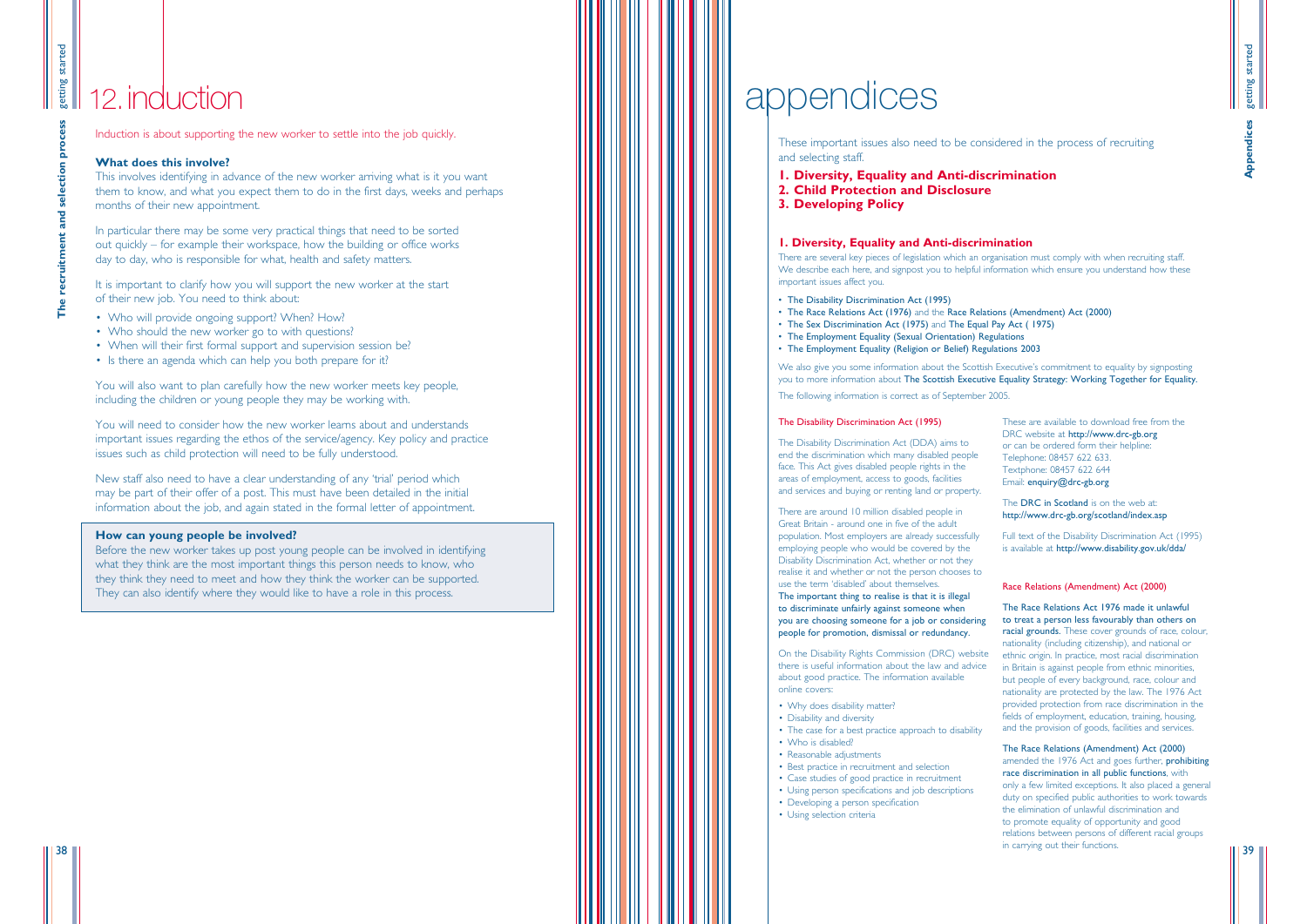getting started

getting started

**Appendices**

**Appendices** 

41

The Act defines discrimination as direct and indirect discrimination and victimisation.

Direct race discrimination occurs when a person treats another person less favourably on the grounds of colour, race, nationality, ethnic or national origin. Examples include refusing to serve ethnic minority clients or ignoring racial harassment of employees.

Indirect race discrimination occurs when a condition or requirement which:

- a smaller proportion from the victim 's racial group can comply with, and
- is detrimental to the victim because s/he cannot comply with it, and
- cannot be shown to be justifiable irrespective of the colour, race, nationality or national and ethnic origins of the person to whom it is applied. For example, requirement of a certain height.

Victimisation: The act safeguards people who exercise their rights, including people who help others in pursuing complaints regarding race discrimination.

The Commission for Racial Equality provides information on good practice in employment at: http://www.cre.gov.uk/gdpract/employ.html

The CRE in Scotland is online at: http://www.cre.gov.uk/scotland/index.html

Full text of the Race Relations (Amendment) Act (2000) at: http:// www.hmso.gov.uk/acts/acts2000/20000034.htm

### Sex Discrimination and Equal Pay

• Indirect discrimination means setting conditions that appear to apply to everyone, but in fact discriminate against one sex and are not objectively justifiable. For example, if a woman is given parental leave but on her return finds that she has been given less responsibility and excluded from meetings then this would be considered indirect discrimination.

- like work
- work which has been rated as equivalent
- work which is of equal value.

In terms of sex discrimination the two key pieces of legislation which affect employment are The Sex Discrimination Act (SDA) which came into force in 1975 and The Equal Pay Act (EPA) which took effect in 1975. Each act has been amended a number of times since they came into force, the latest amendments to both being in 2003.

The SDA makes it unlawful to discriminate on the grounds of sex. Specifically, sex discrimination is not allowed in employment, education, advertising or when providing housing, goods, services or facilities. It is unlawful to discriminate because someone is married, in employment or advertisements for jobs. It is also unlawful to discriminate in the employment field on the grounds of gender reassignment. The EPA says women must be paid the same as men when they are doing equal work and vice-versa.

### The SDA applies to two kinds of discrimination:

• Direct discrimination means treating someone unfairly because of their sex. For example if a woman is allowed time off to look after her sick child but a man, in similar circumstances, is refused and the refusal is on grounds of his sex, this will be direct sex discrimination.

The EPA applies to pay and other contractual matters where a women and a man are doing

The Equal Opportunities Commission is the leading agency working to eliminate sex discrimination. They say "if women and men had equal chances in life, things would be different " .

The Equal Opportunities Commission in Scotland is online at http://

www.eoc.org.uk/EOCeng/dynpages/EOCScotland.asp

The Employment Equality (Sexual Orientation) Regulations 2003 came into force in December 2003. Sexual orientation is defined as lesbian, gay, heterosexual or bisexual. Since then it has been unlawful to discriminate against workers because of sexual orientation. The regulations cover all employment and vocational training and include recruitment and selection. It is unlawful to:

- discriminate directly against anyone that is to treat them less favourably than others because of their actual or perceived sexual orientation
- discriminate indirectly against anyone that is to apply a criterion, provision or practice which disadvantages people of a particular sexual orientation unless it can be objectively justified
- subject someone to harassment which is defined as unwanted conduct that violates a person s ' dignity or creates an intimidating, hostile, degrading, humiliating or offensive environment for them having regard to all the circumstances including the perception of the victim
- victimise someone because they have made or they intend to make a complaint or an allegation or have given or intend to give evidence in such a case
- discriminate against someone, in certain circumstances, after the working relationship has ended.

### The Scottish Executive Equality Strategy: Working Together for Equality (Summary at: http:// www.scotland.gov.uk/library3/social/wtes-00.asp )

- aims to encourage service providers to
- 
- make better policy provide better services promote equal opportunities tackle discrimination
- 
- be a good employer.

The vision accompanying this equality strategy is as follows:

*"The Scottish Executive wants a fair and just Scotland. We want a Scotland where everyone has the opportunity to fulfil their potential. A Scotland where no one is excluded, and where we respect each other and our differences. We must work together to make the changes needed to achieve this. We must remove the causes of discrimination and prejudice. We must strengthen and build on what is positive and inclusive. We are pledged to work together with people and organisations across Scotland to end discrimination and prejudice. We are committed to promoting equal opportunities for all ".*

### The Regulations apply across Great Britain (England, Scotland and Wales). Separate Regulations have been introduced in Northern Ireland.

The document: Sexual Orientation and the Workplace: A Guide for Employers and Employees is available from ACAS at: http://www.acas.org.uk/publications/pdf/sexual.pdf The Regulations are available at: http://www.opsi.gov.uk/si/si2003/20031661.htm

### The Employment Equality (Religion or Belief)

Regulations 2003 came into force in December 2003. The Regulations apply to discrimination on grounds of religion, religious belief or similar philosophical belief. They cover discrimination on grounds of perceived as well as actual religion or belief (i.e. assuming - correctly or incorrectly that someone has a particular religion or belief). The Regulations also cover association, i.e. being discriminated against on grounds of the religion or belief of those with whom you associate, for example, friends and/or family. The Religion or Belief Regulations do not protect against discrimination on grounds of belief not akin to a religion or similar philosophical belief, e.g. being a fanatical supporter of a particular football club, or being a supporter of a particular political party because of strongly held political views.

The Regulations apply throughout the employment relationship - during the recruitment process, in the workplace, on dismissal and, in certain circumstances, after the employment has finished.

The Regulations apply across Great Britain (England, Scotland and Wales). Separate Regulations have been introduced in Northern Ireland.

There are explanatory notes available from ACAS about the Regulations at: http://www.acas.org.uk/publications/pdf/religion.pdf The Regulations are available at: http://www.opsi.gov.uk/si/si2003/20031660.htm

The requirements of the law are of course crucial, but the law also sits within a broader framework for the promotion of equality and anti-discrimination. The Scottish Executive is committed to promoting equality, inclusion and social justice. These policy commitments should also influence how you deliver services, and how you go about staff recruitment and selection.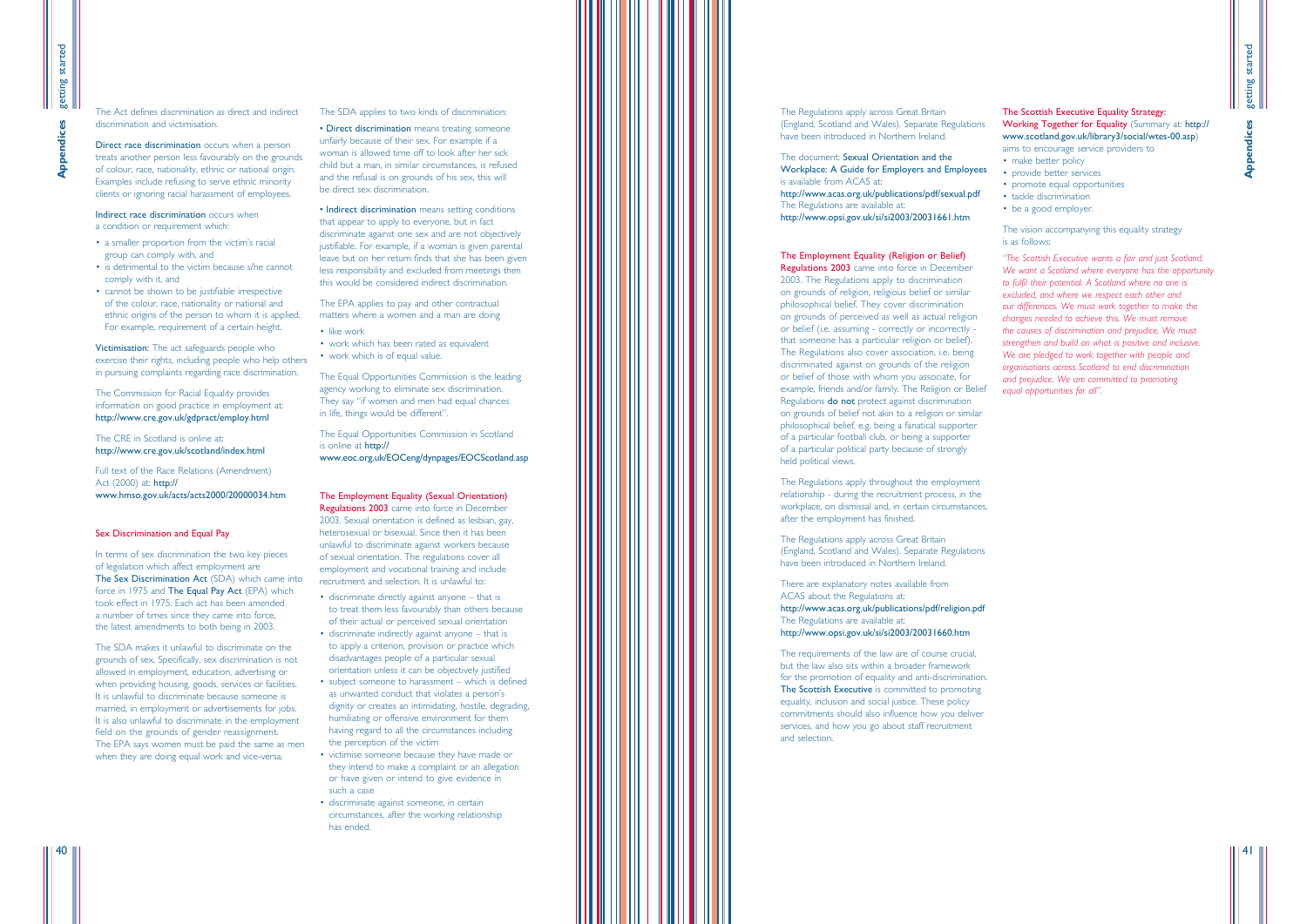• The agency should always know what insurance cover is needed for any activity which involves young people and that it is in place.

• If it is decided to use an outside agency or person to work with the young people in preparation for their involvement in recruitment and selection the agency should find out what organisational guidance exists already in terms of working with external visitors and follow it.

Keeping safe is also about being well prepared for the task in hand. We have detailed earlier in our FAQ section the importance of **training** for participants. It would also be useful to have young people set rules for their behaviour when involved in the recruitment process, be clear with young people on the limits of their role (for example they should know that applicants for the job should not contact them directly) and ensure they know which member of staff they should seek help from if required.

Disclosure checks enable an agency to gain information on the background of individuals who may wish to work, either paid or unpaid, with children and young people.

As an agency you can emphasise your commitment to child protection by giving clear statements about it in any information sent to potential applicants. You can talk about your commitment to child protection in any input to candidates at interview. This should include a question in the interview about the candidate 's knowledge of child protection and how they would deal with situations where a child may be at risk. In written and verbal information for candidates you can put your commitment to child protection in the broader context of the ethos or culture of your organisation and your commitment to the rights of the child. You can also ensure that in taking up references that you specify your commitment to child protection. You may ask the referee if as an organisation committed to the welfare of children they know of any reason at all to be concerned about the applicant being in contact with children and young people. We would also suggest that written references are followed up with a telephone call.

This short appendix highlights some general points which require consideration:

There are two routes into doing disclosure checks.

• Disclosure Scotland is a service designed to enhance public safety by providing potential employers and the voluntary sector with criminal history information on individuals applying for posts. Disclosure Scotland issues certificates - known as "Disclosures" - which give details of an individual' s criminal convictions or state that they have none. Full information on disclosure checks and the requirements on organisations and individuals can be found on www.disclosurescotland.co.uk

### **2. Child Protection/Disclosure**

Child Protection policies and procedures form an essential part of work with children and young people; and this includes work which is committed to developing their participation. Organisations have a duty of care to children and young people with whom they work and everything should be done to minimise the risk to them of abuse or exploitation or other negative consequences of their participation. It is important that you work within the policy and practice of your own agency. If you are working in partnership with another agency it is also necessary to discuss both approaches to child protection issues to ensure clarity and compatibility.

> Finally, every member of staff should know who their named child protection contact person is and how they can be contacted. Every member of staff should also know what to do if a child protection issue arises. This should be covered in any induction programme and returned to regularly as required in ongoing training or continuing professional development programmes. This person with responsibility for child protection within your agency should be contacted before embarking on a recruitment and selection process if the agency is at all unclear or unsure about responsibilities relating to child protection in the context of this work.

•Your agency should already be clear about what is expected in terms of **parental/carer** permission when it comes to young people's ' participation in project activities. It is necessary to check whether existing permission would cover young people 's involvement in recruitment and selection. More than just meeting basic requirements, seeking parental/carer permission can also help inform and engage parents in the work with young people. Sometimes parents/carers might not respond to requests for permission, it can sometimes be necessary to make the time to speak with them directly to ensure that young people do not miss out on a legitimate and positive participation experience. • Whether working in your own base, or

conducting part of the recruitment and selection process in another setting, staff should always be aware of **emergency procedures** which are to be followed when working with a young person, for example what to do if they are injured, are lost, are distressed, or if your session with them is running late.

• Risk assessment is a regular part of working with children and young people, especially where work is taking place outwith a normal meeting place. The agency may already have procedures which staff are required to follow. It is worth checking out with colleagues within the agency or within the local authority if staff have questions about what is required. Risk assessment does not mean staff can know and predict every possible risk which might present itself; but it means building up what knowledge is needed to ensure a safe yet meaningful and positive activity, it allows staff to plan well and prepare young people well. If using an outside venue for interviews it is advisable to visit and assess what information or guidance young people need to ensure their safety in that environment.

Adults with a criminal record: Disclosure checks are one measure to enable organisations to prevent unsuitable adults from gaining contact with children and young people, through which these adults may establish a position of trust they later use to abuse or exploit a child. It is not intended to prevent adults with a criminal record of any kind from working with children – disclosure checking presents information and you must then judge whether this makes the applicant an 'unsuitable ' adult. People with a criminal record are also affected by the Rehabilitation of Offenders Act (1974) which enables criminal convictions to become 'spent ' or ignored after a 'rehabilitation period ' After this period, with certain exceptions, an ex-offender is not normally obliged to mention their conviction when applying for a job. There are some jobs in which people are expected to declare their convictions, even if they are spent. This can include jobs where duties involve work with children, young people or vulnerable adults. Application forms for posts which are excepted from the Act should make this clear. If in doubt about whether or not a post is excepted advice can be sought from the Personnel or Human Resources department of a partner agency, such as your Local Authority or NHS Board, or from Apex.

• Partnership working between agencies: Local authorities and other organisations may decide that a disclosure check carried out for an individual 's involvement in one service is sufficient to enable their involvement in other activities, provided the check is at the appropriate level. For example, a part time youth worker in your area (who has undergone appropriate checking) may take up further part-time hours in your agency without undergoing an additional check. However, it is worth remembering that disclosure checks provide information that was accurate on the date that they were issued by Disclosure Scotland.

• Length of checking process: Disclosure Scotland is committed to produce most Standard and Enhanced disclosures within 10 days and Basic disclosures within 6 weeks.

So when it comes to employing someone in a paid or unpaid capacity who should be checked? It is for the agency to decide on which adults are regarded as having regular and substantial access to children, for which a disclosure check would be required. Advice can be sought from either Disclosure Scotland or The Central Registered Body in Scotland (CRBS).

The safety of children and young people is a shared responsibility. Initially it may seem daunting, but it is clear that the protection of children and young people works best when staff think about it in common sense ways which ensure that young people 's experiences of the recruitment and selection process are both safe and satisfying.

### More information:

YouthLink Scotland supports the work of youth workers and youth work agencies across Scotland. They have information about child protection online at http://www.youthlink.co.uk/childprotection

• The Central Registered Body in Scotland (CRBS) was established by the Scottish Executive to provide free Disclosures for volunteers in the voluntary sector working with children, young people and vulnerable adults. The CRBS is a service operated by Volunteer Development Scotland and is the only source of free disclosures for volunteers in the voluntary sector in Scotland. More information at http://www.crbs.org.uk/index.asp To clarify what disclosure checking means here are a few paragraphs of explanation. Please do check this area out further if you have questions. • Basic disclosures provide details of

unspent convictions.

• Standard disclosures provide details of centrally held records of spent and unspent convictions; this level of check is suitable for those involved in regular contact with children and vulnerable adults.

• Enhanced disclosures contain spent and unspent conviction information and any further information Chief Constables may hold which they feel is relevant to the job or voluntary work. This level of check is suitable for those involved in regular contact and sole supervision of children and vulnerable adults.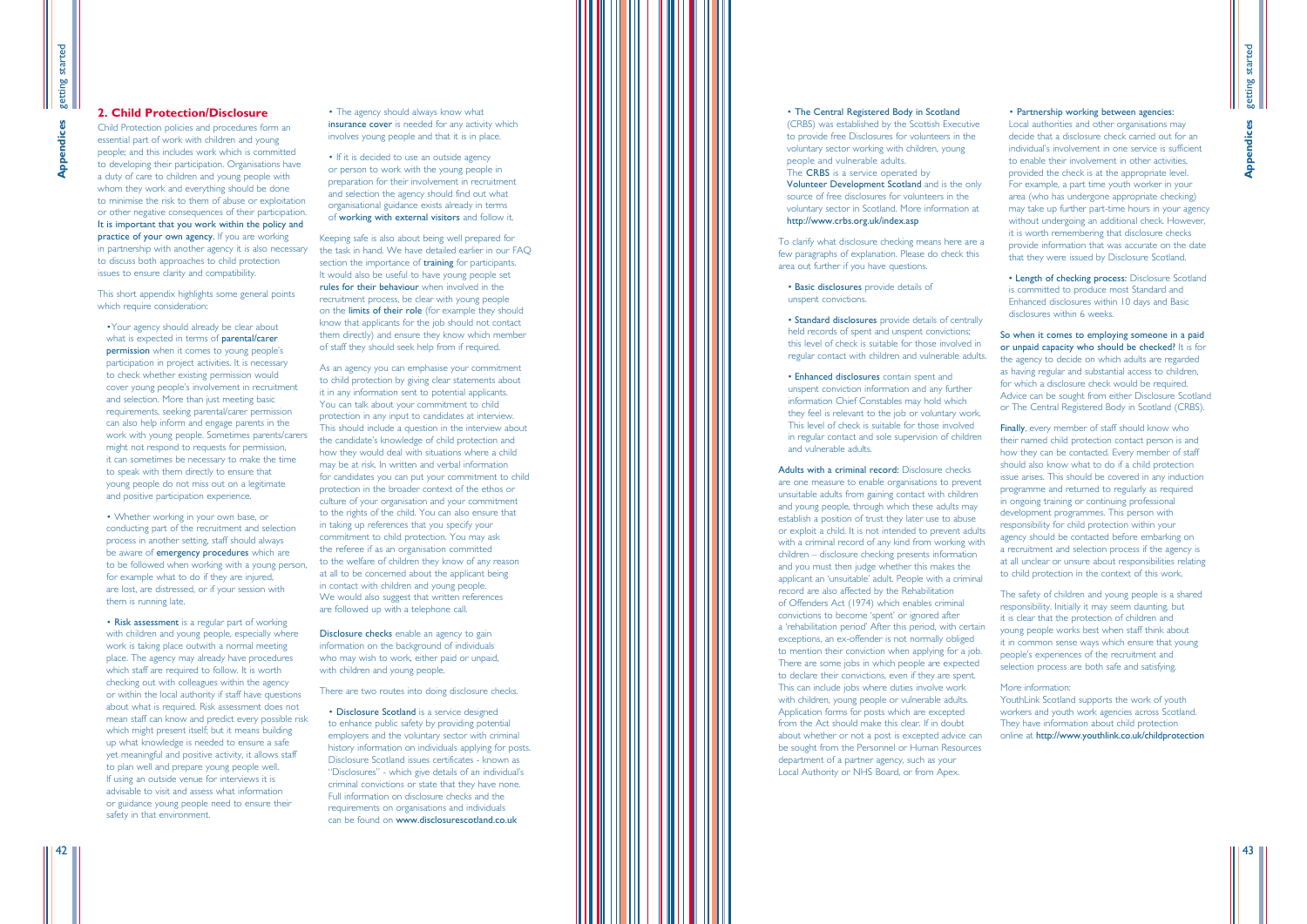| والمتمام والمتمار             |
|-------------------------------|
|                               |
|                               |
| $\alpha$ is a second control. |
| $\alpha$ is a second control. |
|                               |
|                               |

setting started getting started **Notes**

Who should write the policy? The best policies are specific to an agency and not borrowed from or written by outsiders. A manager may delegate the preparation of a policy to a staff member. However a written policy statement is a pledge to employees and service users and therefore the employer is mainly responsible for content. The policy should be dated and signed by the senior manager in the agency.

### Who has responsibilities under the policy?

What is a policy? A policy is a plan of action that has been deliberately chosen. It guides or influences future decisions. By stating principles and rules a policy guides actions. A policy statement indicates the degree of an agency 's commitment to an issue. A written policy about young people 's participation (which would include their involvement in the recruitment and selection process, or be one which specifically deals with it) helps promote an effective approach. Such a policy should reflect the special needs of an organisation and should be regularly reviewed and updated.

- To be effective, a policy must:<br>• involve management, staff and service users in the preparation of the policy
- be seen as consistent with the purpose and ethos of the organisation
- be relevant to organisation's real needs, not adopted from another agency
- be accepted as equal in importance to other policy objectives.

45

- senior management 's commitment to young people 's participation
- the intention to treat the commitments made to young people 's participation as a minimum standard rather than maximum
- responsibility of all personnel in terms of supporting young people 's participation
- accountability of all levels of management for ensuring young people 's participation happens
- the importance of consultation and co-operation between management and staff and young people for effective implementation of policy
- a commitment to regular reviews of the policy and to monitor its effectiveness
- a commitment to provide adequate resources to make young people 's participation a reality.

No matter how well written, a policy is no more than empty words if a plan does not exist to put the policy into effect throughout the organisation.

Responsibility should be extended throughout the organisation to ensure policy objectives will become integrated into all activities. For example, a policy could specify:

- 
- individual responsibilities<br>• legal responsibilities
- how people are accountable
- promotion and awareness raising about young people 's participation
- education and training needs.

### How can the policy be incorporated into regular duties and actions? Part of a successful policy is ensuring that all adults and young people are aware of it. If the plan for implementing the policy is a good one, people will be reminded in their

day-to-day activities, in meetings, and during induction and training.

A responsibility to adhere to the policy may be part of the employees ' job descriptions. Each employee, on commencing employment, may be given a copy of the policy and informed that it is a condition of employment to follow the policy.

The important thing about making a policy on young people 's participation work, whether it is about recruitment and selection or is broader, is to have a plan and to follow through on it.

### **3. Developing Policy**

To integrate a commitment to children and young people 's participation in your agency, which might include their involvement in staff recruitment and selection, you may want to consider developing and adopting a policy on young people 's participation. This information will help you think through some aspects of policy development. Edinburgh Young Carers Project (EYCP) developed their own policy. This is how they described it to us in our case study interview:

*"It's standard practice – there is a written policy. I suppose it 's kind of developed over history. We went through a process of working with a group of young carers from our young carer 's forum and with the board and with staff to actually formalise the process that we used. The process was actually very good and obviously the principles were there but hadn 't been formalised or written anywhere. It was a matter of basically exploring and writing down and developing good practice from what had already been developed … it forms a significant part of the recruitment process for all posts. "* Rob, Manager, Edinburgh Young Carers Project

### Firstly, some general points about policy:

### What makes a policy statement effective?

The policy statement should provide a clear indication of the agency 's objectives and plans for young people 's participation. The policy statement should cover:

notes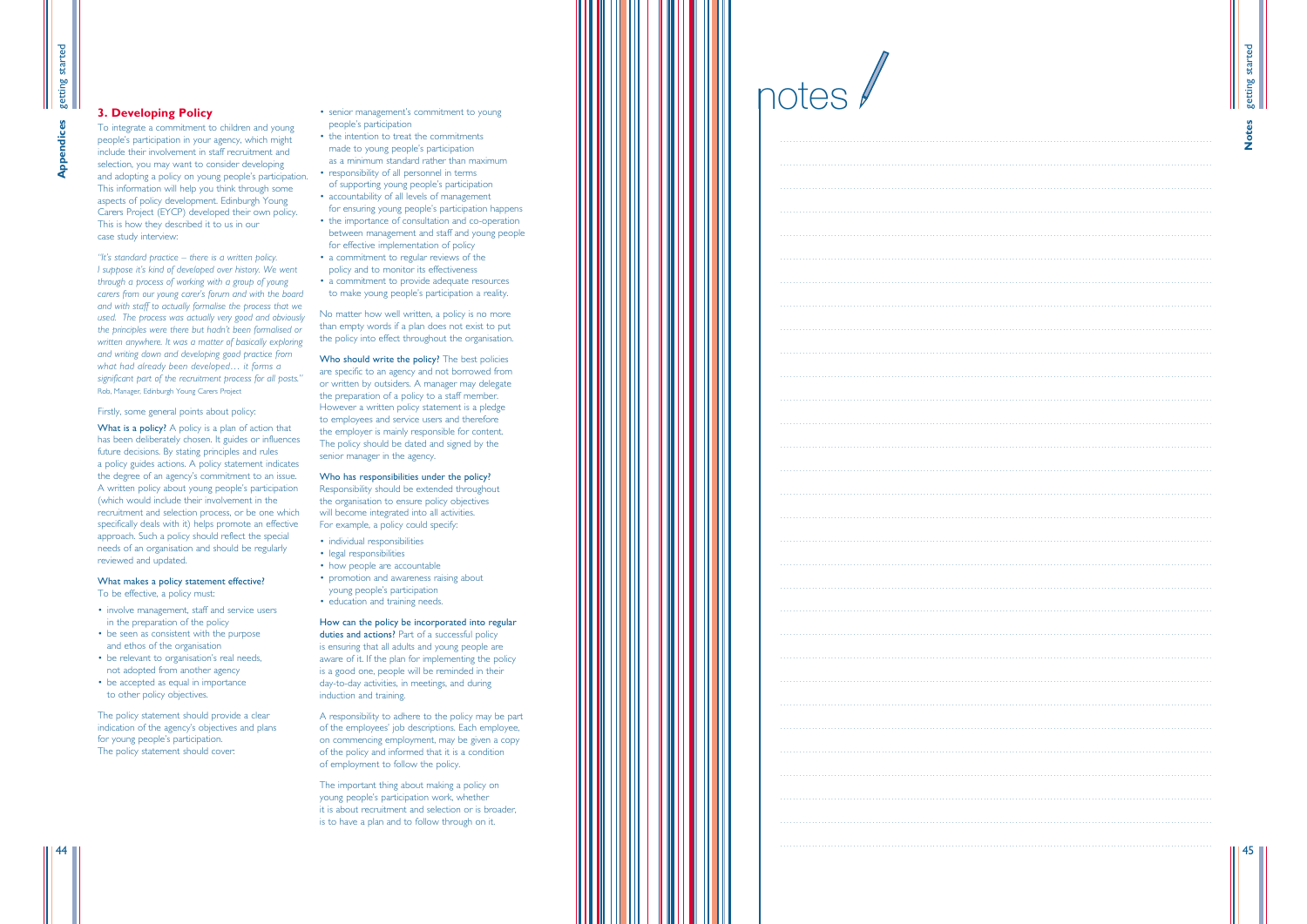**Seeing the way**<br>other people do *other people do it, getting different ideas. I think it's always useful if there's a way we can improve what* **we are doing. ")**<br><sup>Rob,</sup><br><sup>Manager,</sup> Rob, Manager, Edinburgh Young Carers Project



| $\frac{1}{2}$                                        |  |
|------------------------------------------------------|--|
| 54                                                   |  |
| 56                                                   |  |
| <b>Children and Young People 2006</b>                |  |
|                                                      |  |
| $\frac{1}{2}$ . 62                                   |  |
| <b>g People in Schools</b> 2008 1944                 |  |
| om Young People <b>Committee Committee Committee</b> |  |



# speaking from experience

This section of the recruitment pack is based on practical experience from organisations and young people from across Scotland. The following case studies are examples of how staff and young people have worked together in various stages of the recruitment and selection process. 1. The Corner, Dundee 2. Edinburgh Young Carers Proj 3. Fife Children's Rights Service 4. Moray Youth Action ............... 5. Save the Children 6. Scotland's Commissioner for 7. Skye & Lochalsh Youth Forur 8. Youth Issues Unit, Dumfries 9. Involving Children and Young 10. Advice to Young People from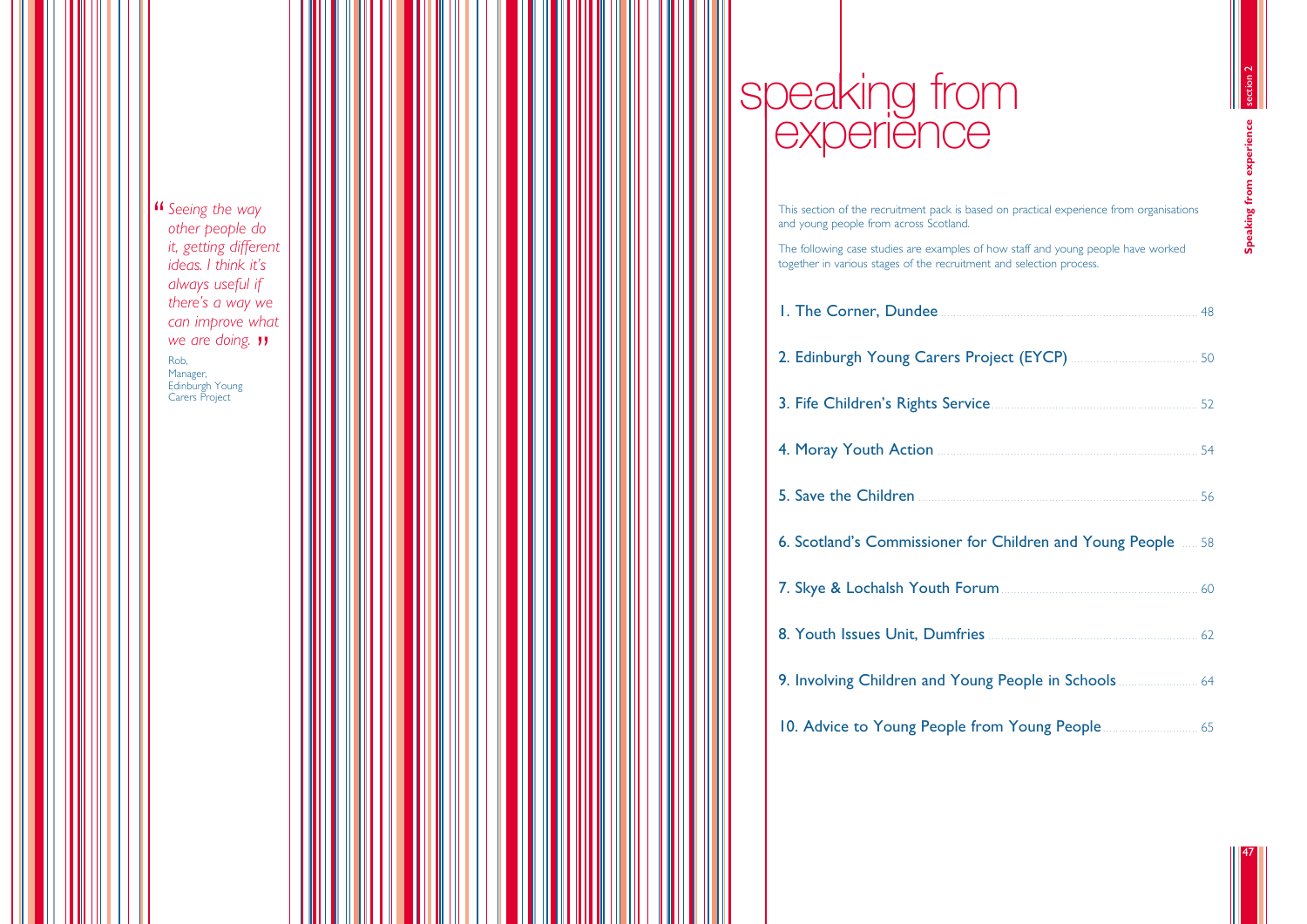### Interview day

In one recent set of interviews the candidates for both jobs came at the same time. Everyone introduced themselves and then split into two groups depending on which job they had applied for. Three young people and a worker were in each group.

The interviews were held in the evening in a room where young people normally meet. They felt that it was important to have the interviews on a week day night rather than have to miss school or give up their weekend.

Candidates were asked to pick a scenario from a box and answer it as honestly as possible. Each candidate had a different scenario. These included

• if a girl came and told you they were pregnant what would you do? • if a young person told you they felt suicidal how would you react?

The young people were assessing the candidates on how well they answered the questions and how the panel thought the candidates would relate to young people. They felt that using the scenarios gave them an idea of how approachable the candidates would be and if they had experience of young people 's issues and lifestyles.

### Making a decision

After the interviews the young people came together and spoke about each candidate in turn. Taking into account their responses and how they communicated with young people each of the groups made a decision. Notes were taken by the recruiting manager who took them and the young people 's assessment sheets to the adult panel. The information was used to influence the decision the next day at the formal interviews.

### Feedback

Some of the young people found out who got the job by telephone, by letter or by going to the health project. Young people felt that anyone who is involved in the interviews should get to know who the job is offered to and if they accept it.

### Payment

Each young person who took part in the interviews received a £10 gift voucher. The group saw this as a bonus and were certain that they would get involved even if they didn 't receive a voucher. They felt strongly that it was a voluntary activity and that young people shouldn 't expect payment all the time.

*"I don 't want to be paid for it. At the end of the day it is giving me experience, it is building up my career and CV and at the end of the day it is developing me in to the person and future that I want. "* Simon, Age 17

### **Speaking from experience**

### Young people gaining experience from being involved.

*"I think there's a huge untapped opportunity for involving young people in interviews who are currently looking for jobs and work. They can learn more about the process … tie it into their own situation …and use it to get jobs. "* Pete, Manager

### Preparing the candidates

*"In these kinds of interviews it is good if candidates know roughly what you are going to be doing. They are told that it 's a couple of young people who are doing it as well as adults, so that they are prepared and its not … a really nervous atmosphere for anyone. "* Carly, Age 18

case studies Corner, Dundee **The Corner, Dundee**  $\frac{1}{2}$ 

Thanks to Carly, Ethan, Gordon, Manjeet, Pete, Ryan, Simon, Stacey, Stephen.

The Corner is based in the centre of Dundee and offers a wide range of services to young people aged 11- 25 through the "Drop-In " centre and outreach work in local communities.

Services are all free, informal and confidential and include a full range of contraception and pregnancy testing services, 1:1 support and information on a wide range of topics including drugs, housing and training.

From the onset young people have played a consistent role in advising management when recruiting for staff who have a frontline role with young people. Young people aged between 12 and 18 have been involved in recruiting all staff except clerical.

The Corner feels that it 's important to involve young people who have direct experience of the services The Corner offers. If they are recruiting a nurse they like to involve young people who have used the health services.

### **Involving young people**

*"Everything you have been saying or have written down people are looking at … it makes you feel a lot better that you 're actually getting your views put in to something. "* Ethan, Age 14

*"Young people find out a lot about behind the scenes and how an organisation runs and I must admit that as a manager it 's fairly rare for me to do face to face youth work and I enjoy it. "* Pete, Manager

### **What did we do?**

### **Preparation**

Before the interviews the young people came together and ate lots of pizza! Workers began by explaining what they were asking young people to be involved in and what was expected of them. They discussed the job, the type of person they were looking for, the questions they would ask and how they would assess the candidates.

The group felt that they had enough time to go over the dos and don 'ts but, as they hadn 't met some of the other young people before, would have liked more of a chance to have got to know them.

In the past some young people have had recruitment and selection training from the local authority. They felt that this helped them understand the recruitment process better but it took up a lot of their time.

### Young people 's panel

Young people felt confident in being able to advise the adult panel on a candidate s ' ability to relate to young people. They feel strongly that young people should have their own separate panel. Because workers have experienced the job the young people think that staff are in the best position to judge candidates on how well they would do the more intricate parts of the job.

However they did feel that if given enough support and if the young person was committed enough they would be able to be involved in a panel with adults.

case studies

# TheCorner-Dundee

**Panel of young people | £10 voucher | Young people who know the job** 

# 49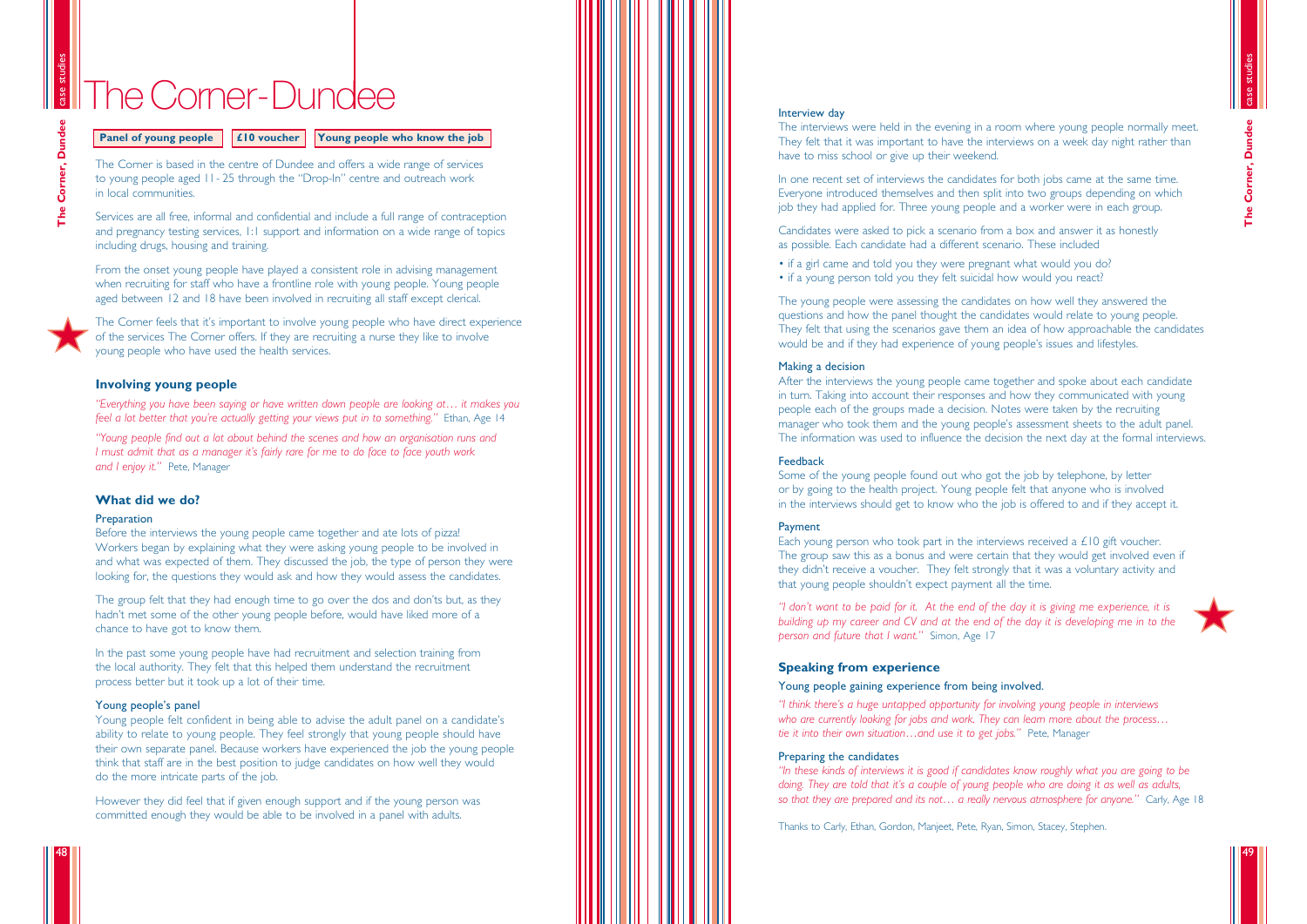The young carers ' panel wanted to make the candidates feel welcome. Two of the young people greeted the candidates at the entrance of the building and took them to the office. This made the candidates feel at ease. The young people wanted to give the candidates a good impression and felt proud showing them where they meet.

Each candidate had an interview with 4 young people. This lasted 15 minutes. In all posts at EYCP young people could potentially be sharing information with them about their personal lives. The panel were looking for someone they could trust, was easy to talk to and understood what concerns them. Candidates were asked what experience they had of working with young people and what they would do if a young carer told them something confidential. In interviews for some posts the candidates were asked to give a presentation.

The young people sometimes felt that 15 minutes wasn 't long enough.

*"We didn 't have enough time to talk in fifteen minutes, some people could have talked for ages and had more to say, others didn 't say much but after 15 minutes we had to say you need to go away now to keep it all fair. "* Claire, Age 15 and Emma-Louise, Age 15

They also felt that toilet and juice breaks need to be fitted in between candidates. When they were thirsty or needed a break they found it hard to concentrate.

### Rating the candidates ' answers

During the interviews the young carers ' panel took notes and scored the candidates from one to ten. Some of the young people found it difficult to score between one and ten. They found the range too big and would have preferred a bad, fair and good.

### Making a decision

The project manager and the young carers ' panel met together after the young people s ' interviews. The adult panel had two thirds of the score and the young carers ' panel one third. The young people 's scores were put up on a flipchart first. This avoided the adult panel influencing the young people 's scores. By totalling up the scores of both panels the young people knew that night who the job would be offered to.

The Project also supports a young carer 's forum made up of 19 young people from 12 to 21 years of age. Young people have a say on and take action on what 's important to them. The forum recently wrote, directed, filmed and starred in a video on a day in the life of a young carer 'Taking no More'. They made the video following a discussion about how they could effectively raise awareness and bring the issues that many young carers face to a wider audience. They have taken it to the Scottish Parliament and have won three awards for their work.

> The young people were clear that they were judging the candidates on what they told them in the interview and how that relates to the criteria.

*"If a person didn't get the job it would be because we didn't feel comfortable with them and not because of their clothes or anything. It was just because we felt we couldn 't talk to them and because the answers weren 't what we wanted. "* Raghad, Age 16

### Evaluation

After all the interviews the project manager met with the young carers ' panel to get feedback. This enabled them to address any issues or questions that arose out of the process, adapt their approach and improve their standards.

### **Speaking from experience**

### Having a written policy

*"I felt it was best to standardise practice and get a policy written on it so everyone was clear. We went though a process of working with a group of young carers and with the board and with staff to actually formalise the process that was used. It forms a significant part of the recruitment process for all posts. "* Rob, Manager

### Candidates asking young people questions *"I would like them to ask us questions, they did get a chance to ask us questions but it was*

*only one. They 'll get to know us by asking questions before they start the job. "* Talli, Age 16



Edinburgh Young Carers Project (EYCP) **Edinburgh Young Carers Project (EYCP)**

Thanks to Claire, Emma-Louise, Raghad, Rob, Ryan, Talli.

Edinburgh Young Carer 's Project (EYCP) is a voluntary organisation working with and on behalf of young carers throughout the City of Edinburgh area. The project aims to improve the lives of young carers by providing emotional and practical support. EYCP helps young carers and their families by providing individual support, information and by campaigning on behalf of young carers locally and nationally.

Young carers are involved in recruiting all posts at the project. This case study focuses on the experience of 5 young people between the age of 14 to 16 who were involved in recruiting a 16+ Development Officer and Sessional Workers.

### **Involving young people**

*"People that the adults might bring in, young people might actually end up not liking them at all. That would be pretty useless because the young people wouldn 't be able to relate to the person. "* Ryan, Age 16

*"We don 't see this as an add on. This is an absolutely crucial part of the way we work … it says something about what your commitments are as an organisation and it also has an effect on who you recruit. "* Rob, Manager

### **What did we do?**



### **Policy**

Edinburgh Young Carers Project has adopted a process for the recruitment of staff that involves young carers. The written policy outlines the process that is followed when a vacancy arises and how staff and young people work together. This includes instruction and direction on shortlisting, interviews and scoring. It also outlines the roles of the panels, how information about candidates will be shared and how a decision will be made. The written policy has ensured that there is consistency within the organisation.

### **Preparation**

The young people met with the project manager the week before the interviews. They came up with a list of questions and then voted on the ones they liked the best. The group also discussed how they wanted the room to be set out and how they should act in the interviews e.g. be friendly, look at the candidates and don 't laugh.

Before the interviews the young people were told the candidates ' names. The young people didn 't feel that they needed to see the application forms as they thought this might alter their decision.

### Interview day

The interviews were held in the project. The young people felt this was important, as it was somewhere they were comfortable with and gave the candidates a chance to see where they would work. The interviews were held after school. Again this was important as some young people were taking exams.

case studies

51

# Edinburgh Young<br>Carers Project

**Young people**

**Pizza and a trip | Policy on involving young people**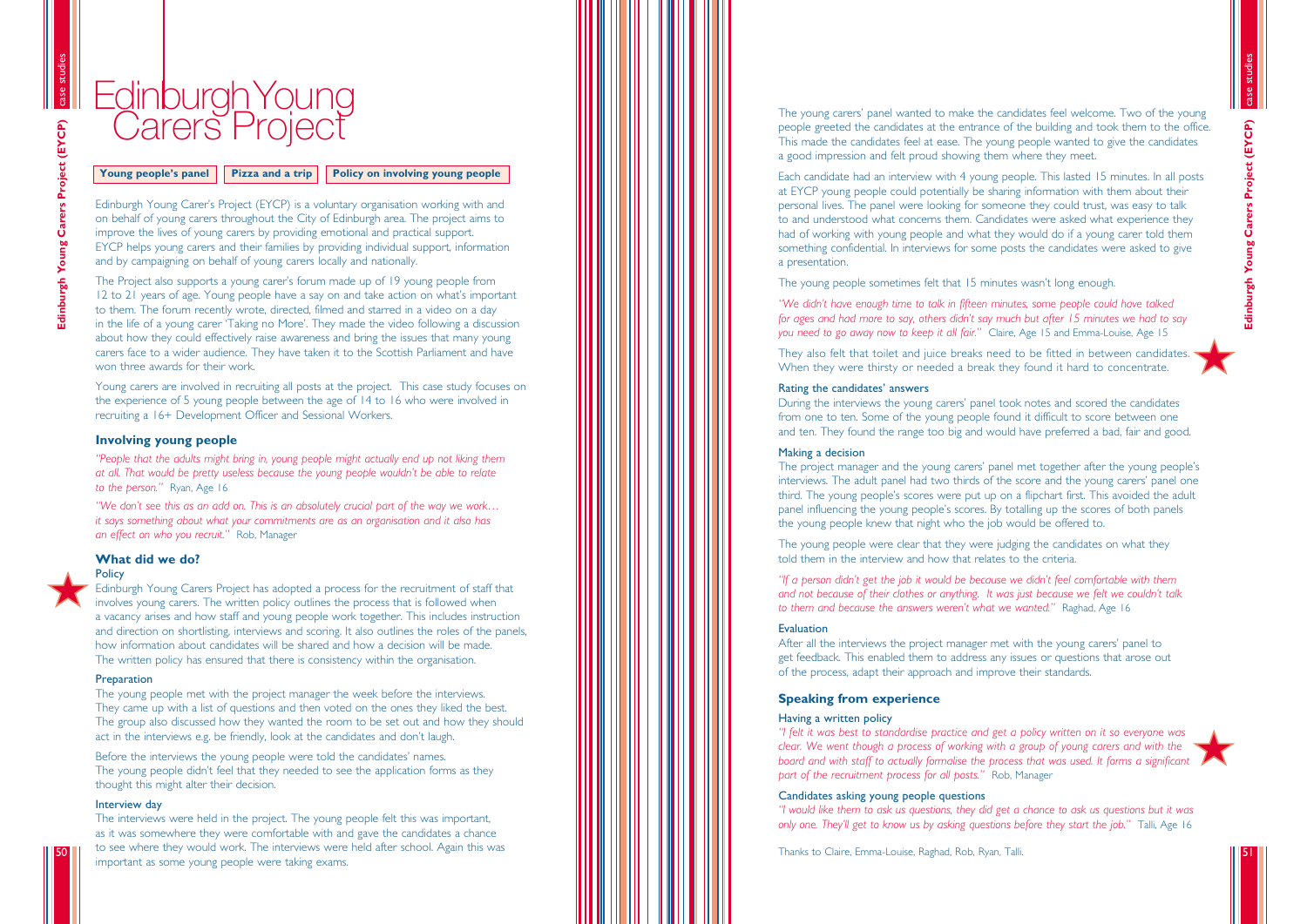A CRO was in the room to support the young people but was not involved in the interview itself. This person was not involved in giving personal feedback or in the adult interview. The young people each asked a question and then marked the candidate s ' responses as good, okay or bad on a recording sheet.

Questions included: What do you like? What 's your favourite TV programme? What comics do you read? What music do you like? Why do you want to do the job? What interests you most about the job? What work have you done with young people in the past? The young people highlighted good eye contact and communication as key when candidates were responding.

*"They just came in and sat at the table. It wasn 't one of the really long ones where you can 't see to the other end. It was like a square small one, so you didn 't have to shout. And it was somewhere that was comfortable, it had pictures on the wall, and a carpet and a plant. "* Lessa, Age 16

### Making a decision

Workers from the service planned to meet with the young people afterwards to discuss their involvement, what had gone well, and what could be done to improve practice when recruiting staff again.

Candidates had an interview with a second panel including the Service Manager and Service Stakeholders. The young people met with the members of the second interview panel after the interviews. The combined group of adults and young people made the decision that evening. The young people were able to provide information on how well candidates related to them, appropriate language, wider communication skills and genuine interest and knowledge about young people 's lives and issues. The Service Manager later phoned the young people to tell them that the person had accepted the post.

*"We all had our chairs, like in a wee circle and everything and he came round in a wee circle and he told us to tell them about the things that we had ticked down, like if they were good, okay or bad, and what we liked about them. "* Amy, Age 6

### Feedback

The young people provided comments as part of the feedback to the candidates. Candidates found this feedback particularly helpful.

### Evaluation

### **Speaking from experience**

Involving children of different ages.

*"The best person to establish somebody 's ability to relate to an 8 year old is an 8 year old. The last post we employed for the focus on the work was with under 12s. For that post two of the people were under 12. "* Peter, Service Manager

The Service Manager emphasised that he sees the role of adults as one of safeguarding the process, whilst allowing young people to have ownership over their involvement. In line with this he feels it is important that young people are allowed to make decisions about what questions are asked, the set up of the room and whether the interviews are formal or informal.

Involving children and young people with learning needs and disabilities.

*"I think why people don't tend to involve people with learning needs and disabilities is that there is a fear factor around that, that they will come across issues that they can 't handle. I have found that parents and carers are extremely supportive. "* Peter, Service Manager

case studies **Children's Rights Service Fife Children's Rights Service** Eife





Thanks to Amy, Craig, Grace, J. Man, Natasha, Lessa, Mark, Peter, Sally.

Fife Council commissions Barnardo 's in Scotland to provide an independent children s ' rights service. The Service works with groups of vulnerable children and young people prioritised within the Fife children 's services planning process.

Children and young people have been involved in the recruitment of staff for operational and strategic posts, for example, Children 's Services Manager, Children 's Rights Officers (CRO) and Change Co-ordinators. Recently Community Services, Health and Social Work have been involved in the recruitment of an under 12 's CRO with young people from the Service and plan to extend the involvement of young people in recruitment within their services. The involvement of young people in staff recruitment is already well developed within the residential side of Social Work Services in Fife.

This case study focuses on the experiences of 6 young people, from 6 to 16 years of age, who were involved in the recruitment of a CRO. Around half of the young people have a disability or special need. The young people are users of the service and friends and siblings of users.

### **Involving young people**

*"I felt it was important that children have a say about who works with them. People can act differently if it 's children or adults who they are speaking to ".* Grace, Age 12

*"I think one of the main criteria of employing someone to work with children is that they have a genuine interest in children and young people. They (children and young people) have got ways of establishing that that I don 't have. "* Peter, Service Manager

### **What did we do?**

### **Preparation**

The young people met with the Service Manager and a CRO. They discussed what the interviews would involve and the difference between open and closed questions. The young people then thought of appropriate questions to ask the candidates.

The young people felt that the preparation helped them not to feel too nervous. As they got used to being involved they said that it got easier. John (age 14), said he felt nervous to start with, but some chocolate helped his nerves!

### Interview day

The interviews for the CRO 's post took place at the Children 's Rights Service in Kirkcaldy. They took place after school and finished by 9pm. The young people involved thought this was late, but not too late. Three people were interviewed.

case studies

52

53

# Fife Children 's Rights Service

### **Children and young people**

**'s panel £10 voucher Children and young people with disabilities**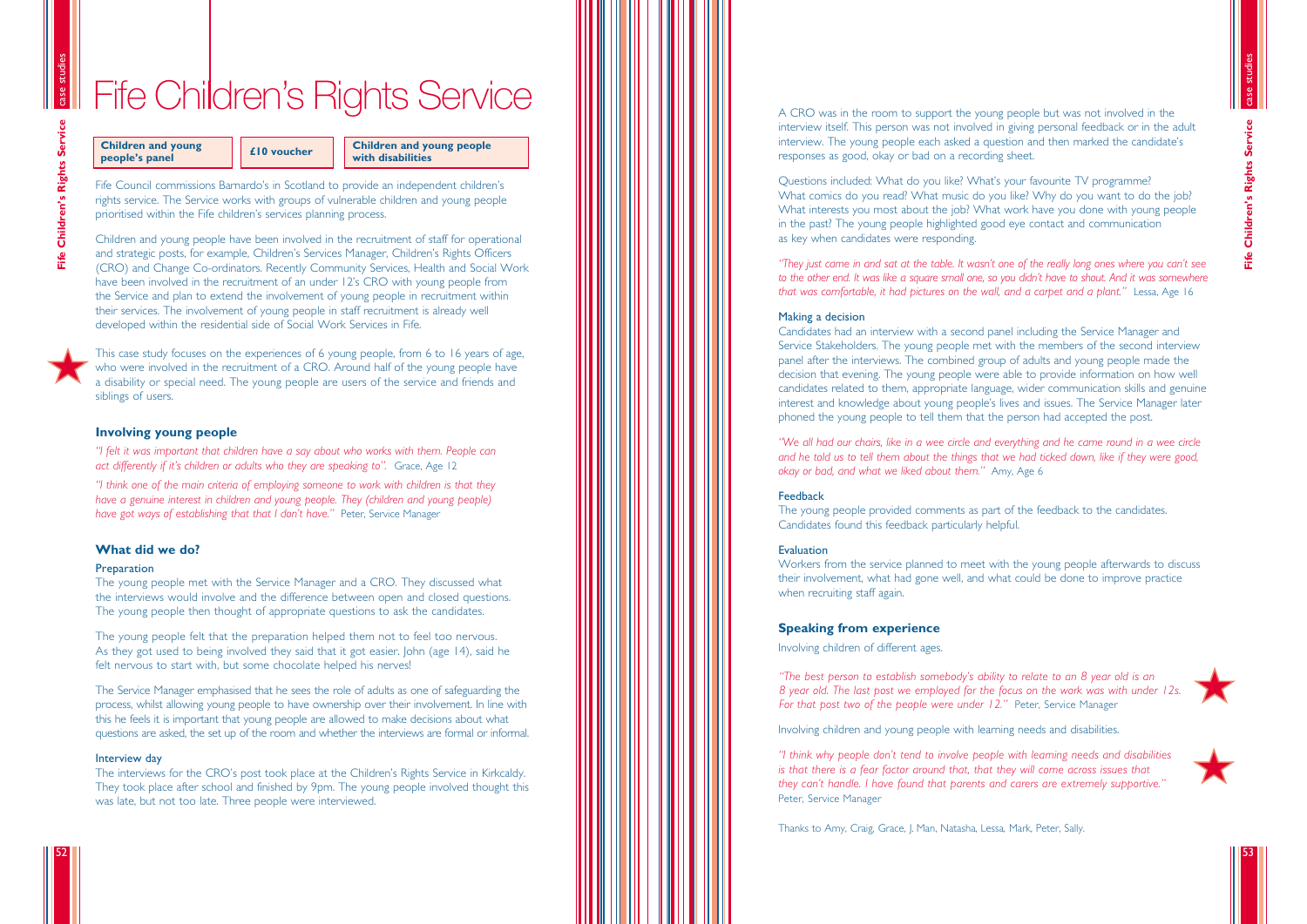The young people decided on the scenarios and other questions as a group. They recorded their responses on a sheet and gave each person a rating from 1 to 10. This information was then discussed with the interview panel of staff from MYA. Each candidate also took part in a written exercise and a formal interview. Group support was important to the young people who took part.

The young people understood that it was the role of the interview panel to assess previous experience and other relevant issues. They saw this as different from their role which was about how candidates would work with young people in different situations. The room and conduct of the interview was informal which they thought was important.

### Making a decision

The staff panel made the decision taking into account the information from the 3 parts of the interview. The young people involved thought that this was appropriate as the staff panel had access to the information gained from all parts of the process. The young people felt that they had been listened to and that their involvement was worthwhile.

### **Speaking from experience**

Interviewing for posts where the person will have less direct contact with children and young people.

*"When it came to the Assistant Manager (the young people) were looking at what kinds of supports would you provide for their worker. They certainly had it pitched at the right level. "* Laura, Manager

*"I think it is important because it gives us insight into who we are going to have as a Manager and it is always them who oversees the key workers and (how they work with) young people. "* Brian, Age 18

Thanks to Avril, Billy, Brian, Diane, Nicola, Nikki, Laura, Liz, Paula.

Moray Youth Action (MYA) is based in Elgin and provides a service throughout Moray. It works in partnership with other agencies to provide local services that are pro-active and enable young people to have their needs met within their own community. It works with young people from 9 to 25 years of age. Services include specialist education programmes and intensive housing support. It is part of Aberlour Child Care Trust.

Moray Youth Action **Moray Youth Action**

This case study focuses on the experiences of 5 young people, aged 16 to 20, who have taken part in the recruitment of Project Workers and the Assistant Manager at MYA.

### **Involving young people**

*"We very much listen to what they (the young people) are saying because we find that they are tuned in when it comes to the kind of staff we are looking for. "* Laura, Manager

*"I thought it would be a different experience to get involved in this to see what it was like to begin with and to see how much input we had and if it did actually make any odds or if it was just an extra bit they put in. But it did seem to, they seemed to listen to us, so I think it did make a difference and that was the reason I wanted to do it. "* Brian, Age 18

*"It was really good because you walked away knowing that the young people had also chosen you for that job. "* Nikki, Project Worker

### **What did we do?**

### **Preparation**

Key workers asked young people if they would like to take part and had an initial discussion about what this would involve. Young people highlighted that they valued this and found it supportive. The young people then met to decide on the questions to ask. These were written up on a sheet and the young people decided who would ask which question.

### Interview day

The interviews were held at MYA. The questions asked at the Project Worker interviews related to why the person wanted the job, why they thought they would be good at it, their experience, and their qualities.

*"You would have to be able to talk to a project worker properly so we asked questions to get to know them. "* Billy, Age 20

Candidates were also asked about different situations and how they would deal with them. Two examples of scenarios are:



• If a young person came to you at MYA and told you they were pregnant, how would you deal with this situation?

• If a young person came to MYA under the influence of alcohol, how would you deal with this?

Young people highlighted that it was important that candidates gave a reasoned and well thought out response to the situation that respected the rights of young people.

case studies

case studies

55

# **Moray Youth Action**

**Young people**

**El0 gift voucher Support from key workers**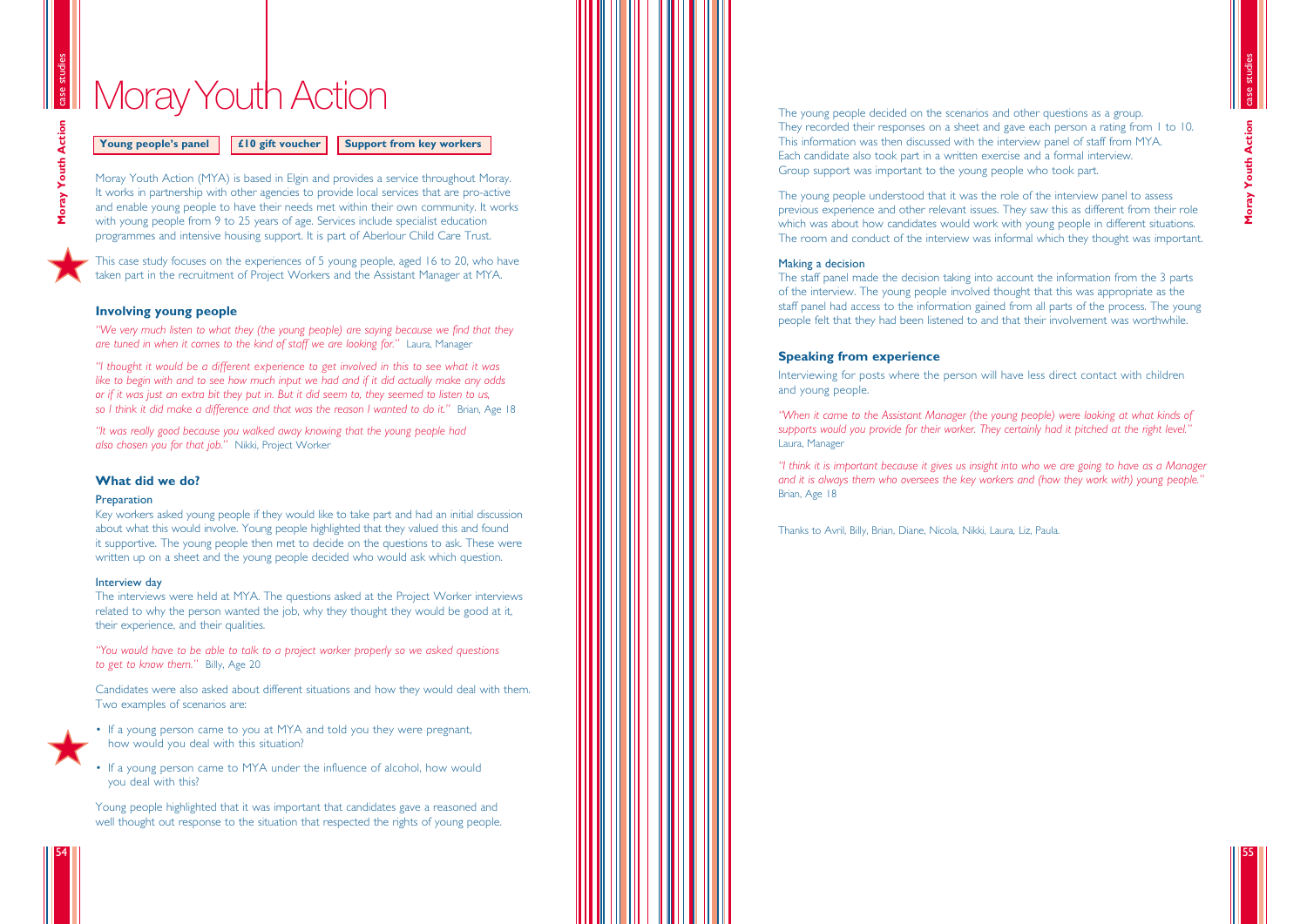### Interview day

On the evening of the interviews the candidates met with the RCS Co-ordinator. She informed the candidates that the interview would involve a panel of 5 young people and they would have 20 minutes to answer 8 questions. The RCS Co-ordinator sat in the room. It was explained to candidates that her role would be to take objective notes of what was said for the young people to refer to if necessary after the interviews.

- What's the most exciting thing you have done with a group of young people?
- You have £20,000 and two projects. How do you decide which project to give the money to?

Each young person chose the questions they would ask. They thought this was important so that they fully understood the question and were able to gauge the appropriateness of the answers. Examples of questions are

The young people had a sheet which they scored each candidate on and wrote any extra notes. Young people initially scored each candidate from 1 to 5. In a second round of interviews they decided to use the criteria *met, not met and partially met* as these were the same as the formal panel used. They found that this made it easier to give feedback.

### Making a decision

There were 3 panels:

- 1. The Save the Children UK Regional Director, the Head of Save the Children s
- 2. Young people.
- 3. Staff members from the Scotland Programme.

' Scottish Council and a representative from the Human Resources Department.



The young people fed back to the first panel what they liked about each candidate, any concerns which they had and any questions which they thought the panel should follow up. A similar process was followed with the staff panel. Candidates then took part in an interview with the first panel which included further questioning about issues that young people had raised. The first panel made the final decision. The young people were informed about the decision by telephone.

*"The feedback we got from the young people's panel was of the highest quality and I think really got to the nub of both positives and negatives for each candidate. "* Colette, UK Regional Director

### Evaluation

Save the Children carried out an evaluation of young people 's involvement. This was done through discussion and a questionnaire. As a result of their feedback the way the young people 's panel score candidates and record information has been changed.

### **Speaking from experience**

Activities to help young people prepare for their involvement.

*"We wouldn't put an adult in the position of recruiting a member of staff without proper training. Also, most adults, or most staff will have an idea of how the recruitment process works, because they will have been for interviews, or they will have been involved in interviewing. Preparing and training young people is crucial in terms of young people having a really worthwhile, positive experience. "* Sharon, RCS Co-ordinator

Thanks to Andria, Colette, Mhairi, Mohamed, Sharon, Shenaz.

Save the Children is a UK international children 's charity which works in over 50 countries worldwide to promote and protect children 's rights. They have been working within Scotland for over 40 years to improve the lives of children and young people, especially the most vulnerable. Save the Children works together with a wide range of partners, crucially with children and young people themselves.

This case study focuses on the experiences of 5 young people who were involved in recruiting the Scotland Programme Director. The young people were from Save the Children projects for young Gypsy Travellers and young refugees and asylum seekers. They were between 12 and 18 years of age.

### **Involving young people**

*"I just thought that the young people should have a say, just like the older people. "* Andria, Age 13

*"The best bit was actually meeting the people. I felt a little bit nervous about choosing the right person, it was a big responsibility but I felt like I had power to choose who best suited what we were looking for. "* Mohamed, Age 18

*"I would say it has added hugely to the process for getting to good decisions. "* Colette, UK Regional Director

### **What did we do?**

### Selecting young people

Due to the nature and scope of the Director 's post it was important to ensure that the young people involved in the recruitment knew the organisation well. The young people felt that it was useful that they were brought together from two projects. They felt that they had different ideas and knowledge of the diversity of the young people involved in Save the Children.

### Preparation

Right Connection Scotland (RCS) is an initiative which aims to involve young people in Save the Children 's decision making. Young people met with the RCS Co-ordinator to prepare for the interviews. They did this through discussion and using activities to explore the skills, experience and knowledge the person would need. Equal opportunities, including relevant legislation, and confidentiality were also discussed. They then developed questions based on the job description by using the Head, heart & hands activity (Page 78).

*"We did these games, we had a face of someone famous and we had to see what he would need, the skills and that, and that helped us to think what we would need for our job. It was really helpful. "* Mhairi, Age 16

Other young people also had the opportunity to contribute questions at a workshop at 'It 's Up to You ' (a Save the Children event for young people).

After the planning session the young people went on a trip to the Big Wheel and the Christmas market in Princes Street in Edinburgh. This helped the young people to get to know one another. The young people who took part in the recruitment have kept in contact since.

case studies

case studies

**Save the Children**

57



# SavetheChildren

**Young people**

**E £10** voucher and a trip **Preparation activities**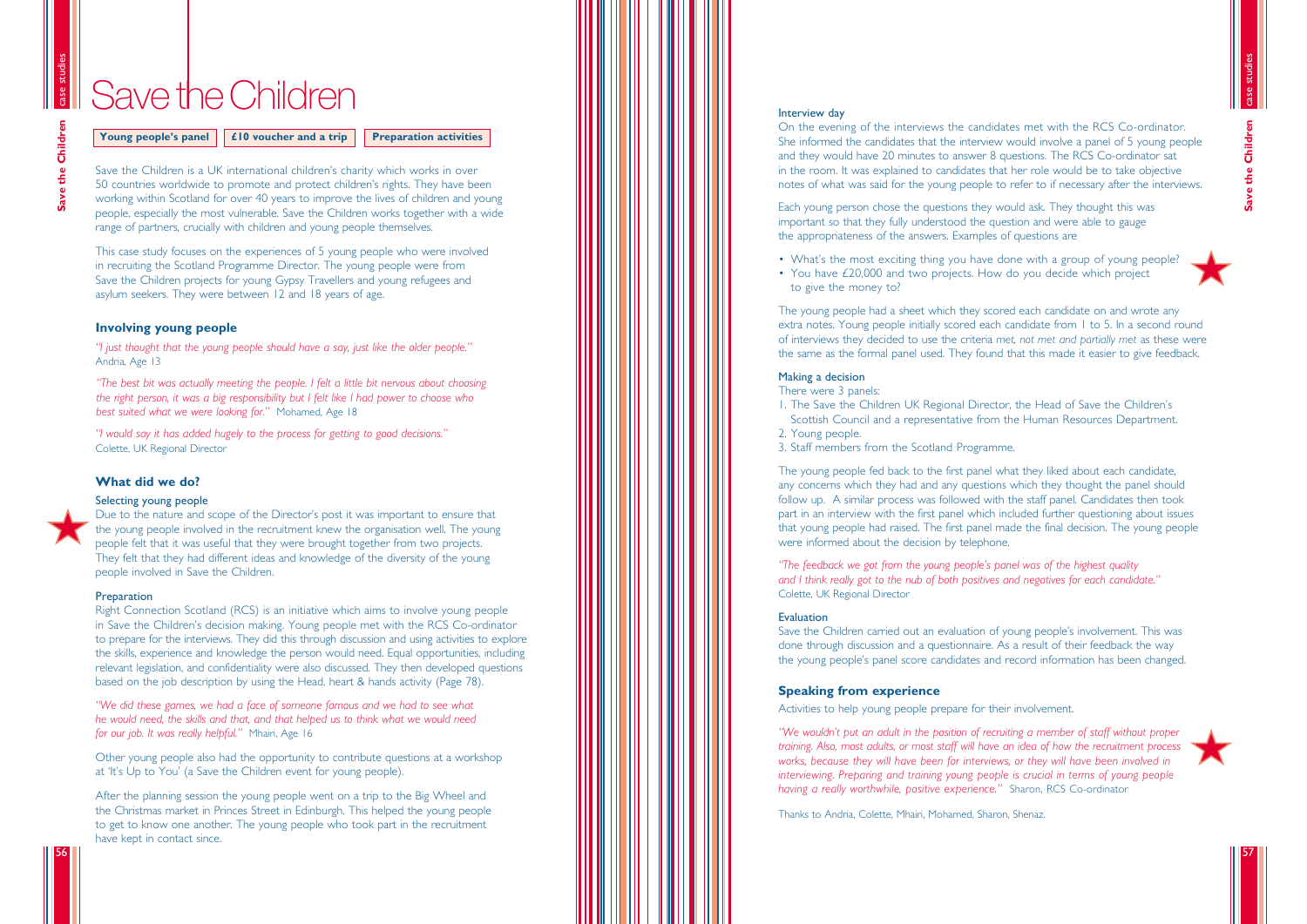*"When the second one (candidate) came in we were to forget about the first one and forget about every single one …and just concentrate on the one we were interviewing. "* Louise, Age 10

### Interview day

The interviews were held over two days. Each interview lasted 45 minutes; 30 minutes for the candidate, and 15 minutes for the group to talk and prepare for the next person. 12 people were interviewed, 6 each day. The children found the day tiring but enjoyable. Having a break for a drink after every second candidate helped them refocus.

Each day one of the children took the role of the chair. They felt this role was crucial in ensuring that the candidates felt at ease.

*"They (the Chair) stood up and said welcome, thanks for coming and then introduced themselves … Then the Chairperson said do you want any water and then we began. "* Jason, Age 11

Candidates then had 10 minutes to do a short presentation followed by an engaging exercise. The children enjoyed the presentations but found that because a lot of people chose a similar topic it became a bit repetitive.

Each child then asked a question. These included what makes you laugh? What sort of skills would you bring to the SCCYP office? And why do you think there needs to be a Children 's Commissioner in Scotland?

*"One of the mums said she can't believe the confidence it has given her (daughter) … although she is an able wee girl … she has really gained confidence … her mum said* it's absolutely brilliant." Frank, Quality Improvement Office, South Ayrshire Council

During the interview the children marked the candidate 's responses with a happy, sad or confused face sticker. The children scored the candidates on how well they communicated with them and how easy their answers were to understand.

*"Some of them used really hard words that we hadn't even heard of and they kept rambling on about things that they hadn 't explained and it was quite hard. It was a confused face if we didn 't understand it. "* Ciara, Age 10 and Kathryn, Age 10

### Making a decision

At the end of each day the children met with the adults. They totalled up their happy, sad and confused faces and using their comment sheets, spoke about each of the candidates. Each child then voted on who they liked the best. The children found this process fair. Their comments were used to make the final decision.

*"Two candidates were close and it was the children's interview that swung it in one direction … it wasn 't just a paper exercise. "* Vince, Community Development Worker

### **Speaking from experience**

### Benefits to managers

*"There was recognition amongst managers and staff that children and young people s ' involvement added an invaluable dimension to the recruitment process. We hope to develop good practice guidelines that we can use for future recruitment and share with other organisations. "* Stephen, Head of Participation

### Confidence building for children

Thanks to Chloe, Ciara, Cindy, Frank, Jason, Kathryn, Louise, Nan, Stephen, Vince.





59

# Scotland 'sCommissionerfor Children and Young People

SCCYP was established by an Act of Parliament in 2003. Kathleen Marshall, the first Commissioner, is charged with promoting and safeguarding the rights of children and young people in Scotland, aged between 0 – 18 and up to 21 if they are in care.

In the last year, 14 new staff have been appointed. All of the posts, with the exception of one, have had children and young people involved in the selection process. Their level of involvement has been proportionate to the level of contact with young people the post carries. For example all of the Participation Team underwent two interviews. The first was with a panel of children. The second was with a more formal panel involving management staff and older young people. All young people involved in the formal panel received training and a daily participation fee of £50.

This case study focuses on the experience of the children 's panel. Six children from South Ayrshire, aged 10 to 11, were involved in selecting two young people for the post of Participation Worker.

The interviews were held over two days at Dynamic Earth in Edinburgh. The children loved travelling by train and staying in a 4 star hotel. Having staff support from South Ayrshire and allocating adequate resources was crucial in ensuring children could participate.

### **Involving young people**

*"We actually have a recruitment consultant so they (the children) are learning sort of good practices in terms of recruitment, but it 's also sending out a positive message both to the candidates, the young people involved and the wider general public. "* Stephen, Head of Participation

*"I liked getting the chance to interview people instead of the adults always interviewing people. It 's fun to get the children to interview people because we got to make up questions. "* Chloe, Age 11

### **What did we do?**

### Selecting children to be involved

The six children involved in the interview panel are members of the Children 's Parliament from South Ayrshire. The Children 's Parliament aims to provide meaningful opportunities for children aged 14 and under, to engage in local, national and democratic processes. The children had all worked together previously which made for a positive group dynamic.

The children were elected to the parliament by their peers and teachers. The children felt that they were picked because they were mature and responsible and know what children need.

### **Preparation**

The Children 's Parliament worked in partnership with SCCYP to define a process that would work and managed the preparation of the children so they could take part. The children, their teachers, the Children 's Parliament and SCCYP staff met the day before the interviews to discuss what was going to happen. Everyone came up with questions they would like to ask. The children then voted on the ones they liked the best. They also practised where they were going to sit and who was going to ask each question. The children felt this prepared them and helped them feel more confident.

58

59

**Children**

**Daily fee or gift voucher | Younger children**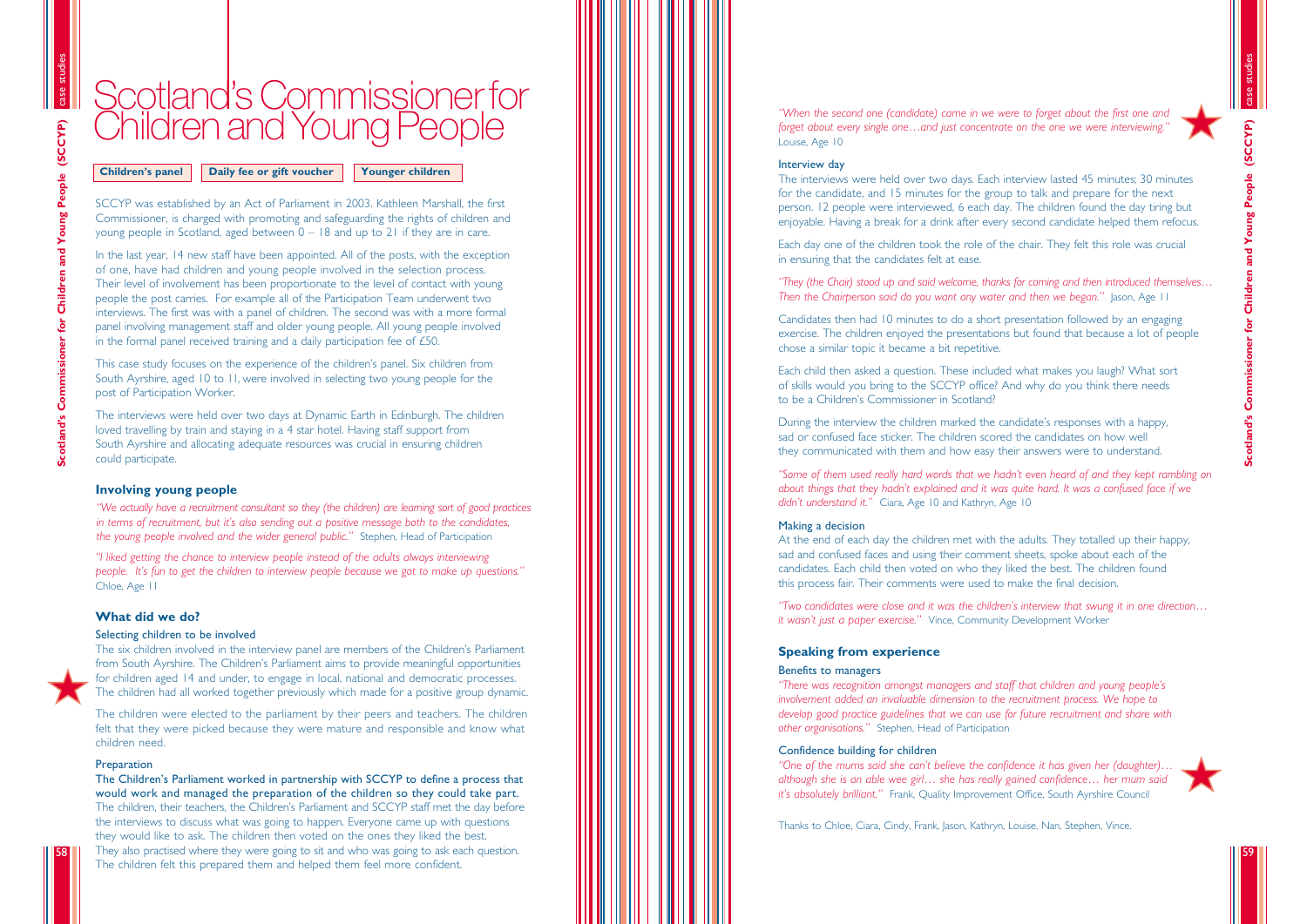# Skye & Lochalsh Youth Forum

**Combined young people and adult panel | Consultation with other young people** 

Again the worker and young person came up with questions. These were then passed by the youth forum and youth club and changed. Questions included:

*"We asked them questions and put them in real life scenarios that we would expect them to be able to deal with in the job … the questions were from our point of view and weren t ' just my thoughts. "* Michael, age 15

### Shortlisting

Once applications were received the panel went through them and selected the candidates that met the person specification. This was done following Highland Council s ' procedures but in more 'youth friendly' language. Staff felt that it was easier to involve young people in shortlisting because of the small number of applicants.

### Interview day

The interviews were held in the Area Education Office in the late afternoon, after school. In the interview the young person took the lead. He asked the questions that related to the job, experience and knowledge of issues. The two adult panel members asked questions about procedures.

*"I enjoyed the interview and thought all the questions were relative and professional. Having a young person asking questions was new but the overall format was no different to other interviews in this field. "* Seonaid, candidate

### Making a decision

The panel used the Council scoring system and compared the candidates to the criteria in the person specification. Candidates were marked "very experienced, " "average " or "inexperienced. "

### Evaluation

After the interviews the panel met and discussed the process. The worker also spoke to the candidate who felt that it was good to have young people asking questions.

The panel and candidate also felt that having young people on the panel made candidates more aware that, although they are being employed by Highland Council, they are working for young people, and therefore an ability to relate to and communicate with young people is crucial.

### **Speaking from experience**

### Involving young people in rural communities

*"At the end of the school day young people are all bused away to their own communities and geographically their own communities are very spread out so, having contact with young people out of school hours can be very difficult. This was the first time we involved young people in staff selection and it has been a very positive experience for everyone. "* Annie, Community Learning Officer

### Selecting the right candidate

*"Young people should have a say in who is going to work with them. If you get the wrong worker it may have a detrimental effect on persuading young people to get involved with new or existing services. "* Seonaid, candidate

Thanks to Annie, Michael, Seonaid.

The Community Learning Service is part of the Education, Culture and Sport department in Highland Council. They provide youth development programmes, adult basic education, community development and Gaelic development services.

The Community Learning Officer (Youth) is responsible for 6 participation groups in Skye and Lochalsh. Young people are presently involved in seeking premises for a youth cafe, and campaigning for a local skate park. They are also working on securing funding for a multi sport all weather pitch, teenage play area, showers and changing rooms for a local football pitch and funding for a dedicated youth space next to a village hall.

One young person representing Skye and Lochalsh youth forum was involved in recruiting sessional workers for a streetwork project. He was on a panel with a Community Learning Officer and representative from Highland Council.

### **Involving young people**

*"I think the difference it made was knowing the person appointed had young person approval. That 's the most important thing. "* Annie, Community Learning Officer

"The benefits for me were getting to know what an interview would be like. It has set me up for the future. " Michael, Age 15

### **What did we do?**

### Job description

The Community Learning Officer and young person met to draft the job description. They were looking for someone who would:

- be non-judgmental about young people's behaviour
- 
- where appropriate keep information confidential encourage young people to think about the services they would like to see in their community.



The young person then took the job description to young people in the youth forum and in his local youth club. Part of the post was about gathering information about young people 's drug and alcohol use. Young people were mostly concerned with confidentiality and being judged on their behaviour. After consulting with other young people the job description was changed.

The worker said she noticed a difference between job descriptions she and colleagues had written, and ones where young people had an input. She felt that the priorities young people came up with differed from things workers might deem as important.

### Preparation

Highland Council 's recruitment and selection guidelines were used to prepare the young person to be involved. The panel discussed equal opportunities and the importance of asking the same questions in the same way to each of the candidates.



Both the worker and young person said that having a mock interview helped. They visited the room they were going to use, how it would be laid out and how the seats would be arranged. The panel then went through the whole process as if someone was there. The young person said that the interview was exactly what he expected.

60

case studies & Lochalsh Youth Forum **Skye & Lochalsh Youth Forum**



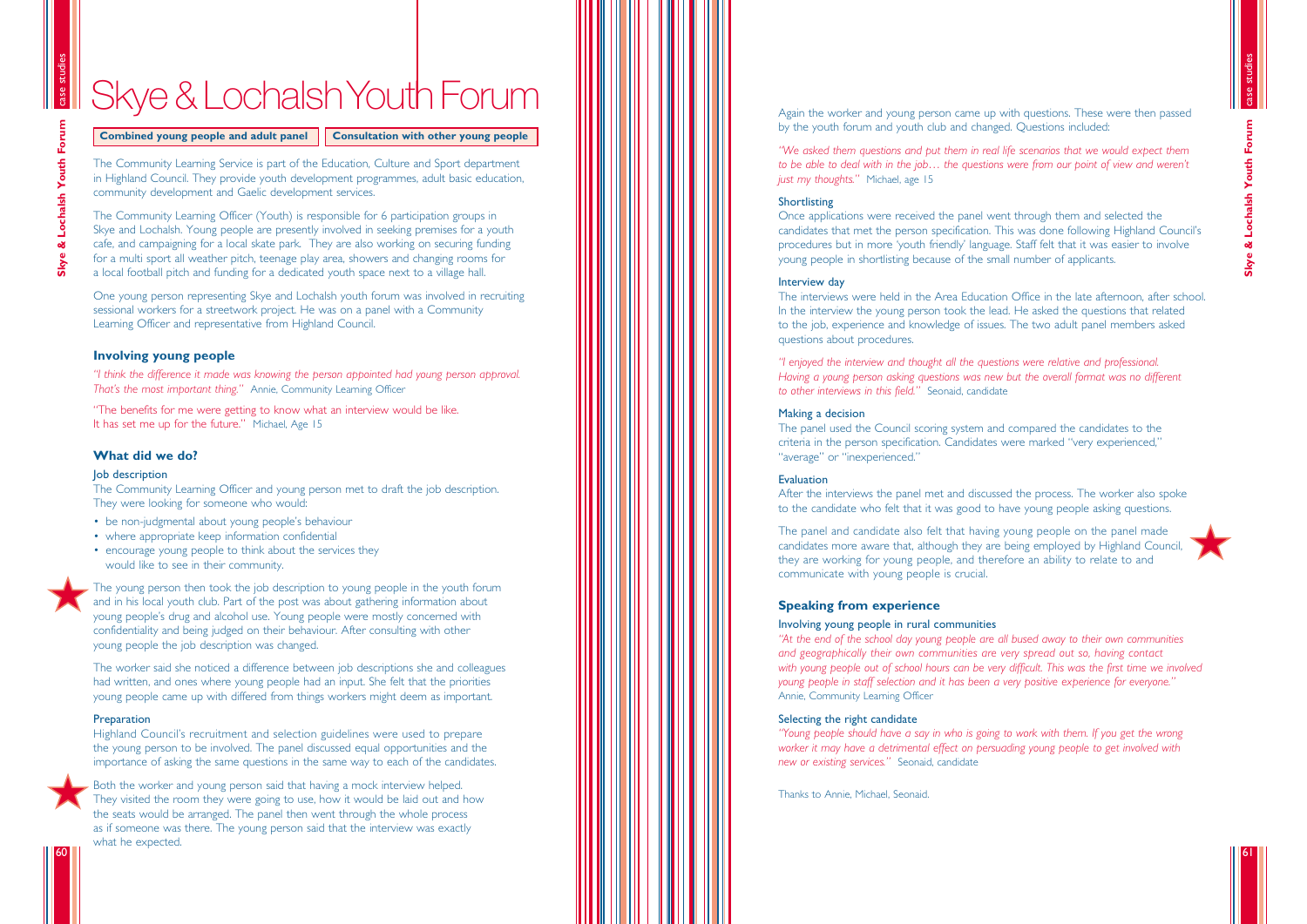### The advert

The young people wrote the advert. It consisted of a description of the job and contact details. This was done with a Youth Issues Worker and in conjunction with the Human Resources Department. The advert had the Council and the Youth Strategy Executive Group logos attached.

### Short-listing

Young people met with staff to discuss the applications and to decide who would be interviewed. They methodically went through each of the categories and decided whether the response was a good answer and what they were looking for to fulfil the requirements of the post.

### Interview day

The interviews were held in a Council Office (the venue depends on which area of Dumfries & Galloway the job is based and other locations are used occasionally). They were scheduled for the Friday evening and Saturday, which made it easier for young people to be involved. All young people were invited to take part if they wished. Interviews were held in two parts:

- For the first interview candidates were asked to make a presentation to a group of people which included stakeholders, staff, young people, a Councillor and the other candidates. Afterwards there was a buffet and time for an informal chat.
- The second part of the interview was on the following day and involved a panel of

"I remember one person we interviewed didn't even speak to the young people, an adult *was there and there were three other young people in the room, and they just constantly spoke to the adult and didn 't even speak to the young people. We noticed it and marked it down (on the recording sheet). But it is their performance over the two interviews, the presentation (on the Friday evening) and the formal interview (on the Saturday) that is considered. "* Tam, Age 19 and Andrew, Age 25

### **Payment**

young people and staff meeting with the candidate for a more formal interview session.



### Making a decision

The second panel took the information from the formal and the informal interviews and made a decision. All young people were informed of the outcome once the successful candidate had accepted the job. They were informed of this process beforehand.

*"There have been differences of views of the strongest candidate, but you get that with four workers, so what do you do, you talk it through it and come to a conclusion. "* Ian, Youth Strategy Co-ordinator

Young people did not receive payment or vouchers for their involvement. All their expenses were covered. They felt it was important that they were not paid. They highlighted that it was part of their voluntary commitments and they did not want it to be likened to their paid jobs.

### **Speaking from experience**

*"You just have to treat it with a lot of respect because at the end of the day, we all we come here voluntarily and give up our time and we are deciding someone 's career. "* Chubby, Age 22

Thanks to Andrew, Chubby, David, Ian, Irene, Lyn, Mac, Margaret, Tam.

The Youth Issues Unit, Dumfries & Galloway Council, supports and encourages young people to influence policy development and service delivery. It works with young people from 12 to 25 years. Involving young people underpins all their work. Work includes developing a 'Smartcard ' (entitlement card for young people), looking at innovative ways to involve young people in democracy through e-voting and text pilots, and building a library of resources and action research which can be accessed by young people and workers from a range of agencies and organisations.

Young people have been involved in the recruitment of all staff in the Youth Issues Unit since it was established and in the recruitment of the Children 's Services Manager.

This case study focuses on the experiences of 6 young people aged 15 to 23. Three of the young people had recently been involved in the recruitment of a Youth Issues Worker and an Action Research Worker. Three young people were preparing to be involved in future posts.

### **Involving young people**

*"The short-listing and... how thorough they are... they do take it seriously...and they challenge your own preconceptions and your own practice. When you get to my age and stage you have done it so often and for so long that it is good to have someone say 'Why? '. I think that that simple question can really make a big difference. "* Ian, Youth Strategy Co-ordinator

*"If I was involved in another interview I would insist that young people were involved for their insight and the forthright way that they ask you things. "* Irene, Youth Issues Worker

### **What did we do?**

### **Preparation**

Young people were involved in writing the job description, the person specification, the advert, short-listing and the interviews. Young people who have taken part before and those involved for the first time worked alongside each other. They highlighted that their experience gained from taking part in a range of activities, including the Youth Council and organising conferences had been useful.

Young people were provided with an information sheet on equal opportunities. They found this helpful in ensuring the questions they were asking were appropriate. For example, they asked a question about candidates ' ability to work evenings and weekends as this was a requirement of the post but did not ask if a candidate had children and childcare implications.

### Job description & person specification

Young people met to write the job description. They were supported by a Youth Issues Worker. To do this they:

- considered the remit of the post
- considered what skills and experience were necessary for the post
- broke this into essential and desirable criteria.

They emphasised the importance of the job description being professional in order to reflect the importance of the post. All young people from the Youth Issues Unit could take part in this process. They decided as a group who would take notes. They felt it was important that all members of the group were included and supported by the group. One young man who has dyslexia said that he had found he was better able to remember the questions he was to ask after he had discussed these fully with the other young people. He found this easier than reading them.

62



case studies

**Youth Issues Unit, Dumfries**

Couth Issues Unit, Dumfrie

# Youth *Issues Unit, Dumfries*

**Combined young people and adult panel**

### **Job description, person specification, advert, short-listing and interview**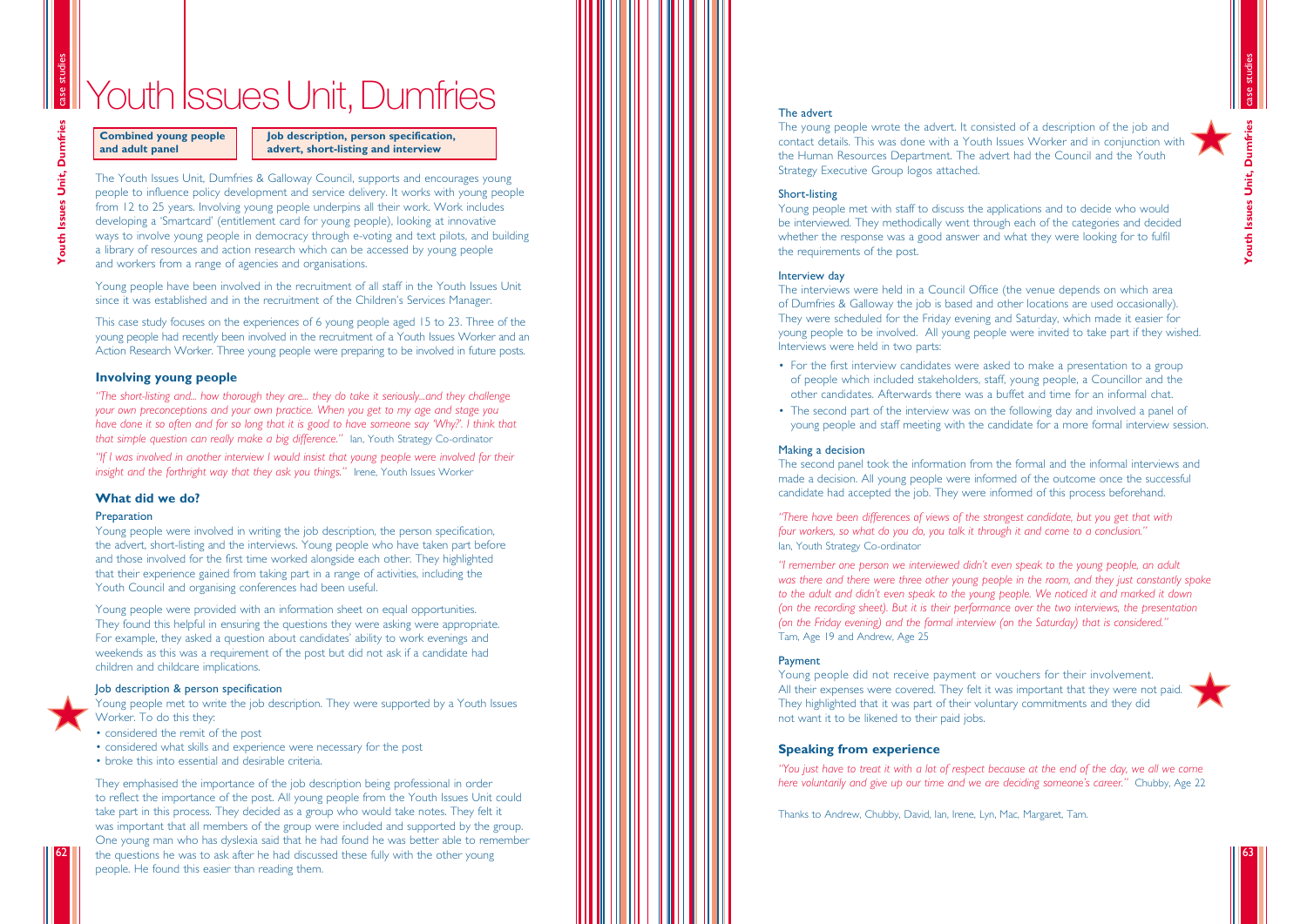The children and young people who contributed to the case studies were asked to write letters of advice to other young people.

This is what they said …

*"The first thing and most important thing is everything will be ok. You will be asking the person questions which I would advise that will be organised in advance. Also prepare the answer you would like to receive. Also be smiling and friendly towards the interviewee and remember you will be fine. "* Talli, Age 16, Edinburgh Young Carers Project

*"Don't worry, just go for it. It's one of the best things I have ever done. Don 't be nervous, everyone is so helpful. "* Shenaz, Age 18, Save the Children

*"The signs you 're looking for in a good worker are getting listened to, eye contact, good body language, and them speaking directly to you. "* Grace, Age 12, Fife Children 's Rights Service

*"I think that you should make sure they listen to what you say... the best people are ones with experience. "* J. Man, Age 14, Fife Children 's Rights Service

*"You can expect to have to ask questions to people you have never met and it may be quite scary the first time but confidence will grow. Getting involved with interviews will help you when you 're older getting a job because you will know what they are looking for. "* Stacey, Age 15, The Corner, Dundee

*"It is fun and provides you with valuable experience. It also leads to other opportunities. It takes a little time but the rewards are well worth it. "* Ryan, Age 15, The Corner, Dundee

"Remain calm and open minded." Simon, Age 17, The Corner, Dundee

*"… you should meet with other young people and share your worries to see if they could help. In the interview I wouldn 't worry either as you 'll have support and your interview panel can meet beforehand to go over procedures. "* No name, Youth Issues Unit, Dumfries

*"You should not be worried. Being on an interview panel is great fun. Everyone is very nice and will talk about everything you have to do. You will make new friends as well! "* Kathryn, Age 10, Scotland 's Commissioner for Children and Young People

Children and young people have been involved in the recruitment of staff in a primary school. The young people wrote a person specification which was sent to the candidates.

# involving children and young people in schools

*"The person spec they did was absolutely superb. It had in the middle, our new teacher and all round it they had, we would like our new teacher to be – patient, up to date, to always arrive on time. "* Mairi, Head Teacher

They also wrote to the candidates and invited them to a tour of the school. Children had a discussion with the candidates before their interview. Based on this they provided feedback to the interview panel about their preferred candidates. The interview panel offered the job based on the candidate 's interview and feedback from the children.

The importance of ensuring that is part of a wider programme of participation within the school was highlighted.

*"I think you build it in through your teaching and through the work you do in participation and citizenship, you build up to it. I think bringing the parents on board, via the School Board, letting parents know what you are doing … And you have got to get the staff on board as well, that is vital. "* Mairi, Primary School Head Teacher

A secondary school teacher highlighted the benefits for young people of being involved in recruitment in secondary schools.

*"As a professional who works with young people I would have been thrilled to have been part of a selection process that involved young people. The benefits for any young people afforded the opportunity to learn and use the skills identified in this pack would be almost priceless... they would understand and so not fear the interview process. "* Paul, Secondary School Teacher

Teachers who were involved in supporting children to participate in the recruitment for posts at Scotland 's Commissioner for Children and Young People found it an extremely positive experience and were interested in looking at how this could be applied within education settings.

*"... the things the children picked up on were really quite astute and they were looking at these people thinking could we actually work with them, could they come in and talk to them... "* Nan, Primary School Teacher

*"I loved walking in to that room and the children were really leading it all and I suppose the other people were really just facilitating it but they had taken ownership of the whole process and were incredibly well briefed. "* Cindy, Primary School Teacher

people **Advice to young people from young people** Advice to young people from young

case studies

65

# advice to young people from young people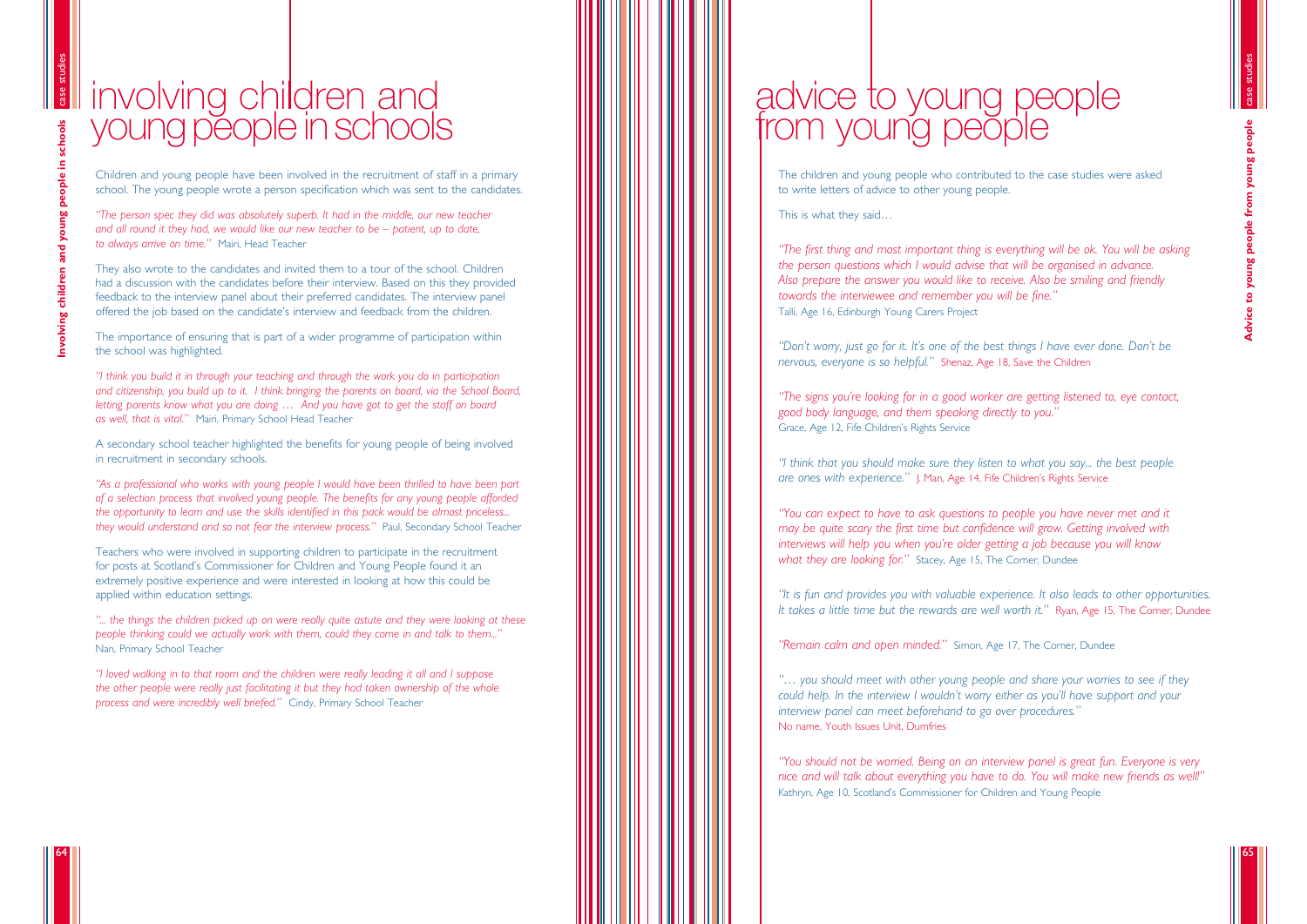" I love training packs and I love activities! I think the things that are difficult to explain to young people are the policies organisations have to have in place like equal opps. These are sort of dry parts of the interview procedures but these are the sorts of issues where good activities  $can$  help.  $\Pi$ Annie,

Community Learning Officer, Skye

# activities

This section of the recruitment pack includes activities that have been tried and tested by Save the Children. They will help you support and enable children and young people to be involved in the recruitment process.

### Icebreakers & Energisers

### **Children's Rights**

### The Recruitment Process How it works.......

Developing Job Descriptions and Head, heart & hands

### Preparing for Interviews

### After the Interview

Cotton bud debate and Comments circle .... 

### Evaluation

Worksheets



|                         | 68<br>71<br>72       |
|-------------------------|----------------------|
|                         | 73                   |
|                         |                      |
|                         |                      |
| d Person Specifications | 78                   |
|                         |                      |
|                         | 90<br>91<br>93<br>95 |
| 100                     |                      |
|                         | 0 <br>102<br>103     |
|                         | 104                  |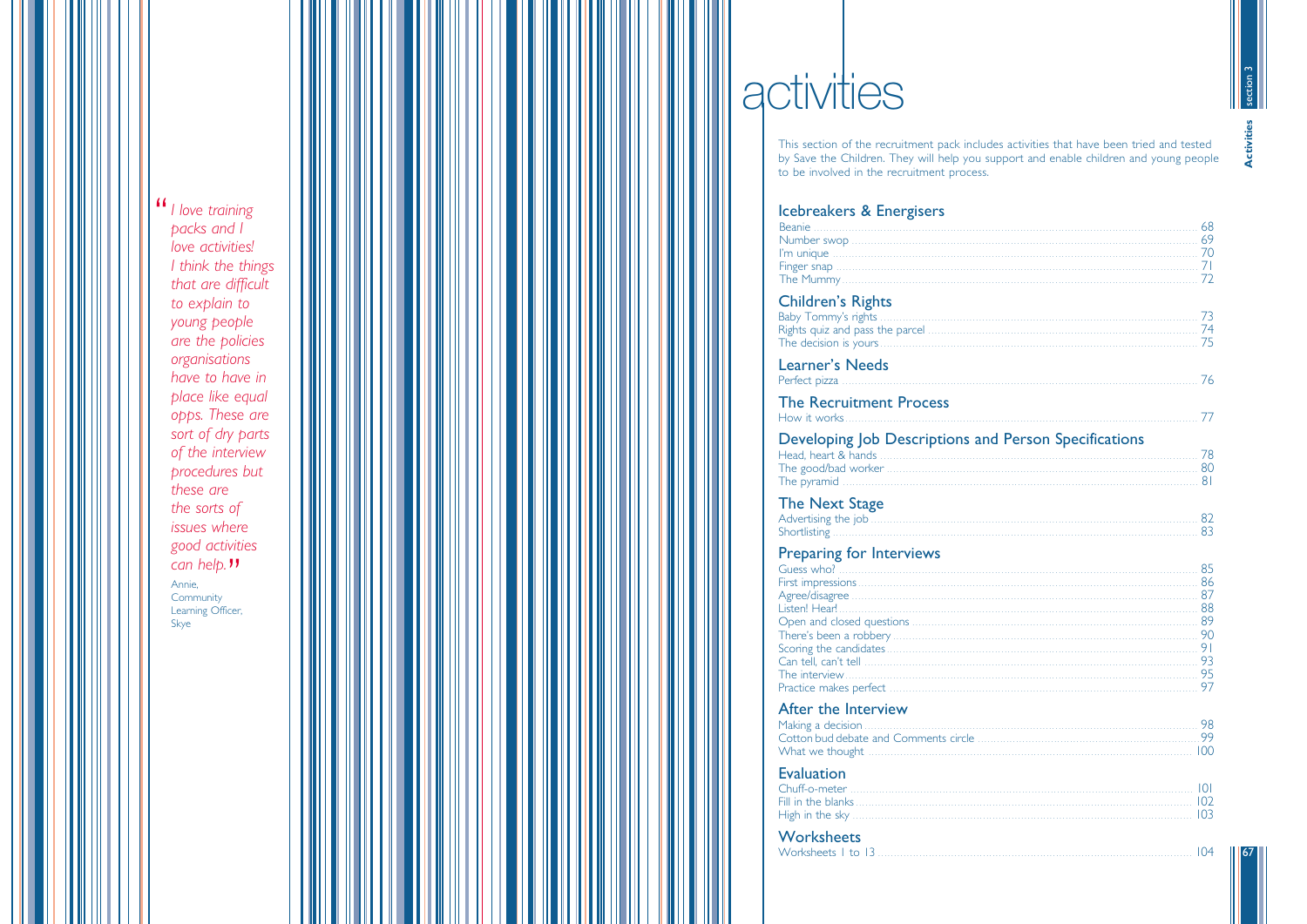### why we do it

To get to know each other's names and exchange personal information.

### preparation

Note: This activity is meant for a minimum of 12 participants.

- Copy worksheet I on page 104. Cut out the number cards.
- e.g. the last film you saw, your favourite food, why you are here, etc.
- Hang the flipcharts around the room.

### how to do it

1. Give each participant a numbered card.

### activiti beanie

- 2. Explain that when the music starts, everyone should move around and continuously swop numbers.
- 3. When the music stops, each participant moves to the flipchart with their number on it and discusses the question. Allow 2 or 3 minutes for this.
- 4. Play the music again. Participants start moving and swopping numbers. When the music stops they move to a new flipchart.
- 5. Continue for as long as you have time.

### hints and tips

• Use pictures rather than words on the flipcharts to explain what participants talk about.

- 
- If you have a larger group increase the number of flipcharts and number cards.



69



• Create 4 flipcharts. Number the flipcharts 1 to 4 and write a question on each

activities



10 minutes 5+ materials required: 4 bean bags, sticky labels, pens

### why we do it

To enable everyone to get to know each other's names in a fun, energetic way.

### preparation

Make sure everyone is wearing a sticky label with his or her name on it.

### how we do it

- 1. Ask participants to form a circle. Go around the circle and ask everyone to shout out their name.
- 2. The group leader throws the bean bag to someone in the circle. As they do so they shout that person's name.
- 3. That person then throws the bean bag to someone else, again shouting the name of the person they are throwing it to.
- 4. Continue until everyone has thrown the bean bag to someone who hasn't had it before. The last person throws it back to the leader.
- 5. Repeat the pattern again with everyone throwing and receiving the bean bag from the same person as before.
- 6. Practise the pattern a few times until everyone is comfortable with it.
- 7. When it's going smoothly introduce another bean bag to the pattern and then another and another until all the bean bags are being thrown around at once.

### why we like it

*"This game is brilliant! It really made me laugh!"*

*"I really liked this one because I started to remember people's names."*

### hints and tips

- If you don't have bean bags use anything that's easy to throw and catch.
- Make sure the bean bag is thrown *to* people and not *at* them.
- To make it more fun agree that you can only throw and catch the bean bag with your left hand!
- Set yourself a target and see how many bean bags the group can have in the air at once.



# numberswop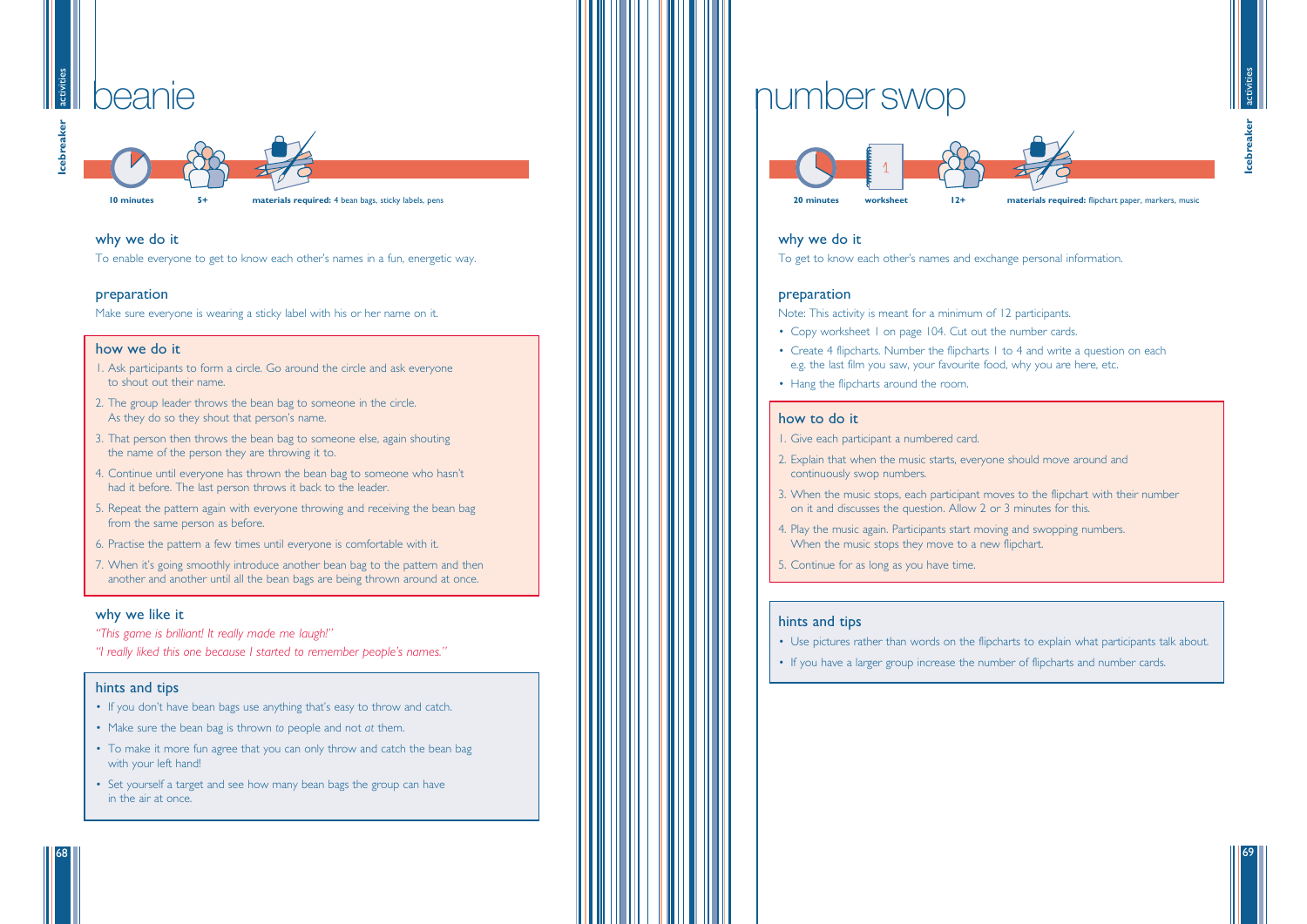**20 minutes any size materials required:** flipchart paper, markers

### why we do it

A quick activity to get to know each other. It can also be used as an introductory activity about stereotyping and making assumptions.

### how to do it

- 1. Divide participants into small groups of 2 or 3.
- 2. Give each group flipchart paper and markers.
- 3. Ask the groups to draw a big circle on the paper. In the circle, ask participants to write two or three things that they have in common (e.g. being 15, wearing jeans, etc).
- 4. Next ask each member of the group to write one thing outside the circle that is unique about them (e.g. hates pizza, has been to Australia, speaks Finnish, etc). No-one should write their name down anywhere on the flipchart.
- 5. Bring all participants back together. Ask each group to share the similarities and unique thing. Next ask the other groups to guess who they think the unique feature relates to.

- This activity can also be used to highlight how participants may make assumptions based on appearances or first impressions. Discuss with the group that our first impressions or assumptions might be deceiving. e.g. when groups were guessing who they thought has the unique thing why did they think one participant was the person who spoke French? Did they think it was a male who liked football? Emphasise that in the recruitment process it's important that we use the candidate's responses and information as a basis for offering them the job and not what we think we know about them.
- Attention spans tend to flag after 15 minutes. Keep feedback to a maximum of three minutes per group.
- At the end of the activity ask participants to write their names on the flipchart next to their unique feature. Hang them on the wall for people to look at.

### activities activities I'm unique

### hints and tips







71

70



### why we do it

A quick exercise that will boost everyone's energy and attention span.

### how to do it

- 1. Ask participants to form a circle and hold up both hands. The palms of their hands should face the ceiling.
- 2. Next, ask everyone to hold up the index/pointer finger of their right hand and place it on the palm of the person to their right.
- 3. Explain to the group that after a count of three, participants should try and grab their neighbour's finger with their left hand. At the same time, participants should avoid getting their own finger grabbed.
- 4. Repeat the activity with participants standing on one leg, with their eyes closed, etc.

### hints and tips

• Use a pen instead of your right hand index finger.

# finger snap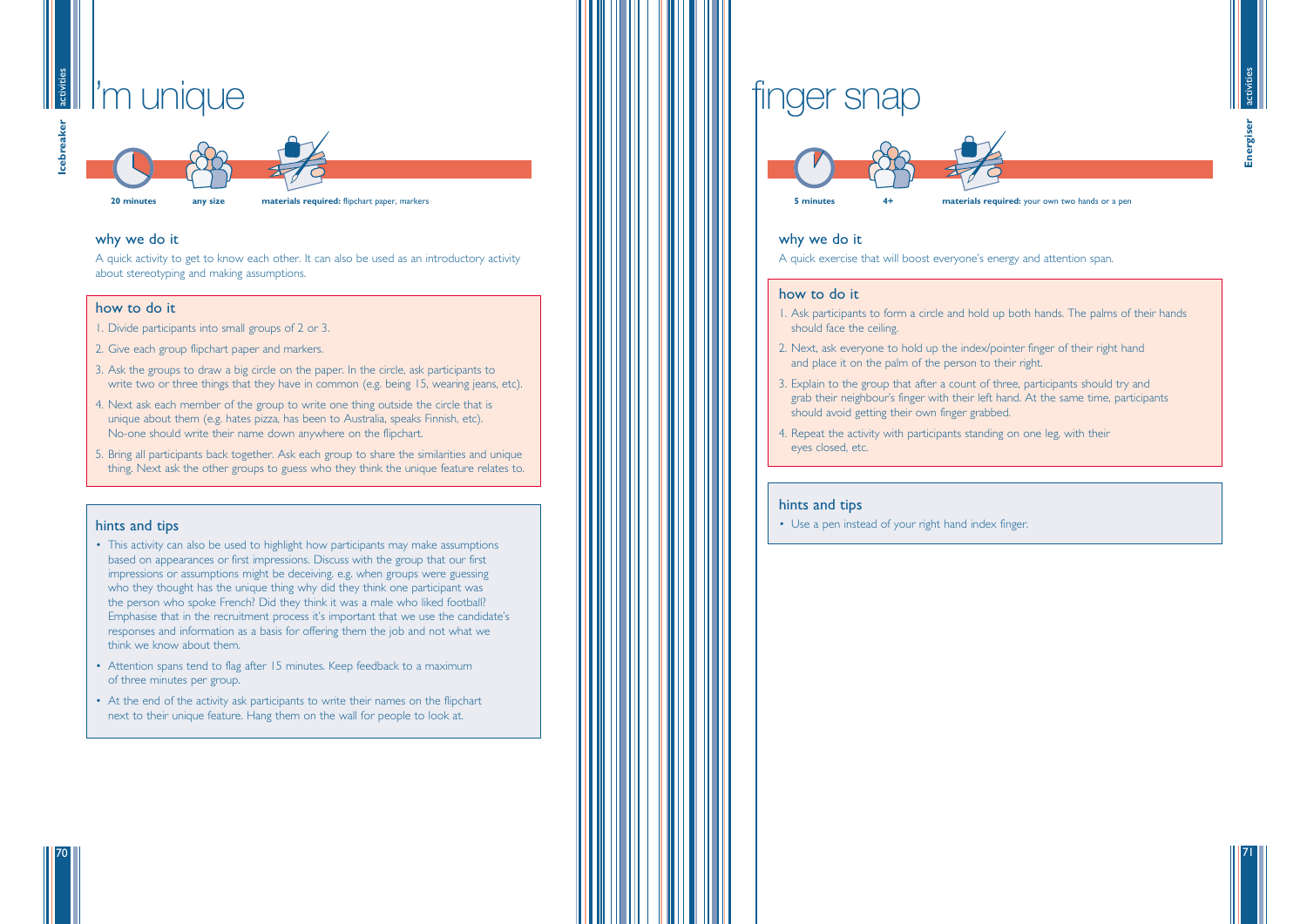

prize for the winning group

### why we do it

A fun and messy game to make everyone laugh and re-energise.

### how to do it

### activities activiti

- 1. Form small groups of two or three. Give each group two rolls of toilet paper.
- 2 Put a chair in the middle of the room with a whistle on it. If you don't have a whistle use something else which makes a loud noise.
- 3. Ask groups to choose one person to be the mummy. The other two will wrap.
- 4. Explain that whoever covers their mummy the fullest and the quickest in toilet paper is the winner. If the paper breaks while wrapping the group will be out of the game.
- 5 Begin wrapping! When a group thinks their mummy is ready, the wrappers run to the chair and blow the whistle. Everyone else must stop wrapping.
- 6. Present the winning group with a prize.

73



72

### why we do it

To draw young people's attention to the fact that they know what children need and to introduce them to the United Nations Convention on the Rights of the Child (UNCRC).

### preparation

- Read worksheet 2 on page 105 and worksheet 3 on page 106.
- Copy worksheet 3 for each participant.
- Glue a picture of a baby on flipchart paper. Prepare one for each group.

### how to do it

or draw everything that baby will need to grow up having a safe, healthy and happy life. You are looking for responses such as home, family, food, education, toys, love, etc.



- 1. Give the group the prepared flipchart and markers.
- 2 Explain that they have been given a baby to look after. Ask participants to write
- 3. Discuss the groups' responses. List these on flipchart paper.
- 4. Referring to the list ask the group who they think is responsible for ensuring children get everything they need. Responses may include adults, government, parents, teachers, etc.
- 5. Ask the group if they have heard of the UNCRC. Introduce the Convention using worksheet 3. Highlight articles that relate to the list the group came up with e.g. Article 28 about education or Article 15 the right to be with friends.
- 6. Using worksheet 2 explain that the UNCRC is there to support young people and that by being involved in interviews they are claiming their right to have an opinion and have it taken seriously (Article 12). Give each participant a copy of worksheet 3.

### why we like it

*"I've done this activity with lots of groups and it doesn't matter what age they are as they all know what children need."*

*"I didn't know I have so many rights!"*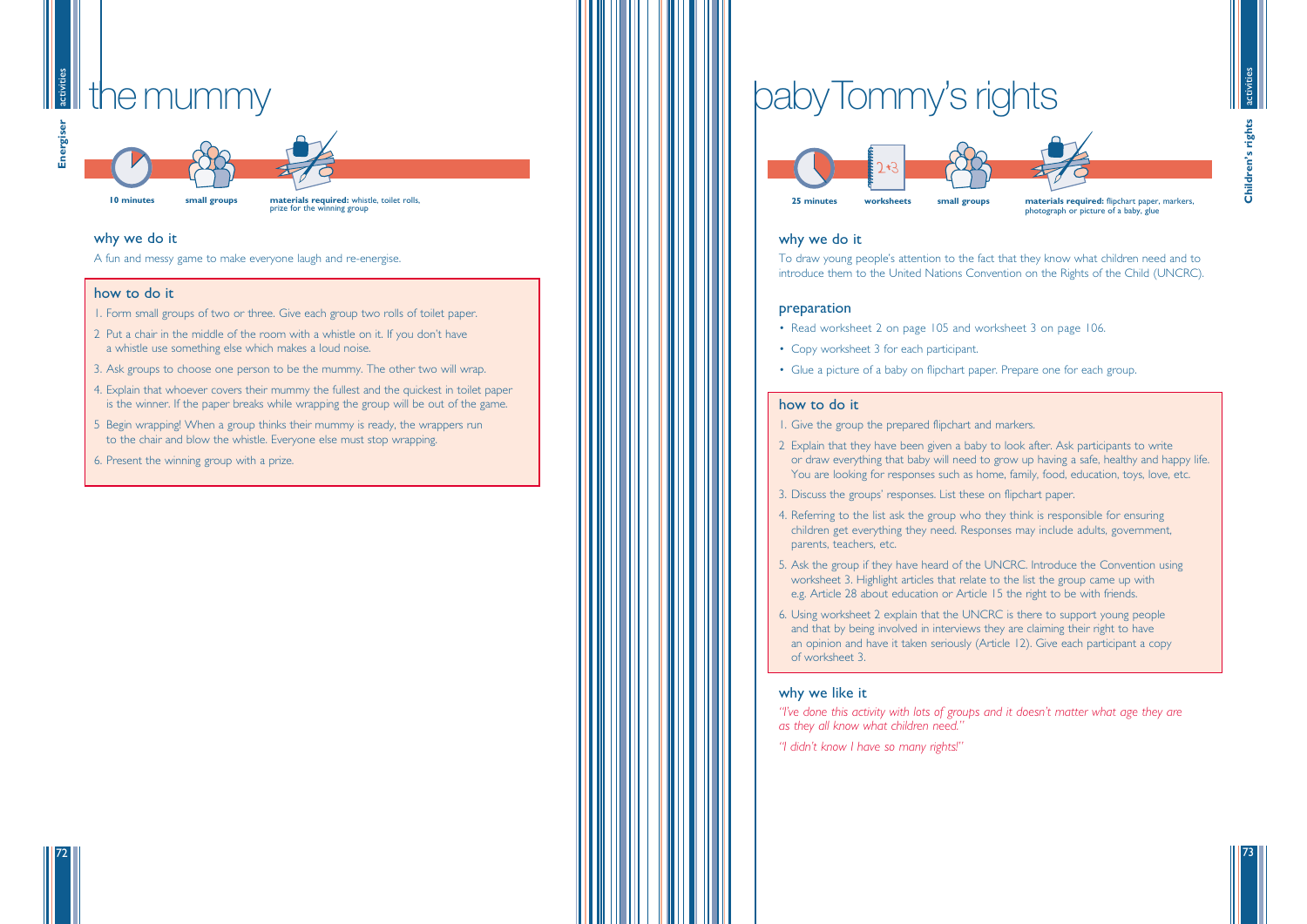### activities rights quiz & pass the parcel activiti

75



74



**20 minutes worksheets any size materials required:** music, fun prizes, wrapping paper, scissors, sellotape



### why we do it

To introduce information about the United Nations Convention on the Rights of the Child (UNCRC) and have fun.

### preparation

- Photocopy worksheet 3 on page 106 for each participant.
- Photocopy worksheet 4 on page 107 for each participant.
- Read worksheet 5 on page 108.
- Photocopy worksheet 6 on page 109 and cut out each answer.
- All the answers will be hidden in one parcel. To make your parcel begin by wrapping answer 5, some sweets and a fun prize in paper. Then wrap answer 4, sweets and a prize around the parcel as the next layer. Next wrap answer three on top as the next layer. Continue until answers 2 and 1 are wrapped.

### how to do it

• Prepare a flipchart for each group with two columns. Write in column one 'DECISIONS MADE BY ME' and column two 'DECISIONS MADE BY OTHERS

- 1. Give everyone a copy of worksheet 4 children 's rights quiz.
- 2. Allow participants a few minutes to complete.
- 3. Explain that the answers to the quiz are inside the parcel. Ask everyone to sit in a circle. The parcel moves round the circle when the music is played. When the music stops, the person with the parcel unwraps a layer revealing the first answer.
- 4. Discuss the answer using worksheet 5.
- 5. Continue until all the layers have been unwrapped and all answers have been discussed.

6. Give each participant a copy of worksheet 3.

### why we like it

- *"It's a great fun way of getting the answers. "*
- *"I liked it when I opened the parcel and all the prizes fell out. "*

### hints and tips

- Remember that you wrap question 5 first and then 4, then 3, etc, so that answer 1 is in the first layer of the parcel!
- If you have a small group make sure everyone has the chance to unwrap a layer.

# the decision is yours

• This activity can also be used as a starting point in highlighting areas where young people don 't have a voice. The responses can be prioritised and used as a basis for action.



### why we do it

To highlight the decisions that are made in young people 's lives and the importance of them being involved in the selection of staff.

### preparation

' .

### how to do it

- 1. Give each participant post-its. Ask them to write down all the decisions that have been made about their lives that day, e.g. what they had for breakfast, whether to come to the group, the way they travelled, their school timetable, etc.
- 2. Divide participants into small groups. Give each group one of the prepared flipcharts. Ask participants to separate their post-its into *decisions made by me* and *decisions made by others* .
- 3. Ask each group to look at the post-its under *decisions made by others*. From the list encourage them to remove the ones they feel they could have or should have more influence over.
- 4. Collate all the groups ' responses. Put them on a flipchart for everyone to see.
- 5. Discuss why they think they were not involved in these decisions and why they think they could or should be.
- them or in their interests.

6. Explain Article 12 of the UNCRC, the right to have an opinion and for it to be taken seriously (see worksheet 2 on page 105 and worksheet 3 page 106). Emphasise the importance of young people having an opinion when staff are selected to work with

### why we like it

*"This activity really highlights how many decisions are made for us each day. "*

### hints and tips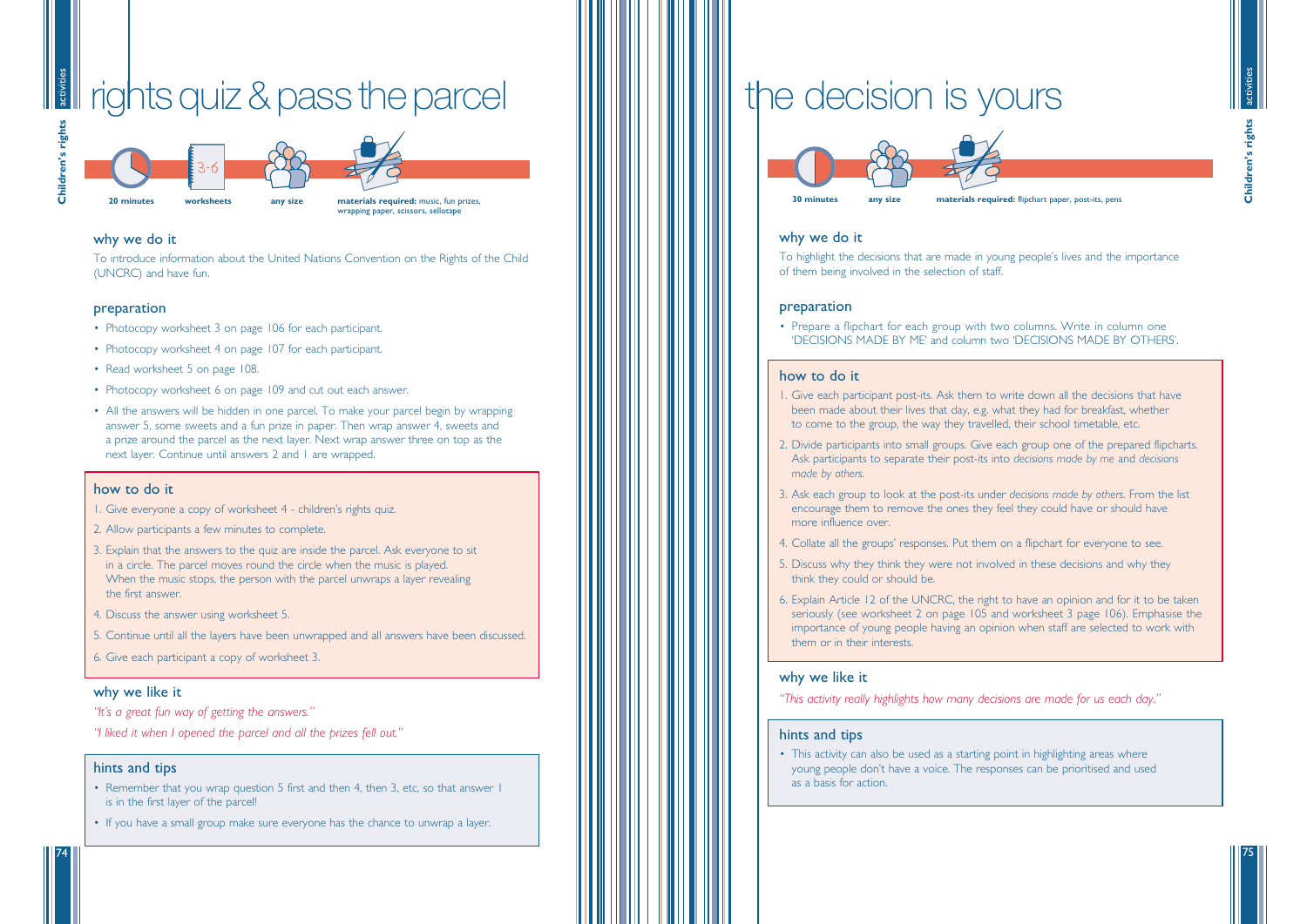



# **Example 1** perfect pizza



activities

76



### why we do it

To find out what participants want from the training, what they are looking forward to and what they may need support with.

### preparation

- Draw a large pizza. It should be big enough for the group to stick all their suggestions on.
- Copy worksheet 7 on page 110.
- Cut out enough mushrooms, cheese, etc for each participant.

### how to do it

- 1. Give participants mushrooms, cheese, etc.
- 2. Ask participants to write/draw the following on each:-
	- Mushroom what they are looking forward to.
	- Cheese what they want to find out.
	- Tomato something they are worried or not sure about.

Alternatively make up your own questions.

- 3. Allow participants a few minutes to write/draw their responses. When finished stick the food on the pizza.
- 4. Discuss the responses. Make sure that anything participants need to know or are anxious about is covered in the training.
- Make photocopies of worksheet 8 on page 111-113. Cut out one set of cards for each group. Note: This worksheet contains general information. You may need to adapt cards to suit your own organisation's process.
- Copy worksheet 9 on page 114 -115 for each participant.
- For more information about any part of the recruitment process refer to section one of the pack.

### why we like it

*"This is a quick fun way of finding out how people are feeling."*

### hints and tips

- Alternatively give each person an individual pizza slice. It can be put on the wall anonymously or shared with the trainer.
- The perfect pizza can be used as an evaluation exercise. Participants would write what they liked on the mushroom, what they didn't like on the cheese and what they would change on the tomato.
- You could offer a small prize for each part the groups have in the right place. • Rather than sticking the cards on a flipchart, enlarge the cards and ask participants
- to arrange them on the floor.

# how it works



### why we do it

To explain the recruitment process.

### preparation

### how to do it

- 1. Divide participants into small groups.
- 2. Give each group a set of cards, flipchart paper and some blu-tack.
- 3. Ask groups to stick the cards on the flipchart in the order they think is correct. Allow 5 minutes.
- 4. Bring groups back together. Go over the correct order giving information about each part of the process. Hand out worksheet 9.

### why we like it

- *"This activity helped me understand all the different bits."*
- *"How it works really simplified everything for the group. After the activity I felt they had a real sense of how everything worked."*

### hints and tips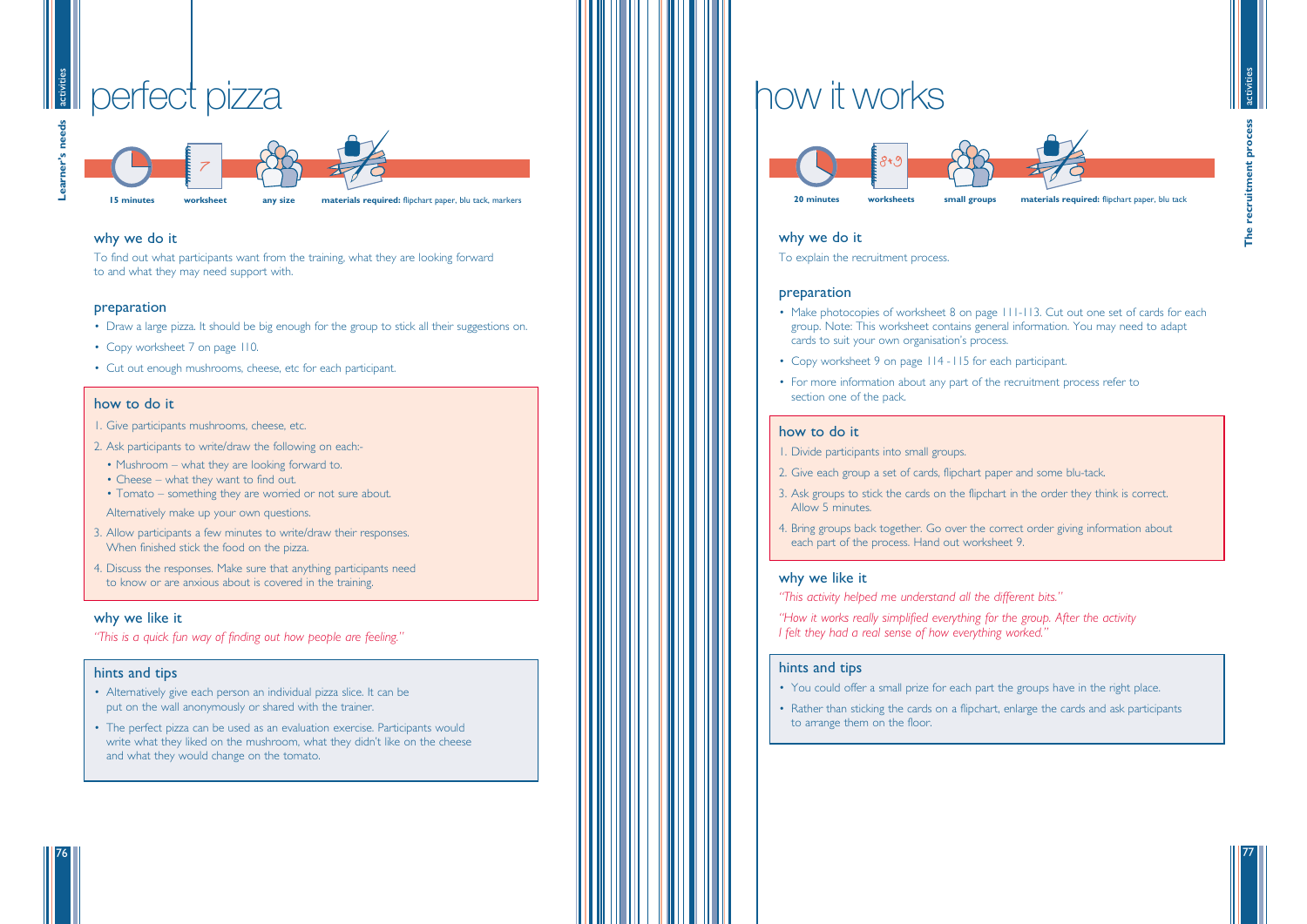**Developing job descriptions and questions** eveloping job descriptions and question ň

79

activities

### head, heart & hands activiti



**40 minutes small group materials required:** flipchart paper, markers, photograph or picture of a football manager, actor, singer or Prime Minister, job description

### why we do it

To enable participants to identify the skills, experience and knowledge the person will need to do the job and to come up with questions.

### preparation

- On flipchart paper draw the top half of a person. Glue on the football manager's ' face and draw a large heart and hand on the body.
- Prepare a simplified version of the job description and person specification e.g. *'A commitment to engage children and young people as stakeholders in the organisation '* may change to *'Listens to young people 's views and believes it 's important. '* Or *'In depth and wide ranging knowledge of public policy interests affecting children and young people across different sectors '* could change to *'knows the issues affecting young people '* .

- Around the head: What do they need to know?
- Around the hand: What kind of experience do they need to have?
	- What have they done before?
- Around the heart: What kind of person are they?
	- What characteristics do they need to do the job?

- Head: Rules of the game, buying players, about other rivals.<br>• Hand: Has played football or been a manager before.
- 
- Heart: Strong to make tough decisions, passionate about football.
- 3. Repeat with another job the group may be familiar with e.g. singer, actor, Prime Minister, etc.
- 4. Introduce your job description explaining that this outlines the responsibilities the person will have.
- 5. Ask participants to repeat the activity focussing on what the candidates will a) need to know, b) have done and c) be like in order to do the job.

### how to do it

1. Explain to the group that a vacancy for a football manager has come up.

2. Give each group the flipchart and ask them to list/draw the following:

7. Continue until the group have come up with questions they feel comfortable with and which relate to the job description/person specification.

Possible responses include:

6. Put the flipchart where everyone can see it. Explain that you will now use the responses to come up with questions for the interview.

E.g. In the Save the Children case study young people wrote:

Head – Need to know about children 's rights. Question – What is your favourite children 's right and why?

Hand – Need to have worked with children and young people. Question – What is the most enjoyable thing you have done with a group of young people?

Heart – Need to care about their staff. Question – If you came into work one day and noticed that one of your staff was unhappy what would you do to cheer them up?

### why we like it

*"This activity helped me think about the person we wanted to get. "*

*"I liked this as it was easy to understand and it helped me find out more about the job the person would be doing. "*

*"This is an excellent activity. The quality of the questions was exceptional. "*

### hints and tips

'

- If you have a large group you could ask one group to do a singer, one an actor, etc. They would then feed back to the larger group.
- When choosing the picture of the football manager choose a team that won't cause arguments.
- This activity can also be used to develop the job description. The information young people provide can be included in the essential and desirable criteria and in the person specification.

*continued...*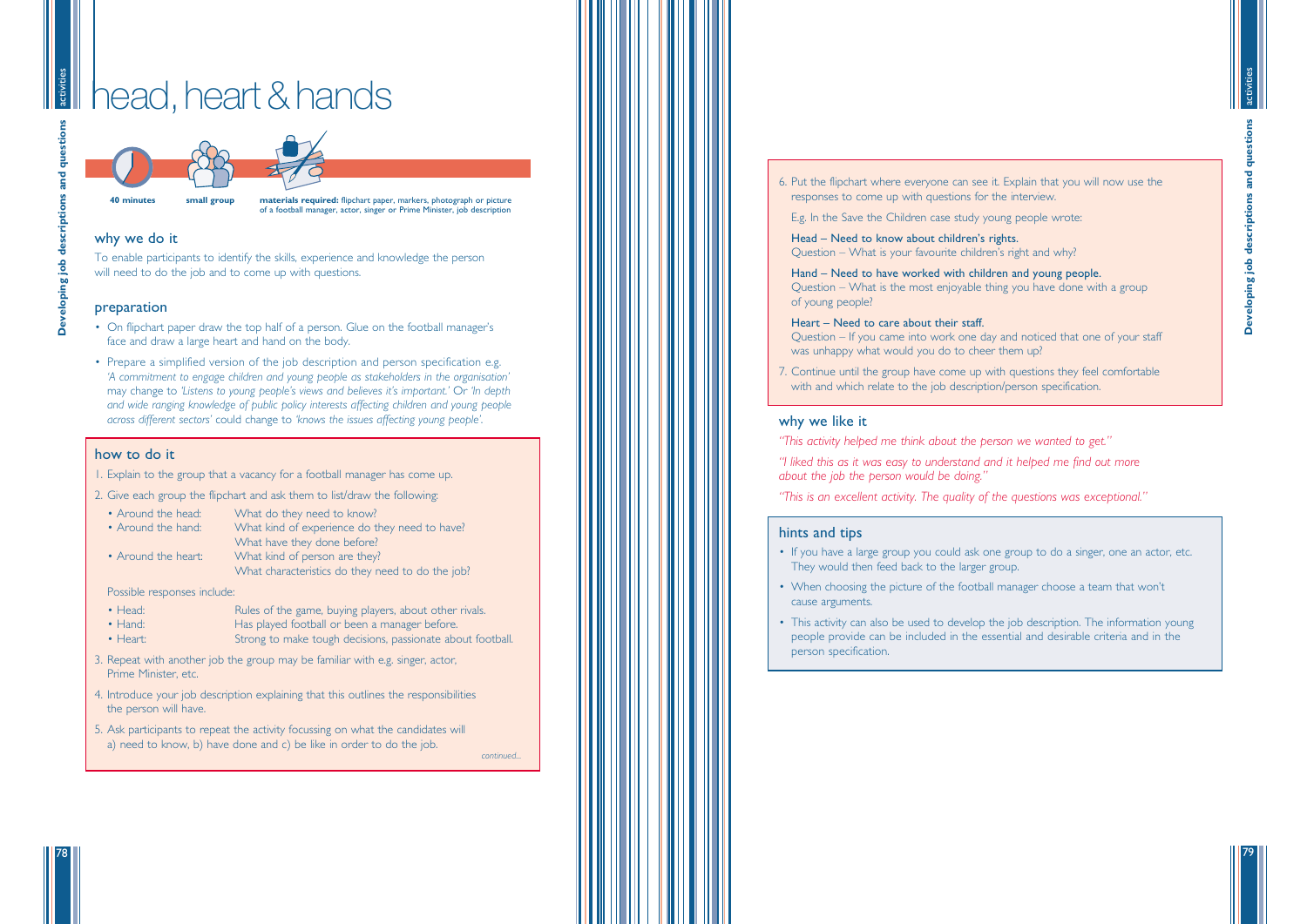# the good/bad worker

activities



81

activities

**30 minutes any size materials required:** flipchart paper, markers

### why we do it

To identify the qualities that young people think the person will need to do the job.

### preparation

• Prepare a simplified version of the job description e.g. *'A commitment to engage children and young people as stakeholders in the organisation '* may change to 'Listens to young people's views and believes it's important.' Or 'In depth and wide *ranging knowledge of public policy interests affecting children and young people across different sectors '* could change to *'knows the issues affecting young people '* .

### how to do it

- 1. Read the simplified job description to the group.
- 2. Hand out flipchart paper and markers.
- 3. Ask the group to draw a person. It can be as large as they want.
- 4. Explain to the group that they should now write or draw qualities on the body identifying what they think makes a good worker, e.g. BIG ear for good listening, etc.
- 5. Next, ask the group to draw another person on a second sheet of paper. Around it they should write or draw the qualities they would not want in a worker e.g. doesn 't listen to young people.
- 6. Discuss the groups ' responses. Include them in the person specification.

### why we like it

*"I didn't know I could be this creative and it was really fun to do. "*

*"It took me a while to get going with the symbols, but once I got started, the ideas just kept flowing. I really enjoyed this! "*

### hints and tips

- If you have a large group split them into two and ask one group to work on the good worker and the other group on the bad worker.
- Work with an art worker and make a large mural using paints. This could be the young people 's 'dream worker ' or 'ideal worker ' and could use symbols and/or words. This could then be displayed in the work setting.
- This activity can also be used to develop the job description. The information young people provide can be included in the essential and desirable criteria and in the person specification.

# the pyramid



simplified job description, camera (optional)

### why we do it

To enable participants to identify the skills and qualities candidates need to do the job.

### how to do it

1. Ask the group to come up with a maximum of 10 qualities or characteristics they would *'*

- like to see in the new worker starting with: *'We are looking for someone who is.....*
- 2. List the responses on a flipchart.
- 3. Next, write the characteristics on the prepared A5 cards. Ask the group to rank the 10 characteristics in the form of pyramid with the most important at the top and the least important at the bottom (essential to desirable).
- 4. Tape the pyramid together or take a photograph and submit to the HR department or those in charge of the recruitment process.
- 



5. Use the young people 's responses to draft the job description and person specification.

### hints and tips

- Allow small groups to make their own flipchart and pyramid. The final version could comprise the top 3 cards from each group.
- If young people come up with more than 10 characteristics give each participant dots and ask them to vote on the qualities they think are most important.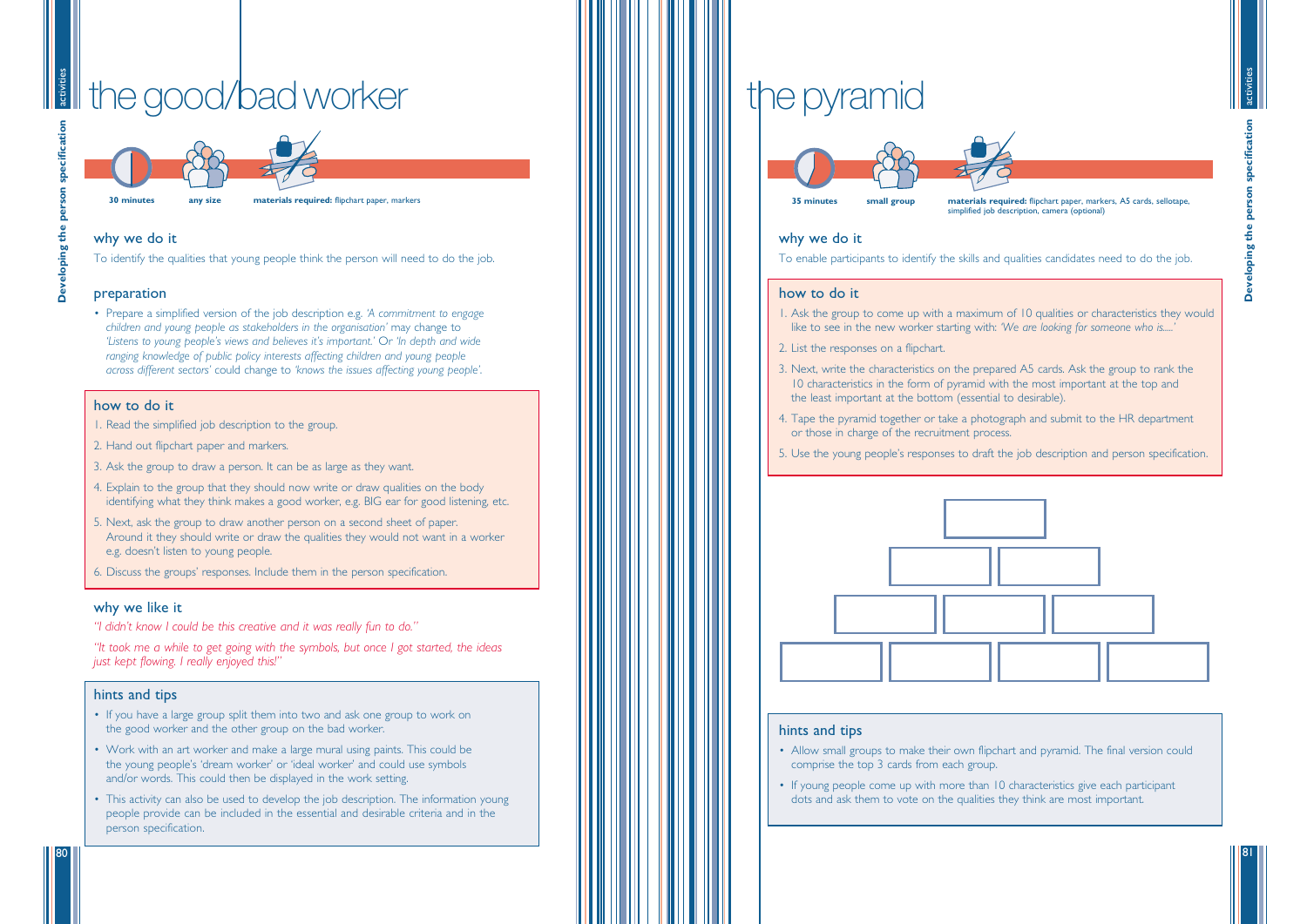



### activities **is a**dvertising the job



### why we do it

To provide participants with information on what is included in a job advert and suggest ways their views may be included.

### preparation

• Read page 29 of the pack.

### how to do it

Some organisations will have a standard mandatory layout for job adverts. Although you may not be able to change or add to the job advert it is important for young people to have an understanding of what it is, what it looks like and where it will be advertised. Where possible young people may be able to write part of the job advert or have their views included.

- What it includes job title, how much they will be paid, where they will work, information about the job, their responsibilities etc.
- Where it will be advertised national and local newspapers, online, in bulletins, is it internal or external, magazines etc.
- Any additional information your organisation may require e.g. an equal opportunities statement, a statement about child protection etc.

### Activity One

Explain to young people what a job advert is. You may want to include the following:

### Activity Two

Give young people the job section of a newspaper. In pairs or as a group ask participants to go through the newspaper and pick out adverts they like and dislike. Discuss with the group their responses.

### Activity Three

Give young people a copy of the person specification and job description. Alternatively use the information from the Head, heart & hands activity on page 78 or The good/bad worker activity on page 80. Ask participants to design a job advert or poster with the information they have been given.

### Activity Four

Include a statement by young people in the job advert. This may require some negotiation with the HR department. Support young people to write a paragraph for the advert. This may include information on what kind of person they are looking for and what skills and experience they think are required for the job.

**30 minutes any size materials required:** paper, pens, mock application form and score sheet

**30 minutes small group materials required:** flipchart paper, markers, newspapers

### why we do it

To provide participants with information about the process of short listing and to illustrate ways in which young people can be involved.

### preparation

• Read page 31 of the pack.

### how to do it

Young people's involvement in shortlisting is varied and depends on the complexity of the post, the number of applicants and young people's time. Even if young people are not directly involved in shortlisting they should have an understanding of what the process is. All young people should know:

- 1. What shortlisting is.
- 2. How the process of comparing application forms against the person specification works/is done.

The following may help you involve young people in shortlisting:

### Young People Involved in the Shortlist

When involving young people in shortlisting it may be useful to practise going over an application form as a group.

Make up a mock application form. As a group go through the process of matching the information to the criteria in the person specification. This will help the young people develop a method of how to go over the application forms and where to find information.

Once the group feels comfortable and are sure of what they are looking for each individual can go through the application forms and score each candidate.

Some questions that may arise include:

- What if I want to interview everyone?
- What if we know the candidate and we know they have more experience but they haven't written it on their form?
- What if we can only interview one person?
- What happens if no-one meets the criteria?

# shortlisting



*continued...*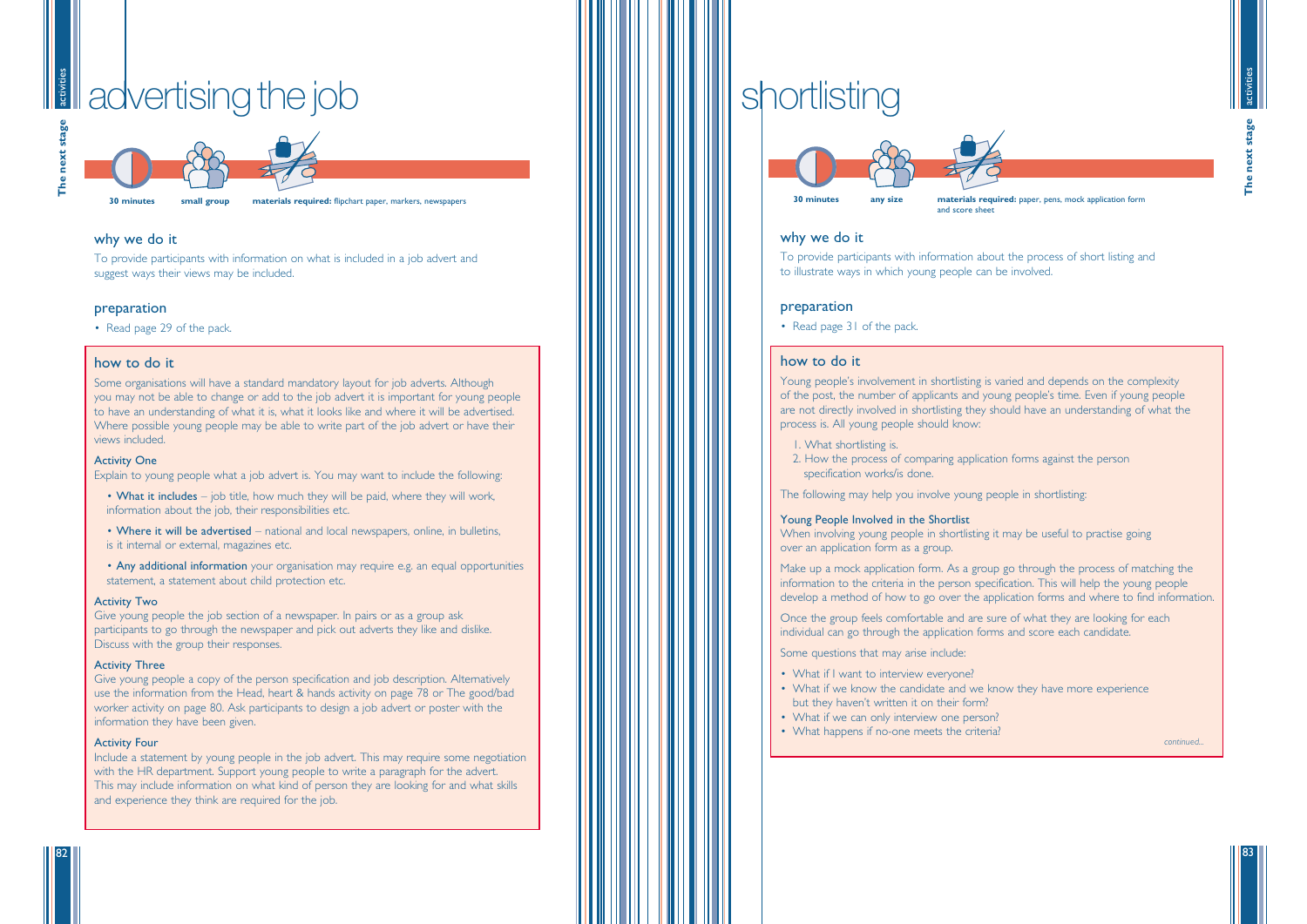



next The

84

### Young People's Form

Young people can design their own application/information form, which can be included in the application pack along with the organisation's form. This would complement the organisations' application form and would not replace it.

Work with young people to decide on their own questions which relate to the essential criteria set out in the person specification. e.g. why do you want the job, can you tell us about your experience of working with young people, what do you think are the main issues facing young people?

Applicants should be made aware that the information they provide on this form will be assessed by young people.

Young people will then match the information on the application forms to the person specification.

If two panels are shortlisting both the young people and adult panels can come up with a list of who they would like to invite for interviews.

If you have a large number of applicants an adult panel could devise the initial long list and involve young people in the final shortlist.

Alternatively the form could be used as an information sheet. In a round of interviews for staff at Scotland's Commissioner for Children and Young People's office, candidates were asked to complete a separate form. This was given to the young people's panel before the interviews.

# guess who



### why we do it

To explore the negative impact stereotyping can have on the recruitment process.

### preparation

• If you have a large group divide the group into pairs. Each pair can pick a card and present their drawing to the other participants.

- Prepare small cards with occupations written on them e.g. plumber, police officer, pilot, farmer, DJ, bank manager, doctor, builder, hairdresser, youth worker, librarian.
- Fold the cards to ensure the information can't be seen. Put them in the envelope or box.

### how to do it

- 1. Invite someone from the group to pick one of the occupation cards. Explain that they have one minute to draw the type of person they think would apply for the job.
- 2. Invite other participants to guess which occupation the drawing represents.
- 3. Repeat the activity until everyone has had a chance to draw or until all occupation cards have been used.
- 4. Discuss the drawings and the responses. Challenge assumptions by asking questions e.g. are all plumbers male? Do all librarians look like this?
- 5. End the activity by discussing our tendency to stereotype e.g. all boys like football, all girls can sew, etc.
- 6. Explain that to ensure a fair selection we need to be aware of our own bias against e.g. people with different accents, people with piercings, people with different clothes, etc.
- 7. Discuss ways in which participants can ensure each candidate is treated fairly.

### why we like it

*"This activity allows everyone a chance to think about their own prejudices and why it's important that we don't let them affect the way we judge people in interviews."*

*"Everyone should have a fair chance – we should treat them the way we would want to be treated."*

### hints and tips

Adapted from Involving Young People in the Recruitment of Staff, Volunteers and Mentors by Emma Michel and Di Hart. National Children's Bureau and The Princes Trust 2002.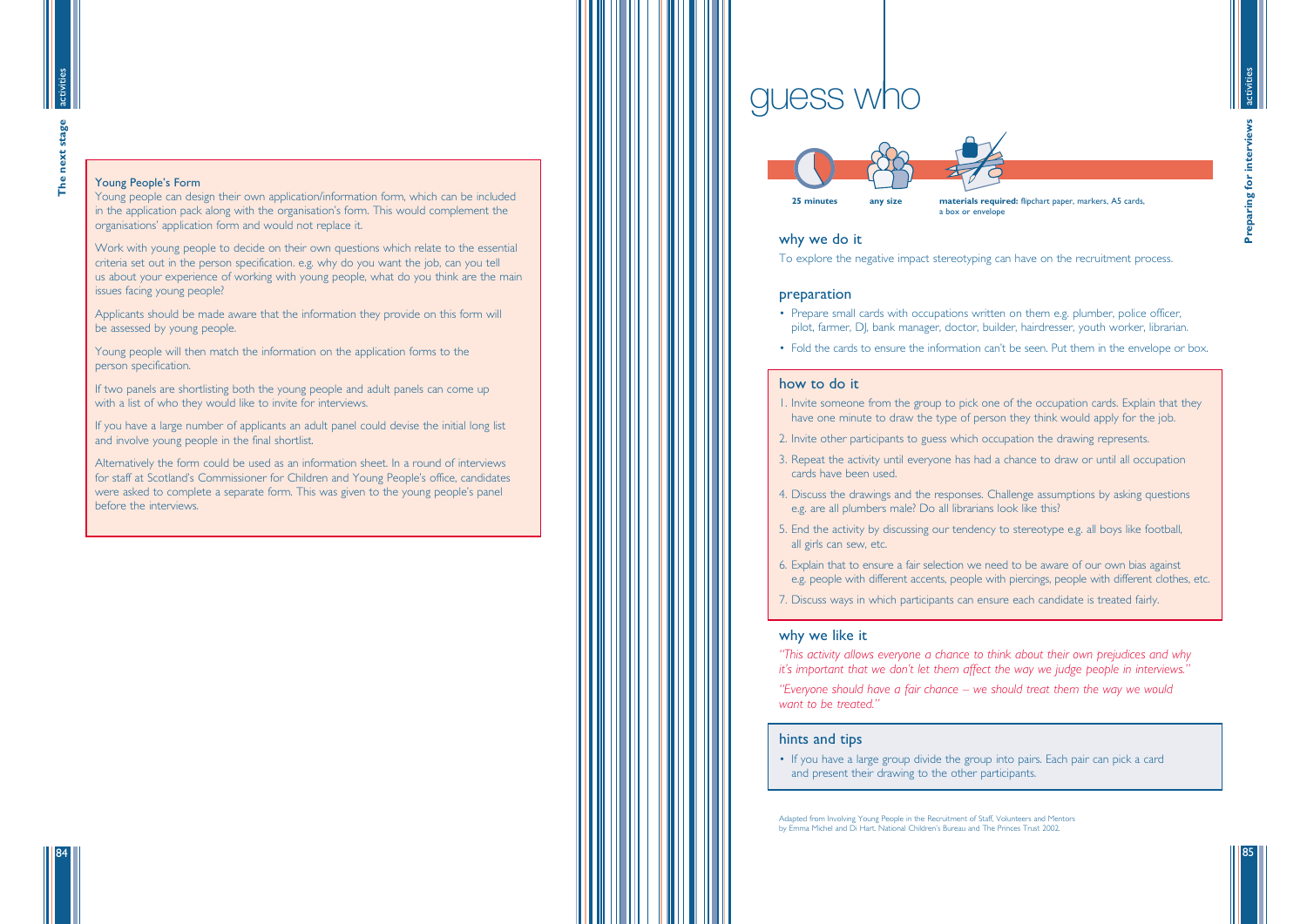



87

### activities first impressions

**25 minutes small group materials required:** your organisation 's equal opportunities statement, 4 photographs, blu tack, pen and paper for each participant

### why we do it

To illustrate that decisions should be made on the information candidates provide and that first appearances can be deceiving.

### preparation

- From a newspaper, magazine or the internet cut out 4 photographs or pictures of people of different ages, gender and race. Stick the photographs on the wall.
- Photocopy and cut out worksheet 10 on page 116 119.
- Read the 'Diversity, equality and anti-discrimination' appendices on page 39.

### how to do it

- 1. Explain to participants that the photographs are candidates for a job.
- 2. Read out the first piece of information about each candidate. Stick it under the photograph it relates to.
- 3. Ask participants to write down who they would give the job to. Discuss why they chose this person.
- 4. Now read out the second piece of information about each candidate and stick it underneath the photograph. Again ask participants to write down who they would give the job to. Discuss their responses. Have they changed their mind? Why?
- 5. Continue the same process until all the information has been revealed.
- 6. Ask participants if they found it easy to choose between the candidates. Emphasise that you cannot assess someone 's suitability for a job when you have limited information about them. Highlight that candidates should not be judged on their outward appearances or what we think we know about them. We should base our judgements on the information the candidate provides in the interview.
- 7. Discuss your organisation 's equal opportunities statement. How will participants ensure the interviews are fair?
- Make two signs. On one write 'AGREE' and on the other write 'DISAGREE
- Stick them on opposite sides of the room. Make space in the room so that participants can move easily to each sign.
- Photocopy worksheet II on page 120 121.
- Read the 'Diversity, equality and anti-discrimination ' appendices on page 39.

### hints and tips

- As an alternative or complementary activity, ask the group to match the sets of information to each of the photographs. Explore why they matched the way they did, e.g. did they assume that it was a female who cared for an elderly mother, or that the football coach was a male? or did they find it hard to decide?
- Challenge any assumptions participants may make by using questions, e.g. does someone 's religion matter? If a person has a disability does that mean they can t ' do the job? Provide information from the 'Diversity, equality and anti-discrimination ' appendices on page 39 of the pack and from the Agree/disagree activity on page 87.

**worksheet**



# agree/disagree



### why we do it

To introduce relevant legislation and discuss what is and isn 't lawful in the recruitment process.

### preparation

' .

### how to do it

- 1. Ask participants to move to the centre of the room.
- 2. Explain that you are going to read out a list of statements (from worksheet 10). If participants agree with the statement they move to the agree sign. If participants disagree they move to the disagree sign.
- 3. After each statement ask participants why they moved to that sign.
- 4. Using worksheet 11, discuss the correct response to each statement.
- 5. Explain the laws protecting people when they apply for jobs. Refer to section 1. for information on the Disability Discrimination Act, Sex Discrimination Act and Race Relations Act and the Employment Equality (Sexual Orientation) regulations and Employment Equality (Religion or Belief) regulations.
- 6. Discuss how the group will ensure that each candidate is treated the same regardless of race, gender, religion, sexuality or disability.

### why we like it

- *"I learnt things I never knew about. "*
- *"This is a great activity to simplify the Acts and to learn what you can and can 't do. "*

### hints and tips

• Instead of asking participants to move to the signs, give each participant a red and green card, agree or disagree card or thumbs up/down card.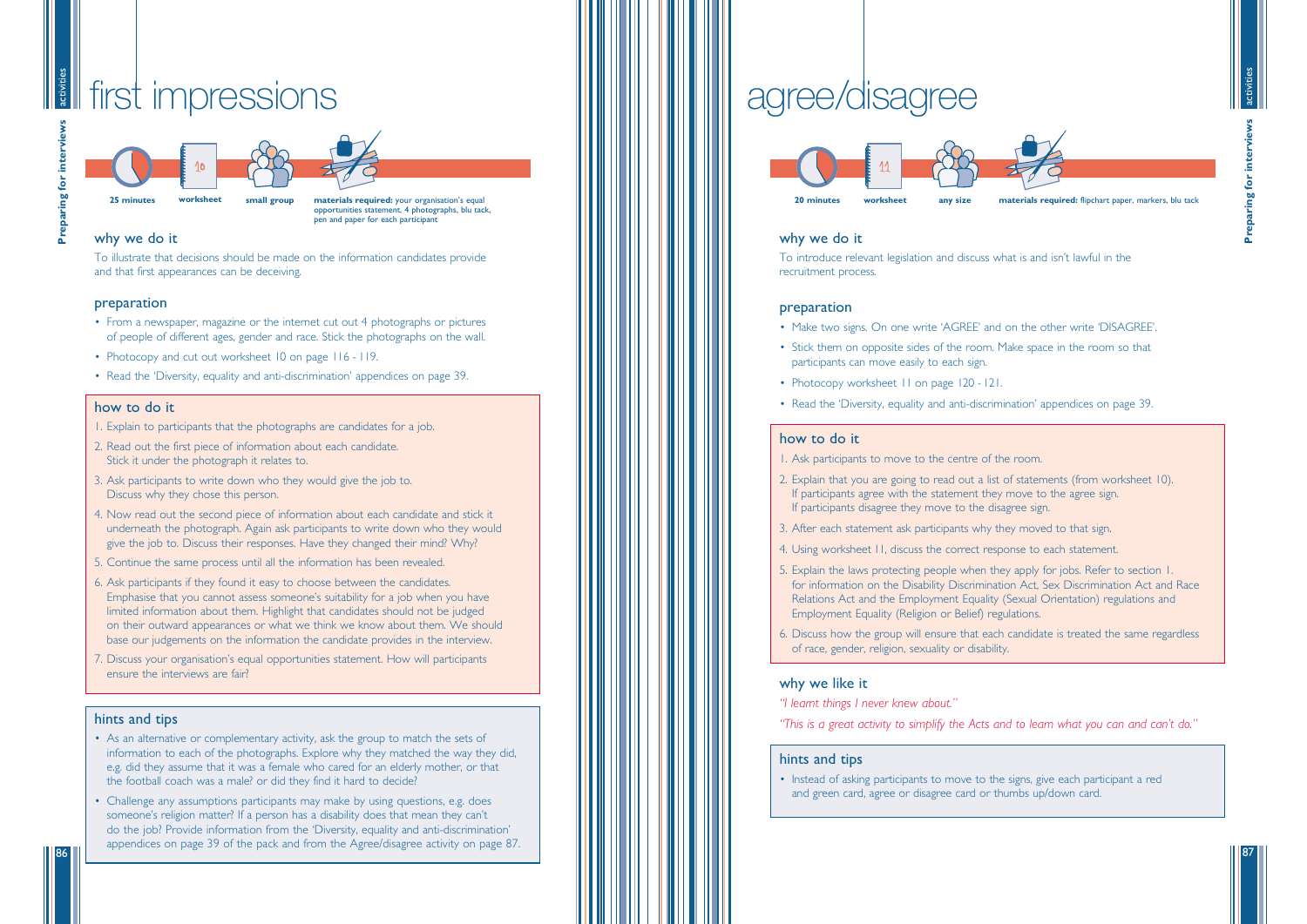**Preparing for interviews Preparing for intervi** 

### activitie listen! hear!

89

activities

88



**20 minutes pairs**

### why we do it

To illustrate the importance of listening to candidates during the interview and identify ways we show we are listening.

### how to do it

- 1. Split participants into pairs. One person will be A and the other B.
- 2. Explain that person A will have one minute to speak to their partner about their favourite film, food or singer, etc.
- 3. Person B should not listen.
- 4. Swop roles. Person B should now speak and person A should not listen.
- 5. Bring the pairs back together. Discuss the activity. How did it feel not to be listened to? How did participants show that they weren 't listening? How were they sitting? What was their body language/eye contact like?
- 6. Now split the participants into different pairs.
- 7. Repeat the activity with participants listening to each other.
- 8. Bring the pairs back together and discuss how it felt to be listened to? How did participants know they were being listened to? What did their partner do that showed them they were listening?
- 9. Discuss how participants can show that they are listening to candidates in the interview.

• Prepare 2 flipcharts. On one write OPEN QUESTIONS e.g. What do you do in your spare time? What is your favourite band? On the other write CLOSED QUESTIONS

### why we like it

*"It gets really annoying when you are trying to speak to someone and they are not listening. "*

*"We came up with really good ways of showing candidates we were listening, it included not clicking our pen and closing the windows so we weren 't distracted. "*

### why we do it

To assist the participants with recognising and devising open and closed questions.

### preparation

- Photocopy and cut out the questions on worksheet 12 on page 122 124. Put them in the envelope or box.
- e.g. Do you like cheese? What is your name?

### how to do it

- 1. As an energiser divide participants into pairs. Explain that person A has one minute to ask person B questions; however person B cannot answer yes or no! Repeat the activity swopping roles.
- 2. Bring the group back together and divide participants into 2 teams.
- 3. Invite someone from team 1 to select a question from the box. This person now has 10 seconds to decide, with their team, if the question is an open question or a closed question. Once they have decided, the group stick the question on the open or closed flipchart.
- with their team which flipchart it should go on.
- 5. Repeat until all the questions have been removed from the box.
- What are the differences between the questions and the answers? Which questions provide the most information?
- 7. Explain the difference between open and closed questions. The following information may help:

4. Ask someone from team 2 to pick a question. Again they have 10 seconds to decide

6. Bring the group back together. Ask participants to answer the questions on the flipchart.

### Open questions

Open questions allow a person to reflect and speak as openly and as freely as they like e.g. What do you think about...? Could you tell me about....?

### Closed questions

Closed questions are used to find out specific pieces of information. They usually lead to a yes/no answer or a one or two-word answer. e.g. Did you enjoy that? Is your name David?

8. As a group review the questions on the flipcharts and move any that participants now recognise as being in the wrong place.

### hints and tips

• If you have time divide the group into pairs. Pick a topical subject and allow each pair

two minutes to question each other on the issue. They can only use open questions.

# open&closedquestions



a small box or envelope, markers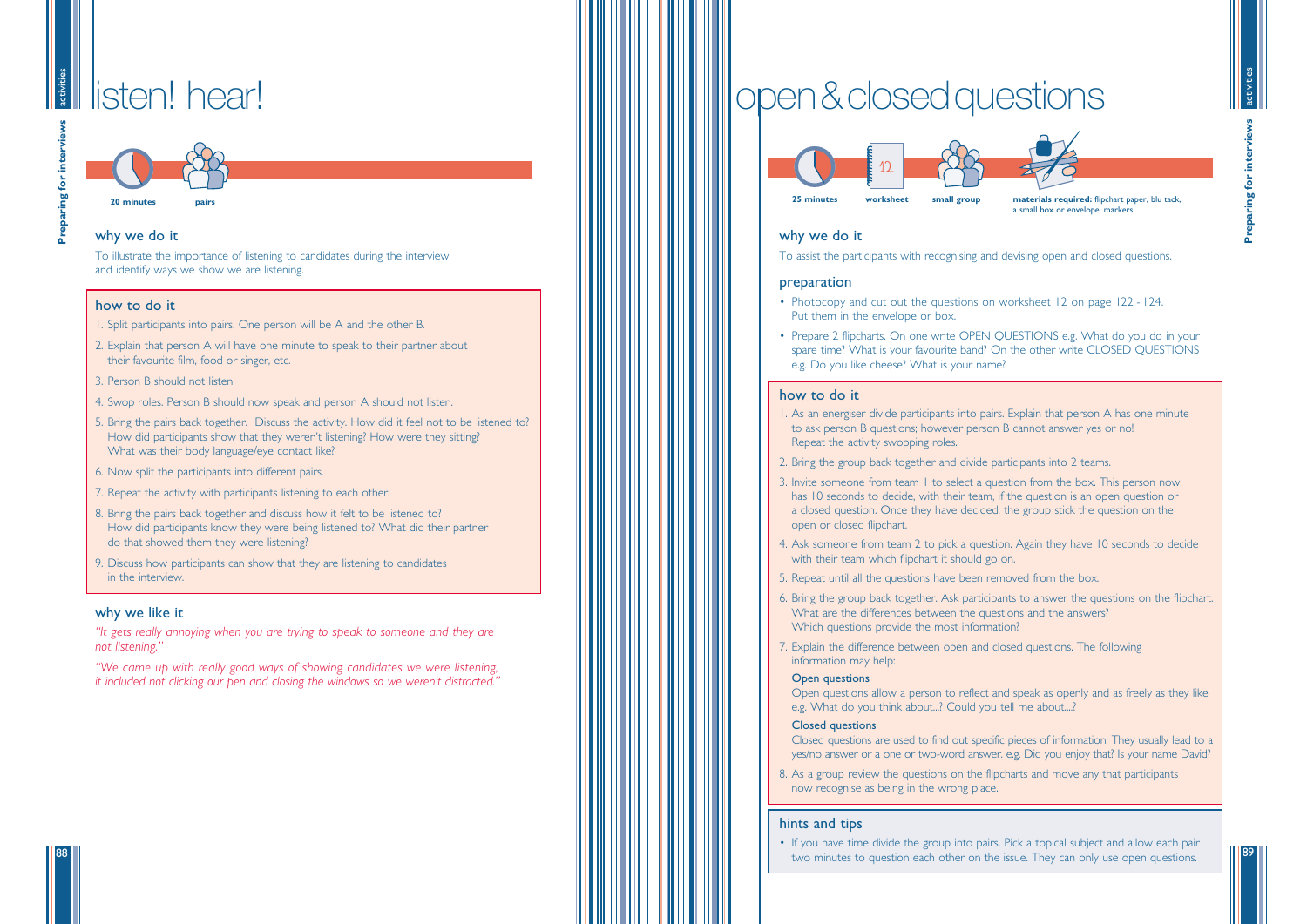**Preparing for interviews** paring for intervi

91

activities



90



# there 'sbeenarobbery

**25 minutes small group materials required:** pen & paper **worksheet**

for each participant



### why we do it

- 1. Explain that there has been a robbery.
- 2. Ask for a volunteer. He or she will be the police officer who is investigating the robbery. The other participants are witnesses.
- 3. Send the police officer out of the room.
- 4. Read robbery report one on worksheet 13, to the participants. Challenge them to remember as much possible without taking notes.
- 5. Invite the police officer back into the room. Using the prompt questions on worksheet 13 allow him or her three minutes to question the participants. Record the responses on flipchart paper.
- 6. Read robbery report one again. Compare the information on the flipchart to the report. How much did they remember?
- 7. Thank the volunteer. Ask for another volunteer.
- 8. Repeat the activity using robbery report two. This time allow the participants to take notes.
- 9. Again compare the information on the flipchart to robbery report two.
- 10. Discuss the differences between taking notes and relying on memory. What was easier?
- 11. Next discuss why it 's important to take notes during interviews. What kind of information should they write down? When should they write information down? Who will take notes? How will the notes from the interview be used to make a decision?

To demonstrate the difference between taking notes and relying on memory and to emphasise the importance of taking notes during an interview.

### preparation

• Photocopy worksheet 13 on page 125.

### how to do it

### why we like it

*"It's amazing how little you remember when you are relying on your memory! "*

### hints and tips

• If you have a large group allow 2 or 3 participants to be police officers.

# scoring the candidates



### why we do it

To agree with young people which score sheet will be used in the interview and discuss what is and isn 't a good answer.

### information

During the interview young people should take notes on the answers candidates give to each question. The there 's been a robbery activity on page 90 highlights the importance of taking notes rather than relying on memory.

| Question                      |                                                                  |              | $\left[ \bullet \right]$ | إميعا        |           |
|-------------------------------|------------------------------------------------------------------|--------------|--------------------------|--------------|-----------|
| What makes you laugh?         |                                                                  |              |                          |              |           |
| Why do you want this job?     |                                                                  |              |                          |              |           |
| Who will ask<br>the question? | <b>Question</b>                                                  | <b>Notes</b> | <b>Yes</b>               | <b>Maybe</b> | <b>No</b> |
| Kate                          | What is the<br>best thing you<br>have done with<br>young people? |              |                          |              |           |
|                               |                                                                  |              |                          |              | continued |

The information from score sheets is used to make the final decision. If a candidate makes a complaint, information from score sheets can be used as evidence of how a decision was made.

We suggest that the adult who is in the room supporting the young people also takes notes.

### how to do it

1. Discuss with the group different score sheets. This should include your own organisation 's score sheet.

Young people in the case studies have found the following forms useful.

The children involved in interviews for staff at Scotland 's Commissioner for Children and Young People used the following form. (Thanks to SCCYP for allowing us to use the faces)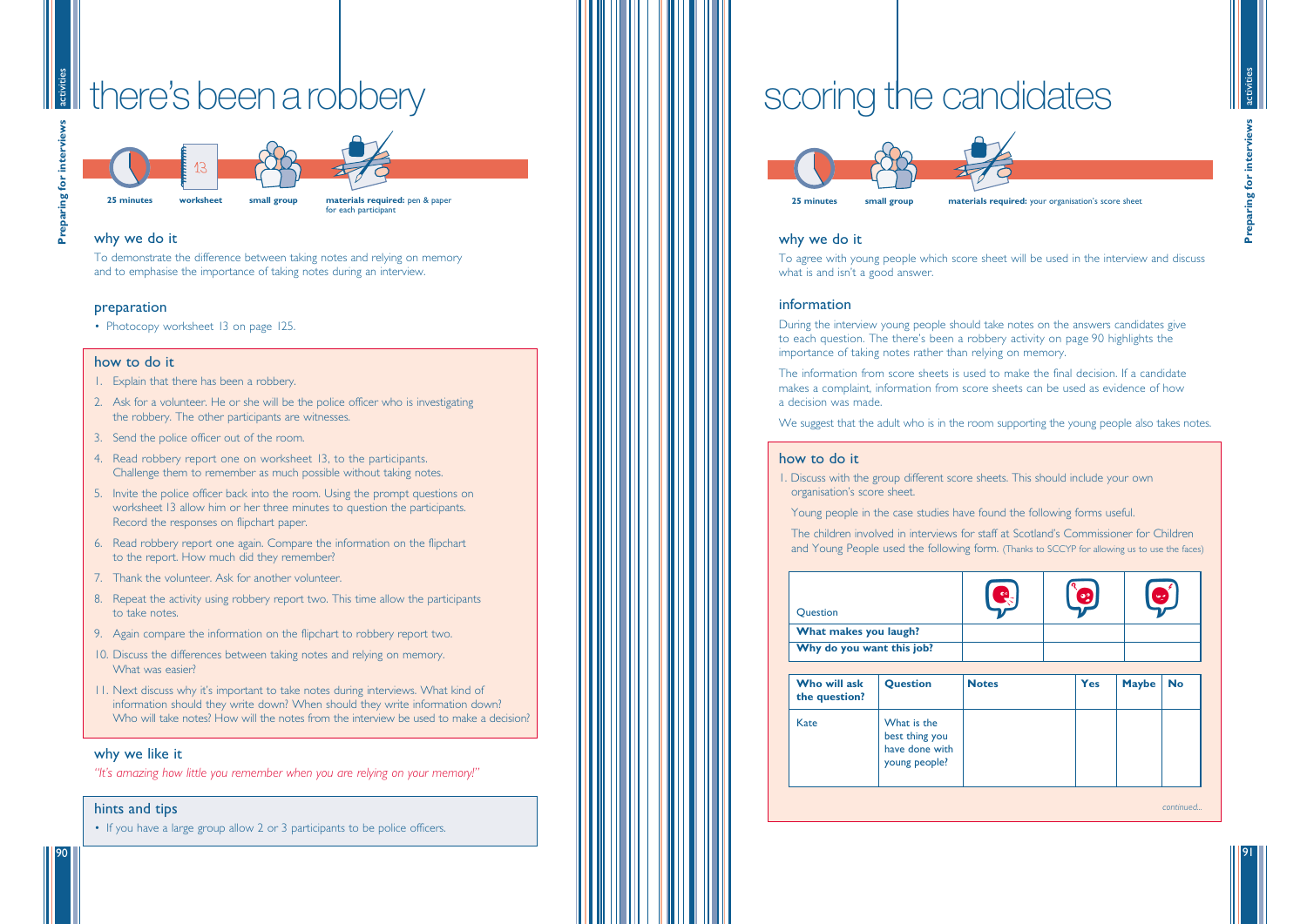### **Question** What they said 1 2 3 4 5

**Preparing for interviews**

Preparing for interview

93

92



- Young people have also used: • Met, partly met and not met.
- Bad, weak, reasonable, good, excellent.
- Liked, ok, didn't like.
- 2. Decide on a form that all participants feel comfortable with.
- 3. As a group practise asking and answering the interview questions. Ask participants to take turns at being the candidate while the rest of the group take notes.
- 4. Discuss what they thought were good answers. What would score a happy face or excellent? What are they looking for in each answer?
- 5. Emphasise that there may be a number of responses to each question. Young people should be open to a candidate saying something they haven't thought about. Explore different answers for each question.

# cantell, can't tell



### why we do it

To emphasise the importance of confidentiality and discuss what information from the recruitment process we can and can't share.

### preparation

- Make two signs. On one write 'CAN TELL' and on the other write 'CAN'T TELL'.
- Stick them on opposite sides of the room. Ensure that participants can move easily to each sign.

### how to do it

questions are from people who were not directly involved in the recruitment process.

- 1. Ask participants to move to the centre of the room.
- 2. Explain that you are going to read out a list of questions. Emphasise that the
- 3. Ask participants to move to CAN TELL if they think they can share information and CAN'T TELL if they feel they shouldn't.
- 4. Read out each of the questions below or make up your own. After each question discuss why participants moved to that sign.
	- How many candidates where there?
	- Who was on the panel?
	- What were the names of the people who got interviewed?
	- How long did the interviews last?
	- What did you ask the candidates?
	- What did they say?
	- Who did you like the best?
- Who got the job?
- What time were the interviews at?
- Did you know any of them?
- Where did the interviews take place?
- 5. Explain that certain information about the recruitment process needs to be kept confidential. Discuss what this means. e.g. the Data Protection Act 1998 means that application forms cannot be shown to anyone who isn't involved in the recruitment process.

*continued...*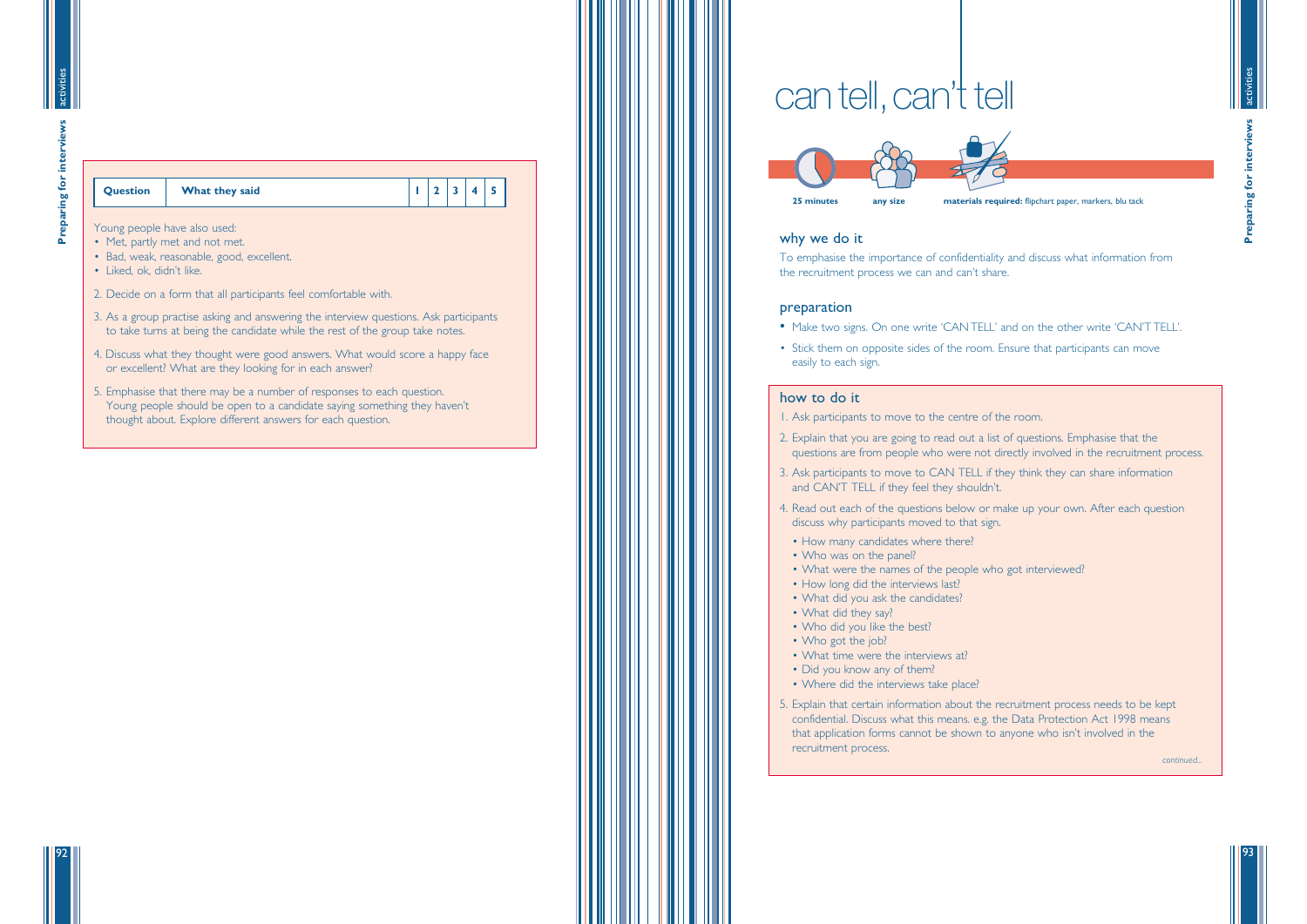**Preparing for interviews Preparing for intervio** 

95

activities

94

6. Emphasise the importance of only talking about what happened in the recruitment process to those who were involved. Discuss questions like

- *Who can I talk to about what happened?*
- *If anyone in the youth club/school asks me what happened what should I say?*
- *What if I know one of the candidates and they try and talk to me about what happened?*
- 7. Agree with the group what information they can and can 't share and who they can share it with.

### hints and tips

- Make your own confidentiality agreement. Discuss how participants will keep information about the recruitment process confidential. Encourage everyone to sign it. The agreement could be shown to other young people to make them aware that the process is confidential.
- In Case Study 8, young people in Dumfries are protected under their confidentiality clause, Clause 5. Whenever anyone asks them about the interviews they just respond by saying 'Clause 5! '
- Write the questions on seperate pieces of paper. Give each group a flipchart with CAN TELL written on it and a flipchart with CAN 'T TELL written on it. Groups then stick the question underneath the correct heading.

# the interview

### why we do it

To discuss with young people potential ideas and decide on a format for the interview.

### preparation

• Read pages 32 and 33 of the pack.

### how to do it

The standard approaches to involving young people have been to:

Use The pyramid activity on page 81 to come up with ten qualities young people feel are important for their new worker to have. Candidates could be asked to choose from The pyramid what they think are the three most important qualities and discuss them in the interview. This could also be done with issues. Young people could list issues which are important to them and candidates would then prioritise them or speak about their top three.

### **Scenarios**

- 
- Set up a young people's panel which interviews candidates in parallel with an adult panel. • Have young people represented on a panel alongside adults.

A variety of approaches can be used in an interview. The following suggestions may help you decide on a suitable format.

### Questions and answers

With the support of an adult young people can come up with their own questions to ask the candidates. The Head, heart & hands activity on page 78 enables young people to identify the skills, experience and knowledge the person will need to do the job and to come up with questions which relate to the person specification.

### **Object**

Candidates are asked to bring an object to the interview which they discuss as part of the interview. For example, candidates could be asked to bring an object which reminds them of something exciting they have done with a group of young people. They could bring something which makes them happy or something which represents an issue they feel young people are concerned about.

### The pyramid

During the interview young people could ask candidates how they would respond to certain situations. The scenarios could be things which might happen in the youth club, school, etc. For example, young people in the Dundee case study asked the candidates applying for a nurse 's position what they would do if a young person came in and told them they were pregnant.

### The good/bad worker

Use the drawings or mural from The good/bad worker activity on page 80 in the interview as an alternative to a question and answer session. Interviewers ask candidates to pick three characteristics or three symbols from the drawings that they find important to have in the job and elaborate on how this relates to them as a worker.

*continued...*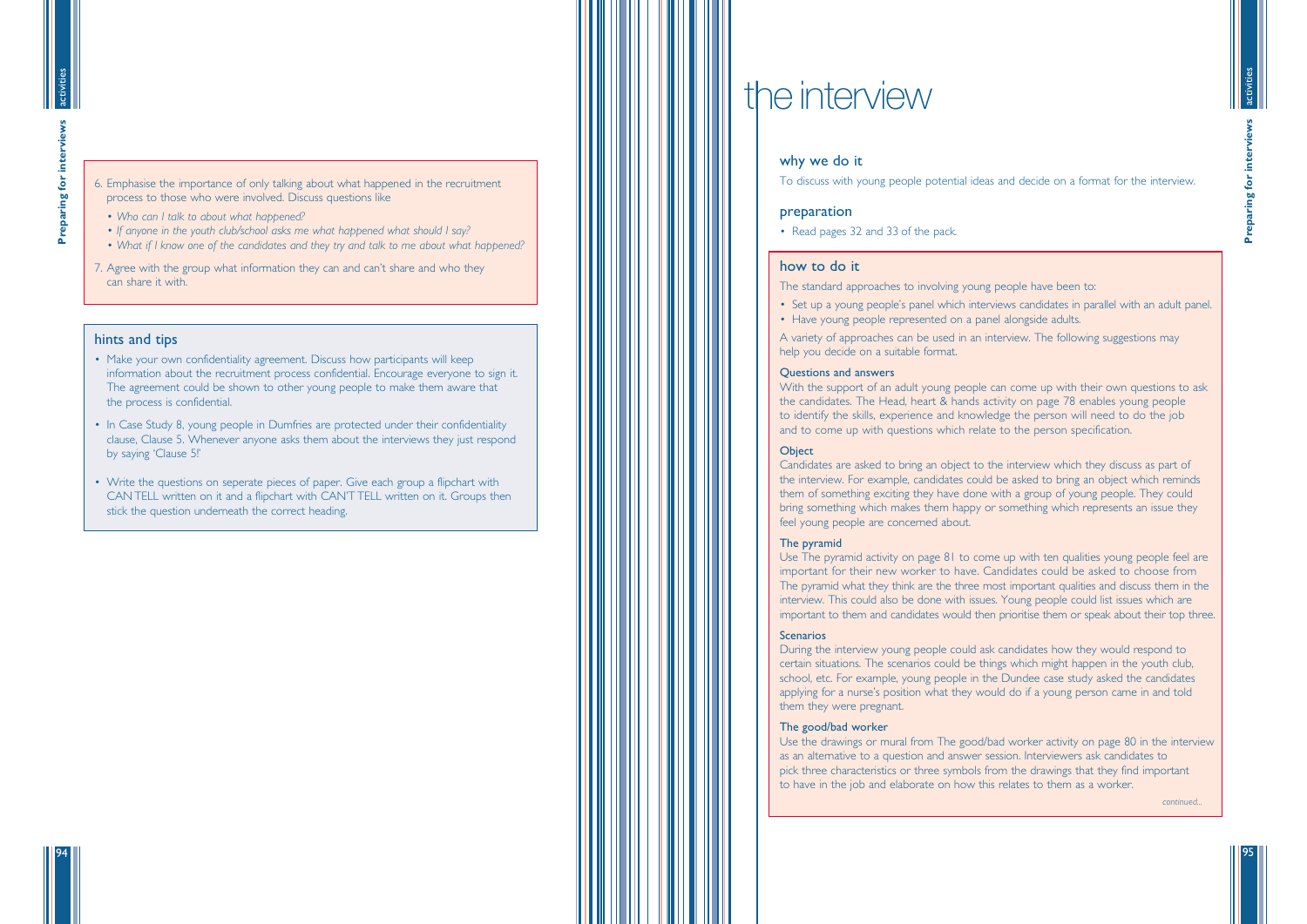### Life, opportunity and chance board game

Kevin, a Young Persons Development Worker with Who Cares? Scotland worked with children under 12 to develop an interactive board game. The aim of the game was to encourage conversation between the candidates and the panel. In the interview candidates rolled a dice and moved to a life, chance or opportunity square on the board. They were then asked a question. The children came up with the questions before the interviews, which included:

- what was your favourite present?
- how would you keep us safe?
- what do you like about young people?

The children were looking for someone they could trust and who was friendly and open.

### Market place interview

Divide young people into small groups. Set up the room like a market place. Candidates move from one group to another. At each group candidates are asked questions by young people. After all the candidates leave, young people share their comments with a worker. If you have several groups each group could question the candidate on a particular theme or topic.

Use a quiz to explore candidate's knowledge on relevant subjects. For example, if the candidate was expected to have a knowledge of children 's rights, the children 's rights quiz on page 74 could be used to find out what candidates know about the United Nations Convention on the Rights of the Child.

### Open night

Invite candidates along to the youth club, school etc. Candidates could be asked to prepare an activity. Young people would judge the candidates on how well they interacted with them and on the suitability of the activity.

### **Presentations**

**Preparing for interviews** eparing for intervi

Candidates could be asked to give a presentation. In Dumfries candidates were asked to give a presentation to stakeholders, young people, staff and the other candidates. Food was served afterwards which allowed everyone to have an informal chat.

### **Quiz**

1. Use the following checklist as a basis for a discussion with young people on what should happen before, during and after the interview. It is important to discuss who will be responsible for each part. Alternatively adapt to suit your own process.

### **REFORE**

- Where will the interviews be held?
- How will the room be set up?
- Who will be asking each question?
- Who will be the chair? What will the chair do? • Who will meet and greet the candidates and bring them to the room? • What information will you need? Who will bring the information to the interview? • How long will each interview last? Do you have time between each candidate
	-
	-
	- to have a break?

### hints and tips

- It's important that young people have the opportunity to come up with their own questions. Young people feel more confident and prepared if they know in advance what is expected of them. They also feel that by coming up with their own questions they are more aware of what would and wouldn 't be a good answer.
- Candidates who have been selected for interviews must be made aware of what will be expected of them. This includes telling them if young people will be on the panel, how long the interview will last for and if other candidates will be there.

# practice makes perfect

activities

97

activities





### why we do it

To identify what needs to be done before, during and after the interview and to practise.

### how to do it

The young people in the case studies said that they were more confident and prepared

- 
- 

when they had an opportunity to practise what would happen in the interviews.

### ON THE DAY

- Does the panel have all the information they will need? • Does each panel member have a pen and scoring sheet? • Have the panel read the candidate's application form or information?
- 
- 

### DURING THE INTERVIEW

- The chair welcomes the candidate and thanks them for coming.
- The panel introduce themselves.
- The chair explains what is going to happen in the interview.
- The panel asks the candidate the prepared questions.
- The candidate has an opportunity to ask the panel questions.
- The candidate finds out what will happen next e.g. when a decision will be made or if your views will be fed into an adult panel.
- The panel thanks the candidates for coming.

### AFTER THE INTERVIEW

- After each candidate, panel members finish writing their notes and scores. They do not discuss their scores with anyone else until all the candidates have been interviewed.
- Panel members look over the next candidates ' application form.
- 2. Next, practice! Go over each stage with participants taking turns at being the candidate, chair, greeter and panel.
- 3. Discuss with participants how they are feeling about being involved in the interviews. Ensure that any fears or concerns are resolved.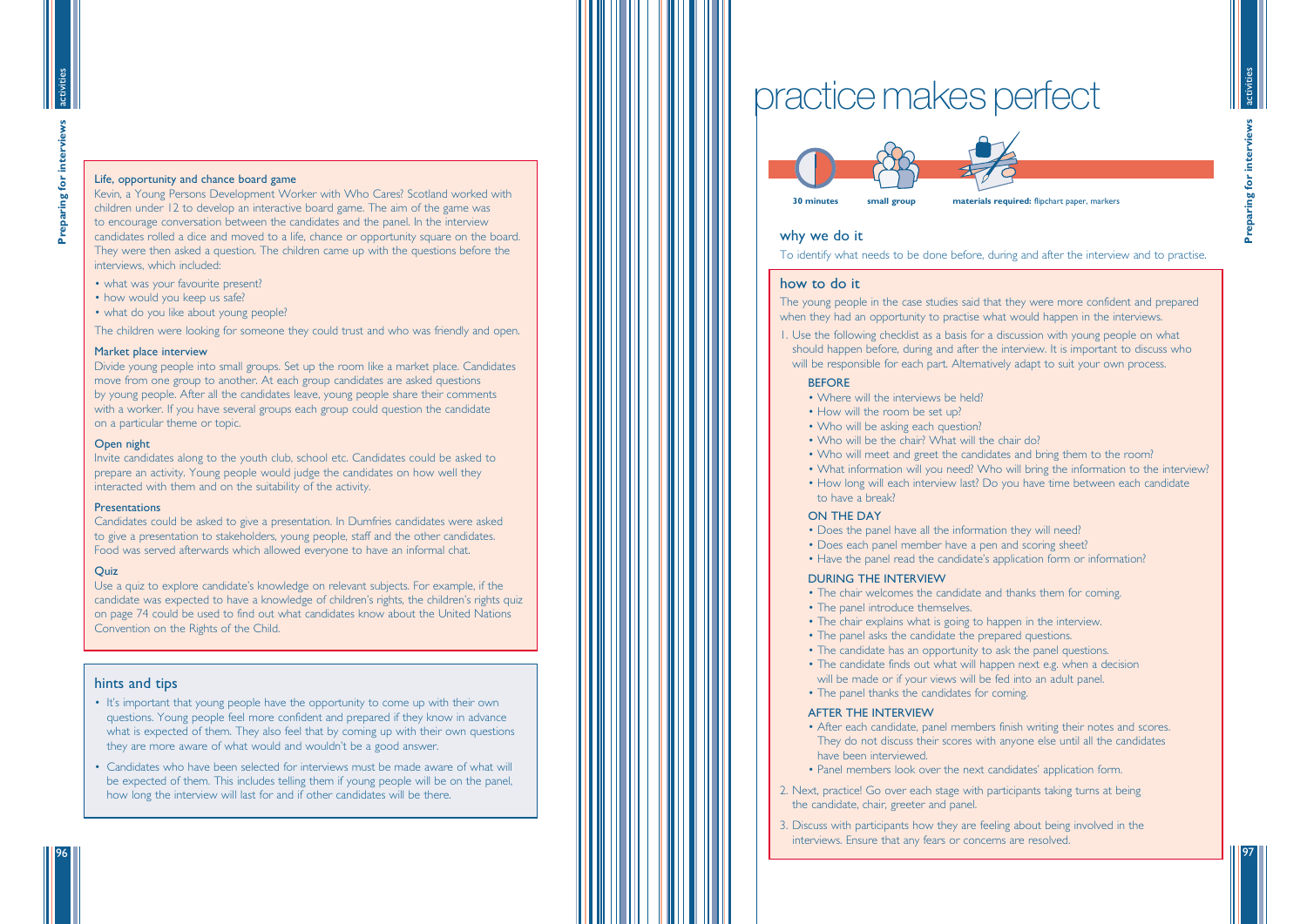**After the interview** After the intervie

99

activities



### makingadecision activit



**20 minutes small group materials required:** flipchart paper, markers

### why we do it

After interviewing the panel meet and go over their score sheets. Totalling up the scores usually gives a good indication of who best meets the person specifications. However, if young people have difficulty agreeing, the following activity may help to highlight what panel members think each candidate can do and can't do.

### preparation

• On flipchart paper draw a table. On one row write 'CAN DO', on the other 'CAN'T DO'. On the columns write the candidate's name.

### how to do it

- 1. Begin by discussing candidate one. Ask participants to list everything they think the candidate can do. Emphasise that their responses should be based on the criteria you set before the interview and the information the candidate provided in the interview e.g. ability to communicate with young people, has experience, has good ideas, etc.
- 2. Next, discuss candidate 2, 3, etc.
- 3. Now discuss what participants think each candidate can't do.
- 4. The responses from the flipchart and the score sheets should now indicate who the preferred candidate is.
- 5. If panel members have different views it is important to ensure that everyone gets an equal chance to speak. The cotton bud debate or comments circle on page 99 may help.

### hints and tips

- If young people are advising an adult panel it may not always be necessary for them to decide on one person. They may choose to suggest 2 or 3 candidates that could do the job.
- Agree with the interview panel beforehand who will make the final decision. This will normally be the chair of the panel. Everyone on the panel should be aware of this before the interviews begin.

# cotton bud debate

|                 | <b>Susan</b> | <b>Michael</b> |
|-----------------|--------------|----------------|
| <b>Can Do</b>   |              |                |
| <b>Can't Do</b> |              |                |

### how to do it

- 1. Give each participant 1 cotton bud per candidate e.g. if there are four candidates each participant will get 4 cotton buds.
- 2. Explain that each participant will have the opportunity to speak about each candidate. Every time they speak they must hand over a cotton bud.
- 3. Begin by discussing the first candidate. Note the comments on a flipchart.
- 4. Continue until all candidates have been discussed.

Adapted from Participation – Spice it up by Carol Shepherd and Phil Treseder, Save the Children.

### how to do it

- 1. Ask the group to sit in a circle.
- 2. Explain that each participant will have 1 minute to share his or her thoughts on each candidate. While they are speaking no one else is allowed to talk.
- 3. Begin by discussing the first candidate. Go around the circle until everyone has had a chance to speak.
- 4. Continue until you have discussed all the candidates.





# comments circle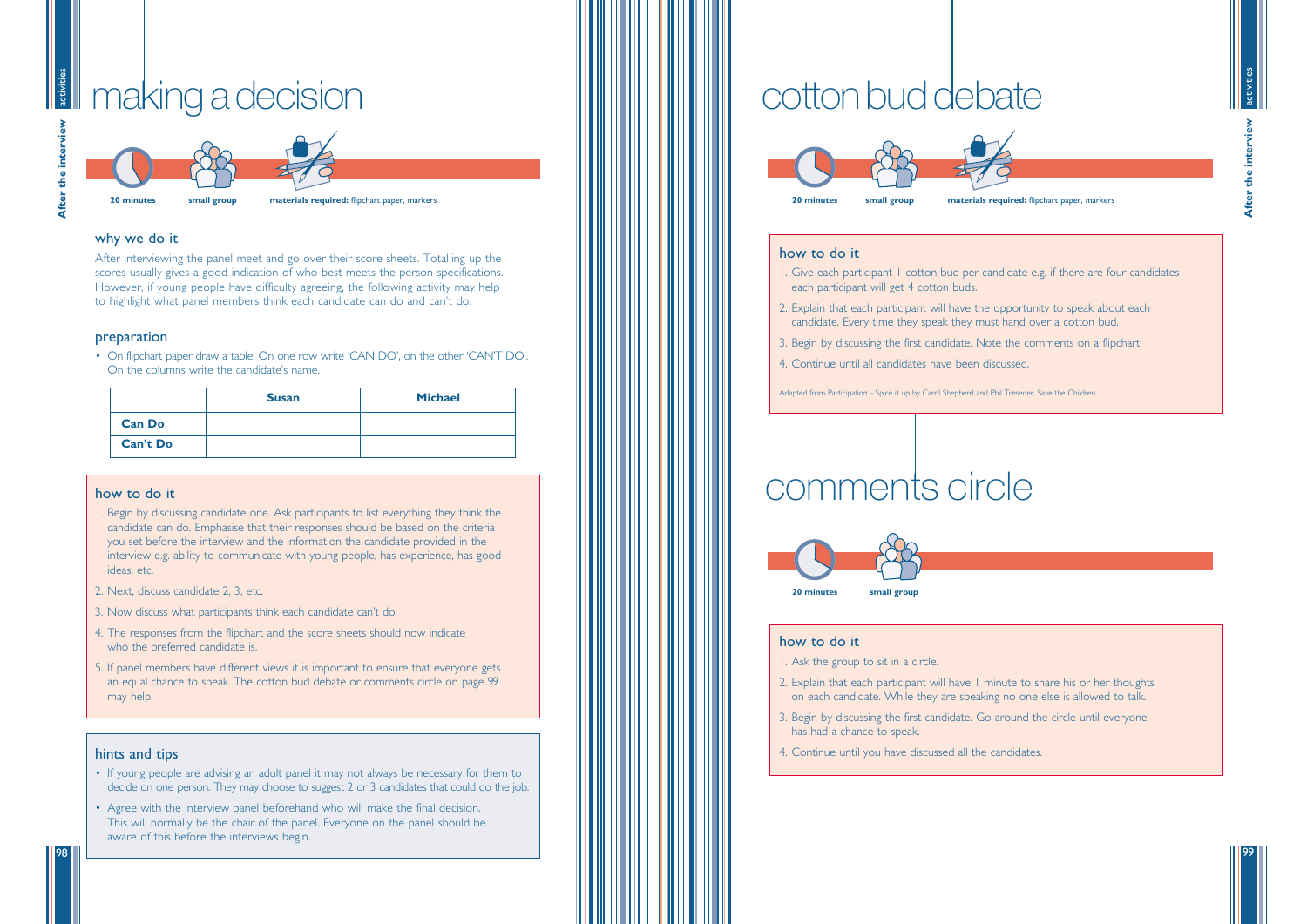# **What we thought**

101

activities

### why we do it

To provide examples of how young people's views can be collated and fed back to other interview panels or to candidates.

### how to do it

In a number of the case studies young people's views fed into an adult panel. This was mainly done through a verbal discussion and always involved the chair of the adult panel being there.

In a round of interviews at the Scotland's Commissioner for Children and Young People's office children made a huge dice from a box. On each side they stuck a photo of the candidate along with comments about each of them. The children presented the dice to the adult panel.

Other ways to feedback to another panel included:

### Candidate Dice

- What we liked.
- Why we think they would be good for the job.
- What other panels need to find out more about.

### Like, good for the job, find out more

Young people from Save the Children collated all their comments on one sheet for each candidate. The sheet had three headings.



The young people totalled their individual scores for each candidate. The candidate's overall score from all young people was included on the sheet. The young people felt the sheet helped them focus on specifics about each candidate. When they met with the adult panel the sheets were used as a basis for their discussion. This meant that the adult panel didn't need to go through all the individual score sheets.

### how to do it

Explain that after a decision has been made all candidates are told of the outcome. Some candidates may ask for feedback on how they performed in the interview.

Discuss each candidate. Ask young people to think about what they would tell the candidate. Emphasise that it's not about criticising. It's about the candidate knowing how far they met the requirements for the job so they can learn from it.

Give the young people's comments to the chair of the panel. Emphasise that it is the chair's role to give feedback to the candidate on behalf of the interview panel. See page 36 for more information.

### why we do it

To find out what participants thought about activities and to review their experience of being involved in the recruitment process.

### how to do it

- 1. Draw a table on flipchart paper. In each row write the activities participants were involved in.
- 2. Leave a space at the bottom for additional comments.
- 3. Ask participants to place a tick or dot under the face which best describes how they felt during that activity.

| Pass the parcel game       |  |  |
|----------------------------|--|--|
| <b>Making questions</b>    |  |  |
| <b>Food</b>                |  |  |
| Etc.                       |  |  |
| <b>Additional comments</b> |  |  |

# chuff-o-meter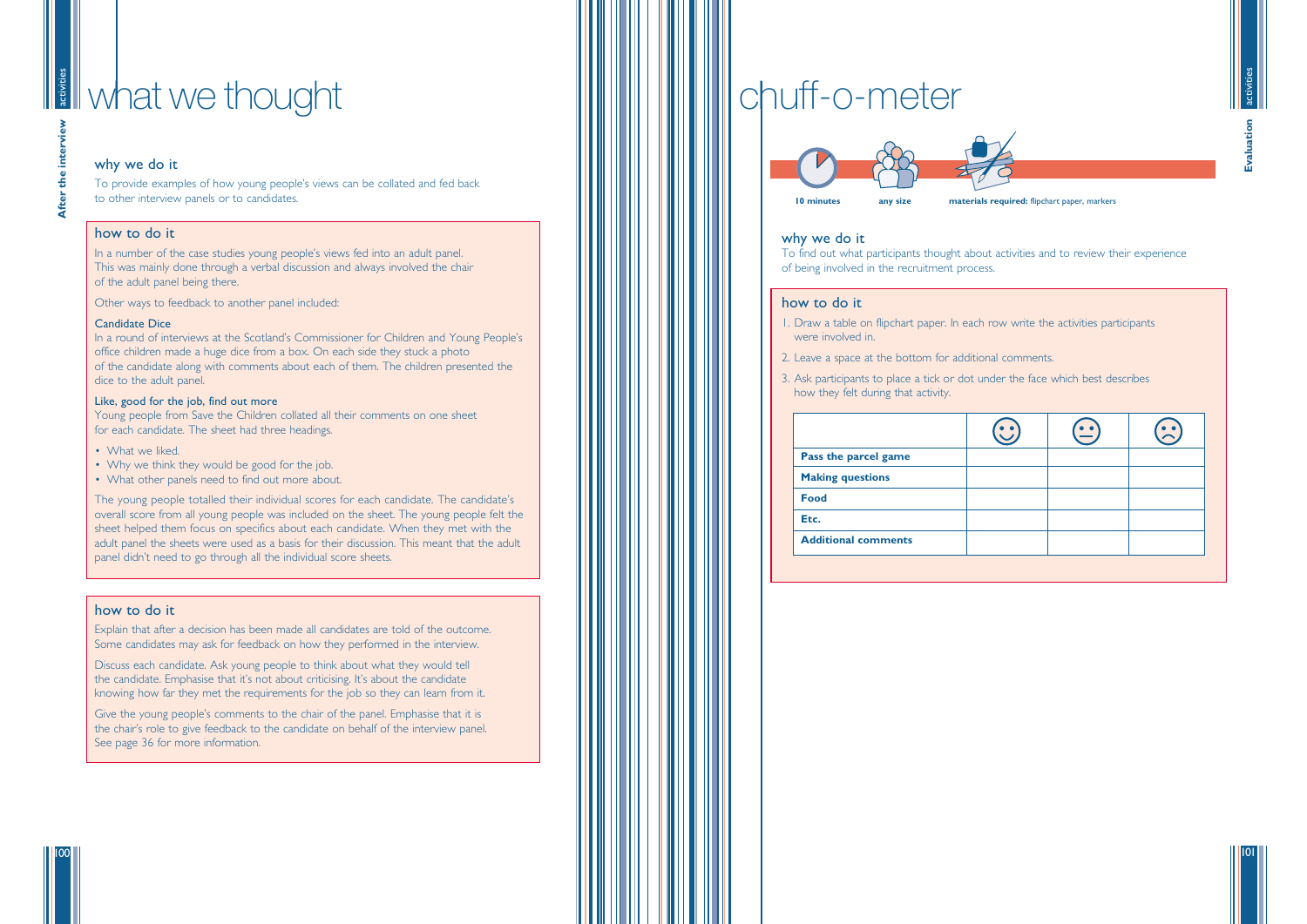

103



### activities activiti fill in the blanks

102

**15 minutes small group materials required:** pens, paper, a box or envelope

### why we do it

To find out what participants thought about activities and to review their experience of being involved in the recruitment process.

### preparation

- Prepare pieces of paper with unfinished sentences written on them. You should have enough for everyone in the group. These may include:
- The best thing was...
- Something I learnt was...
- If I was to do it again I would...
- A favourite memory was...
- Something funny that happened was. . .
- Put the unfinished sentences in the box or envelope.

### how to do it

- 1. Ask participants to sit in a circle.
- 2. In turn, ask each participant to remove a sentence from the box and complete it as honestly as possible.
- 3. Continue until everyone has had a turn or until all the sentences have been completed.

### hints and tips

• Alternatively unfinished sentences can be written on a sheet and participants can complete them individually. They can then be put on the wall or shared with the trainer.

### why we do it

To find out what participants thought about activities and to review their experience of being involved in the recruitment process.

### preparation

• Draw or make a rainbow, sun and cloud. They should be large enough for participants to write or stick their comments on.

### how to do it

- 1. Ask participants to write the good bits about being involved in the recruitment process on the sun.
- 2. Next, ask participants to write their comments about what didn't go so well on the cloud.
- 3. Finally, ask participants to write what they would have changed or how to make things better on the rainbow.
- 4. Discuss participants responses.



### hints and tips

• If you are using the activity with a large group ask participants to write their comments

- Alternatively give participants their own individual sun, rainbow and cloud page.
- on post-its and stick them on.
- Comments could be shared verbally and written on the cloud, etc, by the facilitator.

# high in the sky

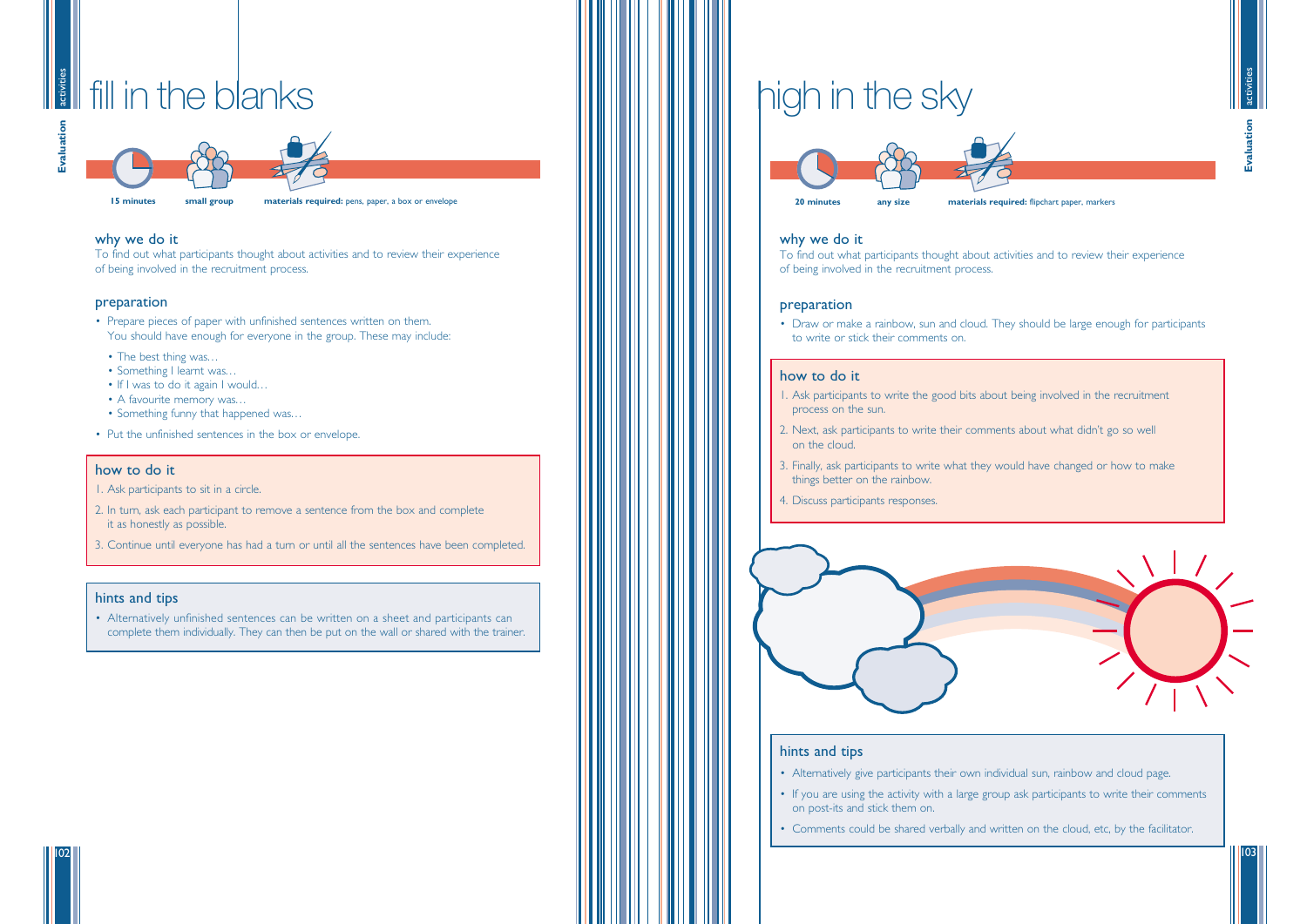worksheet

**UNCRC** information **UNCRC information**

105

104



The concept of human rights is a powerful one. It is based on the belief that, whoever or wherever we are, we have rights simply because we are human beings. Despite differences in culture, identity, community, gender or race, these rights cannot be denied.

Everyone has human rights as laid out by the United Nations Universal Declaration of Human Rights in 1948. Over and above this young people have their own special set of rights to protect them and support them through their childhood years. These are set out in the United Nations Convention on the Rights of the Child (UNCRC).

The UNCRC dates from 1989 and is based on the world 's first Declaration on the Rights of the Child written in 1923 by Eglantyne Jebb, the founder of Save the Children. It is an internationally recognised agreement that commits governments to respect, protect and fulfil children's rights through their laws and policies. It sets out internationally agreed minimum standards, applying to all young people under 18 years of age. Once governments sign it, they must provide a progress report to the United Nations Committee on the Rights of the Child after the first two years, and every five years from then on. The UK government signed the Convention in 1991.

- Non discrimination (Article  $2$ ) You have the right to protection against discrimination. This means nobody can treat you badly because of your colour, sex or religion, if you speak another language, have a disability, or are rich or poor. In short, children s ' rights apply to all children.
- in all decisions and actions, your best interests should be a primary consideration. right to develop to your fullest potential in every area of your life.
- Best interests (Article 3) All adults should always do what is best for you and, • Survival and development (Article 6) – You have the right to life but also the
- Participation (Article 12) You have the right to an opinion and for it to be listened to and taken seriously on any matter which concerns you, taking into account your age and maturity.

Children 's rights include the right to life, health, education, participation and protection from all forms of violence, abuse, neglect and exploitation. All are equally important and reinforce each other.

Adapted from: Partners in Rights – Creative activities for exploring rights and citizenship for 7-11 year olds, Save the Children, 2000 and DIY Guide to improving your community, Save the Children, 2005

The UNCRC is made up of 54 Articles. They outline the duties of governments to ensure young people enjoy rights to:

- Protection from certain activities including any maltreatment, neglect and/or exploitation.<br>• Provision such as food, healthcare, education and parental support to enable them
- to survive, grow and develop.
- Participation to have an opinion, to be listened to and be involved in decision-making.

### UNCRC The United Nations Convention on the Rights of the Child information

The four key principles of the Convention are held in the following articles:

More information on children 's rights, including the official text of the UNCRC, can be found on the Save the Children website at www.savethechildren.org.uk. Worksheet 3 on page 106 has a child friendly version of the UNCRC.

.

- 
- 
- 
- 
- 
-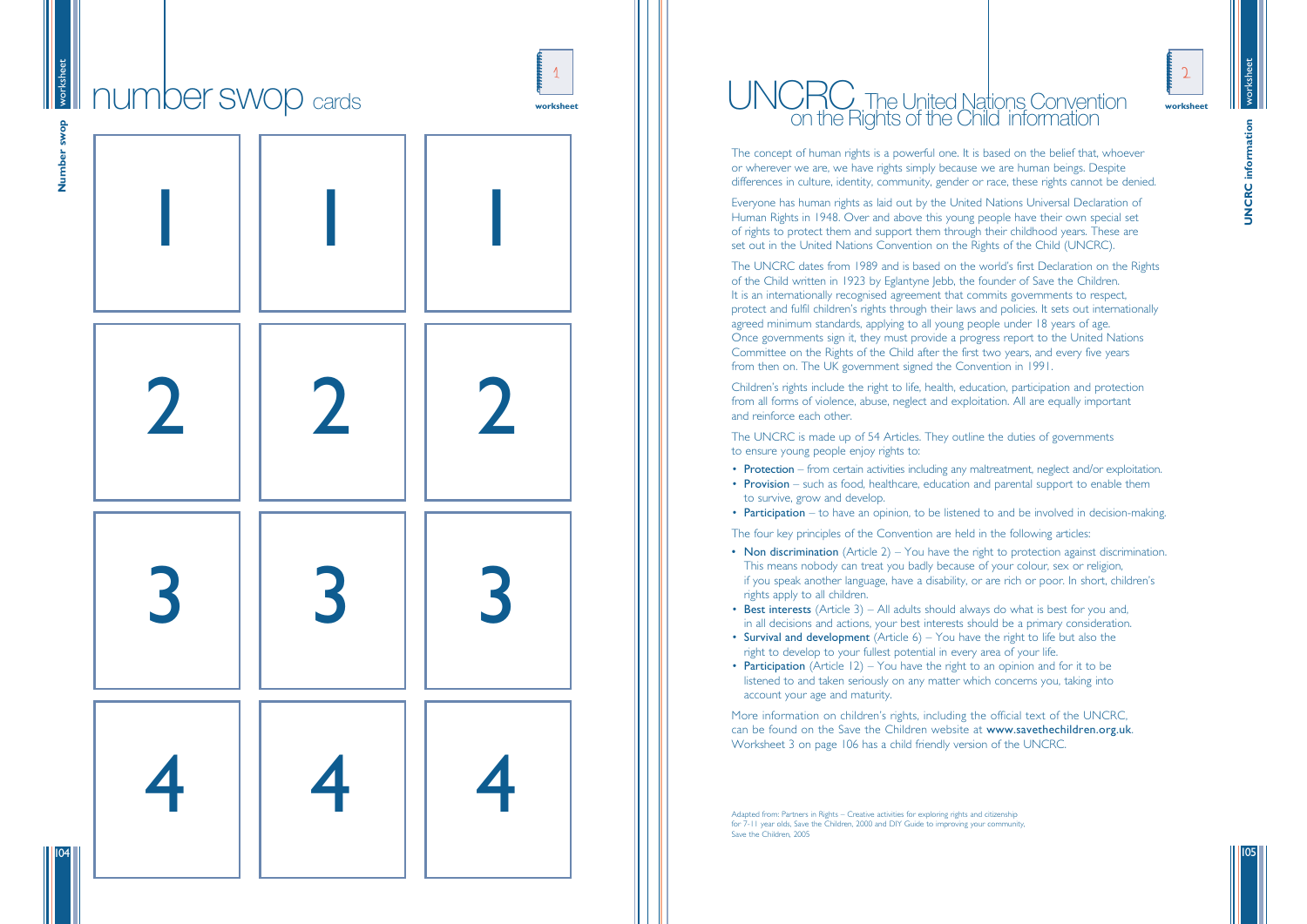

quiz **Children's rights quiz** Children's rights

107

worksheet

# **UNCRC**



**Article 1** Everyone under 18 has all these rights.

### **Article 2**

You have the right to protection against discrimination. This means that nobody can treat you badly because of your colour, sex or religion, if you speak another language, have a disability or are rich or poor.

### **Article 3**

All adults should always do what is best for you.

### **Article 4**

You have the right to have your rights made a reality by the government.

### **Article 5**

You have the right to be given guidance by your parents and family.

### **Article 6**

You have the right to life.

### **Article 7**

You have the right to have a name and a nationality. **Article 8**

You have the right to an identity.

### **Article 9**

You have the right to live with your parents, unless it is bad for you.

### **Article 10**

If you and your parents are living in separate countries, you have the right to get back together and live in the same place.

**Article 11** You should not be kidnapped.

### **Article 12**

You have the right to an opinion and for it to be listened to and taken seriously.

### **Article 13**

You have the right to find out things and say what you think, through making art, speaking and writing, unless it breaks the rights of others.

### **Article 14**

You have the right to think what you like and be whatever religion you want to be, with your parents guidance.

### **Article 15**

### You have the right to help from the government, if you are poor or in need.

You have the right to be with friends and join or set up clubs, unless this breaks the rights of others.

### **Article 16**

You have the right to a private life. For instance, you can keep a diary that other people are not allowed to see.

### **Article 17**

You have the right to collect information from the media - radios, newspapers, television, etc - from all around the world. You should also be protected from information that could harm you.

### **Article 18**

You have the right to be brought up by your parents, if possible.

### **Article 19**

You have the right to be protected from being hurt or badly treated.

### **Article 20**

You have the right to special protection and help if you can't live with your parents.

### **Article 21**

You have the right to have the best care for you if you are adopted or fostered or living in care.

### **Article 22**

You have the right to special protection and help if you are a refugee. A refugee is someone who has had to leave their country because it is not safe for them to live there.

### **Article 23**

If you are disabled, either mentally or physically, you have the right to special care and education to help you develop and lead a full life.

### **Article 24**

You have the right to the best health possible and to medical care and information that will help you to stay well.

- a.  $0 12$  years
- b. under 18
- c. 16 and under

**Article 25**

### You have the right to have your living arrangements checked

regularly if you have to be looked after away from home. **Article 26**

**Article 27** You have the right to a good enough standard of living. This means you should have food, clothes and a place to live.

### **Article 28**

You have the right to education.

### **Article 29**

You have the right to education which tries to develop your personality and abilities as much as possible and encourages you to respect the environment.

### **Article 30**

If you come from a minority group, because of your race, religion or language, you have the right to enjoy your own culture, practice your own religion, and use your own language.

**Article 31** You have the right to play and relax by doing things like sports, music and drama.

### **Article 32** You have the right to protection from work that is bad for your health or education.

**Article 33**

### You have the right to be protected from dangerous drugs. **Article 34**

You have the right to be protected from sexual abuse.

**Article 35** No-one is allowed to kidnap you or sell you.

### **Article 36** You have the right to protection from any other kind of exploitation.

**Article 37** You have the right not to be punished in a cruel or hurtful way.

### **Article 38**

You have the right to protection in times of war. If you are under 15, you should never have to be in an army or take part in a battle.

### **Article 39**

You have the right to help if you have been hurt, neglected, or badly treated.

### **Article 40**

You have the right to help in defending yourself if you are accused of breaking the law.

### **Article 41**

You have the right to any rights in laws in your country or internationally that give you better rights than these.

### **Article 42**

All adults and children should know about this convention. You have a right to learn about your rights and adults should learn about them too.

This is a simplified version of the UNCRC. It has been signed by 194 countries. The convention has 54 articles in total. Article 43 - 54 are about how governments and international organisations will work to give children their rights.

# children's rights quiz **Exerchange Children's**



### UNCRC The United Nations Convention on the Rights of the Child

### **1. What does UNCRC stand for?**

a. United Nations Convention on the Rights of the Child

- b. Universal Needs for Children's Religion and Culture
- c. United Nations Convention for Raising Children

### **2. What age do you need to be to have these special rights?**

### **3. How many 'articles' are there in the UNCRC?**

- a. 12
- b. 54
- c. 80

### **4. Who wrote the first version of children's rights?**

- a. Princess Anne
- b. Eglantyne Jebb
- c. Sir Bob Geldof

### **5. How many countries in the world have signed up to the UNCRC?**

a. half of them b. all of them c. 37 of them

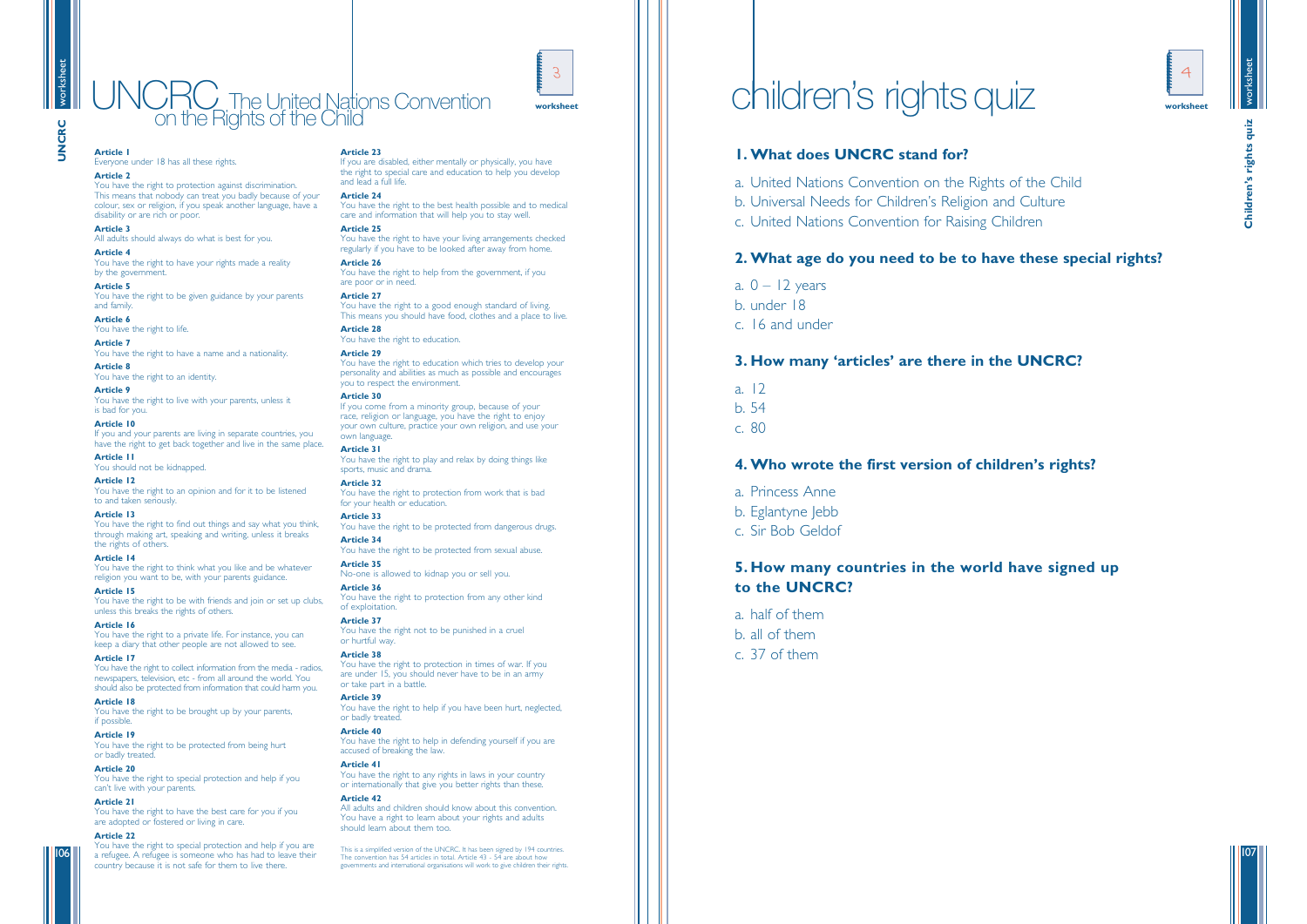

**Children's rights quiz answers** quiz Children's rights

them **All of them** Answer b. 5. Answer b. bf  $\frac{5}{4}$ 

109

worksheet

**Children's rights quiz answers**

Children's rights quiz

108

### **1.** Answer a. – United Nations Convention on the Rights of the Child

The UNCRC was drawn up in 1989. The United Nations is a group of countries who want to improve conditions for people in the world in a peaceful way. A convention is a formal agreement between countries. A right is something you are entitled to, no matter who you are. It is something you shouldn t ' go without. The UNCRC commits governments to respect, protect and fulfill children 's rights through their policies and laws.

### **2.** Answer b. – under 18

The UNCRC has 54 'articles'. An article is a description of one of your rights. Included in the UNCRC is the right to a name and a nationality, the right to health and the right to be protected from discrimination, whatever your race, sex, colour, religion or anything else about you. Children 's rights in the UNCRC also include the right to health, to education, to information and the right to be protected from violence and abuse. See worksheets 2 and 3.

The UNCRC outlines special rights for children and young people who are under 18. In it are special rights to protect and support children as they grow up. Children are more likely than adults to have their rights forgotten so the Convention protects rights specifically for those under 18.

### **3.** Answer b. – 54 Articles

**54 Articles** rticles <u>ت</u> 3. Answer b. Answer I  $\bar{\mathbf{A}}$  $\vec{r}$ LO

### $\bullet$ **under 18** <u>تہ</u> 2. Answer b. Answer under  $\overline{N}$



### **4.** Answer b. – Eglantyne Jebb (pronounced EGG-LAN-TYNE)

Eglantyne Jebb was the founder of Save the Children. In 1923 she wrote the first children 's charter which later became the UNCRC. She was to make sure that anyone who came in contact with children were in a position to help them and that children 's welfare was a major issue for governments around the world. Eglantyne worked for a better world for children.

### **5.** Answer b. - **All of them**

All of the countries in the world have signed the UNCRC but not all of them have ratified it. To ratify means that the government makes sure all their laws and policies meet the standards in the Convention. The UK government ratified the Convention in 1991. Every 5 years the government needs to send a report to the United Nations Committee on the Rights of the Child telling them what they are doing about children 's rights. The two countries that have not ratified the Convention are Somalia and the United States of America. (Information correct, September 2005).

# children's rights quiz answers

# Child **United Nations Convention on the Rights of the Child** the bf Rights the S 1. Answer a.  $\mathfrak{S}$ Answer onvention Ŭ  $\mathbf{v}$ Nation United



### $\frac{1}{\sqrt{2}}$ children's rights quiz answers



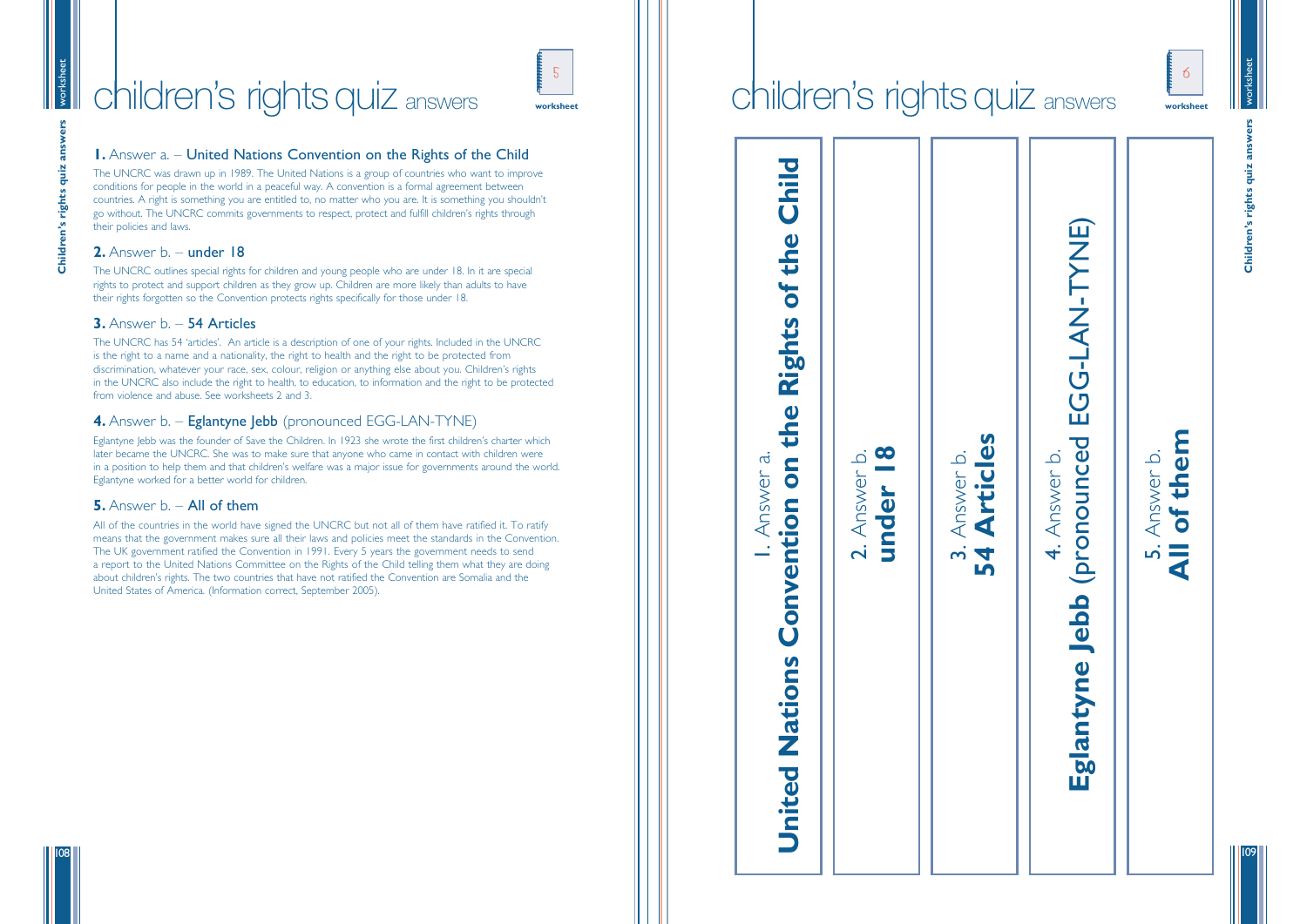How it works **How it works**



111



# how it works activity cards **Langle 3**





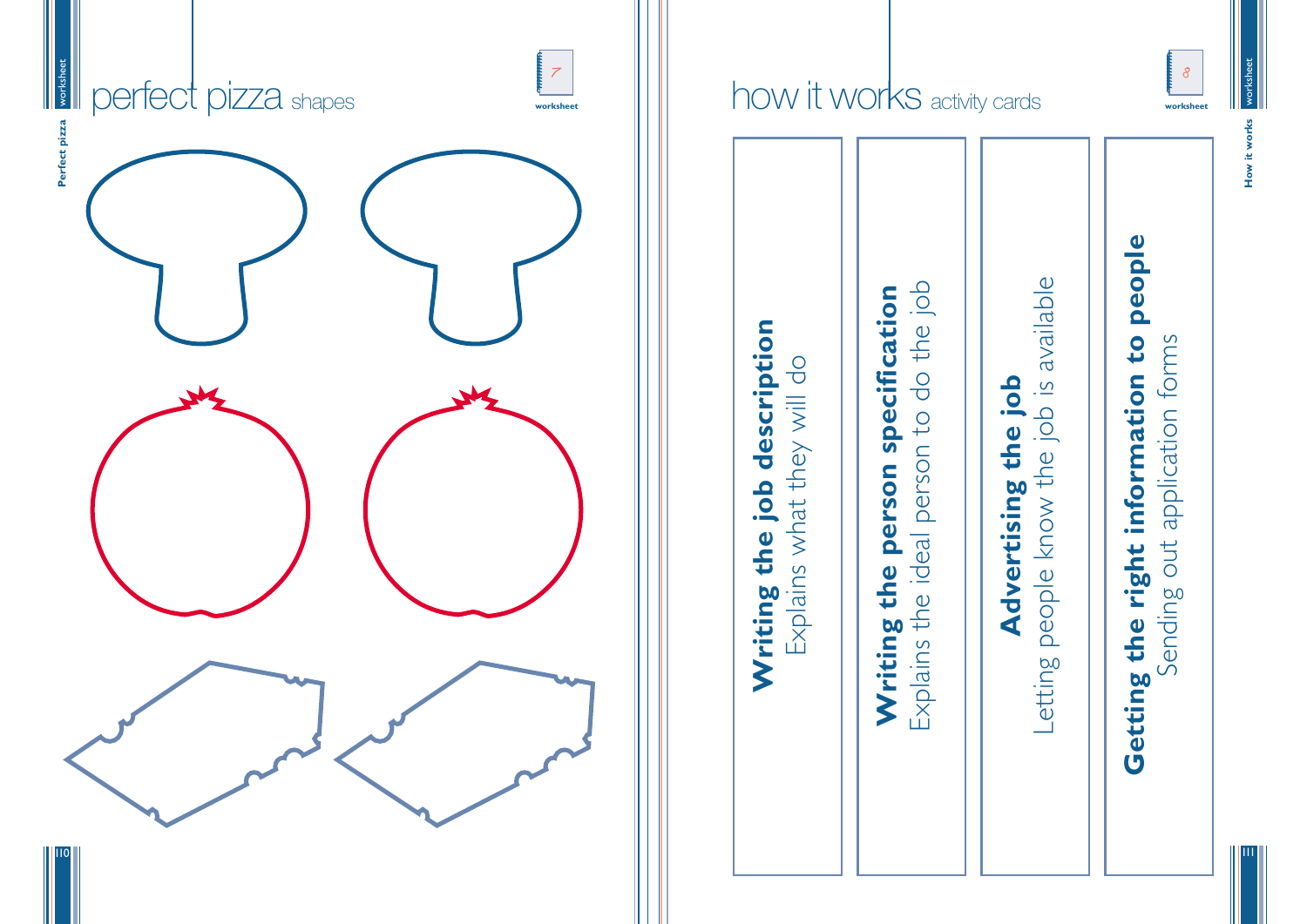

How it works **How it works**

113

worksheet works How it works **How it works**

# how it works activity cards



# Choosing who you will give the job to Choosing who you will give the job toout more about them Finding out more about them person know Letting the person know Making a decision **Making a decision** Offering the job **Offering the job** Interviews **Interviews** etting the Finding

how it works activity cards **L**<sup>8</sup>

112

# Induction **Induction**

# Showing them their new workplace Showing them their new workplace



**Feedback to candidates**

Feedback to

candidates

Letting people know how they did in the interview

Letting people know how they did in the interview

**Shortlisting**

Shortlisting

Choosing who you will invite for an interview

Choosing who you will invite for an interview

**Taking up references**

Taking up references

Asking people who know them if they are suitable

Asking people who know them if they are suitable

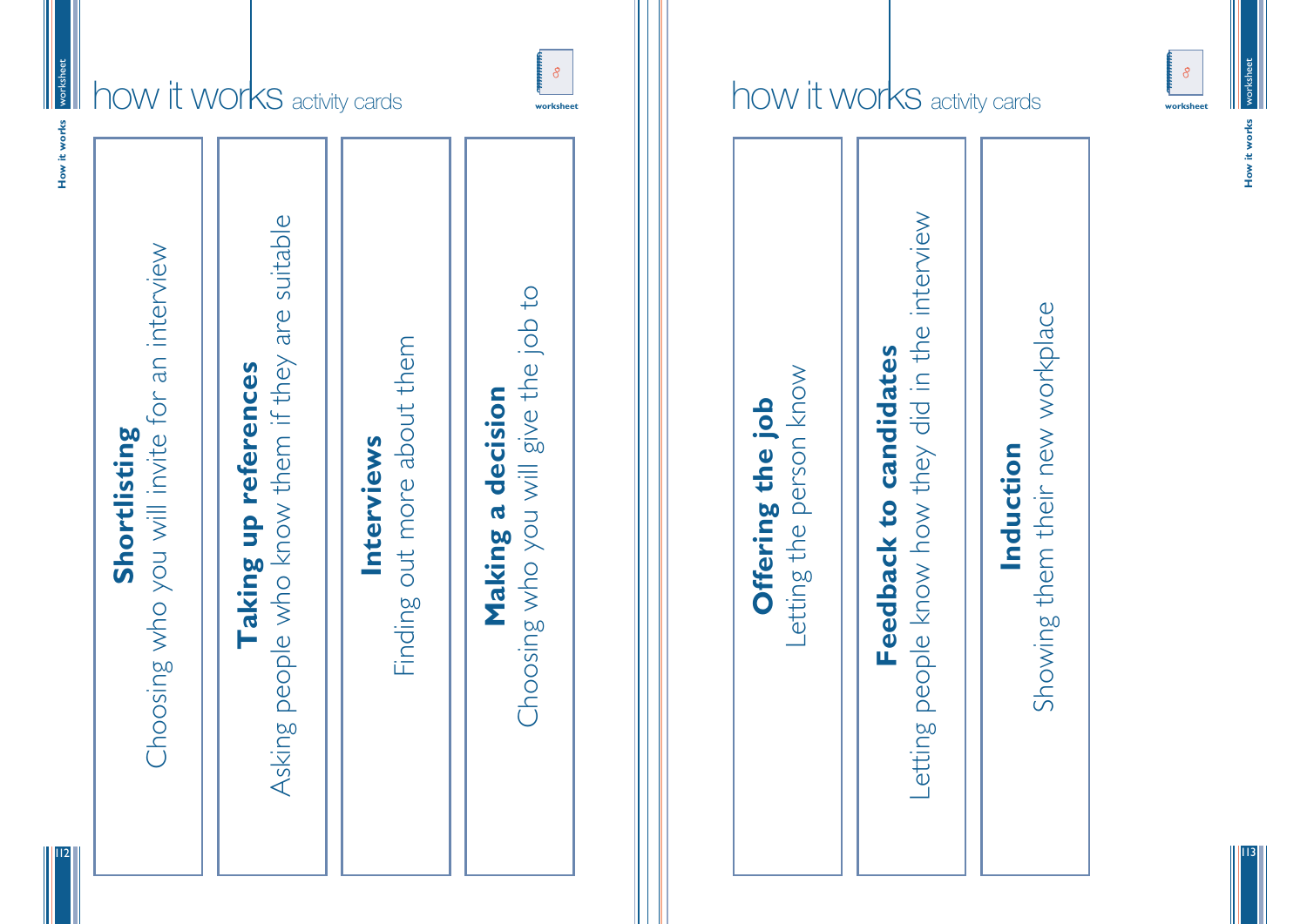worksheet

it works **How it works**

115

# worksheet it works **How it works**

 $How$ 

### how it works an explanation of the recruitment process

**worksheet**

### **JOB DESCRIPTION**



A job description does exactly what it says. It describes the job and the roles and responsibilities the person will have. It includes things like how much the person will be paid, where they will work, what the purpose of their job is and what they will be expected to do.

### PERSON SPECIFICATION

A person specification, or person spec for short, describes the ideal person to do the job. It outlines the knowledge, skills, abilities and experience the person will need to have. Sometimes person specs. divide the information into essential and desirable criteria. Person specs. are used to help decide who you should invite for an interview and employ.

### ADVERTISING THE JOB

Once the job description and person specification have been agreed the job is advertised. Job adverts normally include information about the job title, how much the person will be paid, where they will work, information about the organisation they will work for and a description of the job. It also provides people with a contact number where they can get more information on the job and the closing date for applications.

### GETTING THE RIGHT INFORMATION TO CANDIDATES

If someone is interested in the job they will contact the organisation. They will then send the person an information pack. This normally includes an application form and a copy of the job description and person specification. They may also include an equal opportunities monitoring form and information on child protection. To make it a fair process it is important that everyone receives the same information.

### SHORTLISTING

After the closing date for applicants a panel of people will sit down with all the application forms. They go through them and decide which candidates will be invited for interview. To choose the candidates those involved in shortlisting match the information in the application form or C.V. to the essential criteria in the person specification. Most people use a short listing form with tick boxes.

### INTERVIEWS

Organisations use interviews as a way of finding out if the candidate is the best person for the job. Interviews are usually done by a panel of people. They meet together and decide on questions, who is going to chair the panel and who will ask each question. During the interview the panel members take notes on the answers candidates give to the questions. They use these to decide if the person fits all the criteria set out in the person spec. Interviews are also a chance for the candidate to ask questions about the organisation and the job.

### how it works an explanation of the recruitment process

### **REFERENCES**



Before appointing anyone organisations ask for references from candidate's previous employers. They are needed to make sure that the information the candidate provided on their form and in the interview is correct. References identify anything that would prevent an offer being made to the candidate. Organisations usually ask for 2 references.

### MAKING A DECISION

After the interviews the panel meets and decides who they are going to give the job to. The panel discuss each candidate in turn using their score sheet. They decide which candidate best meets the person specification. It's important that this part of the process is fair and that the panel decide on the best person to do the job and not who they liked the best. If any of the candidates felt they were unfairly treated in the interviews they can make a complaint. The panel would then be able to use their score sheets as evidence of how they made a fair decision. Score sheets are also used to give feedback to candidates.

### OFFERING THE JOB

Once the panel has made a decision the chair of the panel contacts the successful candidate and offers them the job. This can be done by telephoning or writing to the person. The successful candidate then decides if he or she wants the job and confirms this in writing.

### FEEDBACK TO CANDIDATES

All candidates who have attended an interview should be informed of the outcome. Candidates may ask for feedback on how they performed in the interview. Feedback is not about criticising. It is about letting the candidate know what they did well and what they could improve on. The chair of the panel is the only person who gives the candidate feedback. They do this on behalf of everyone involved in the interview process.

### **INDUCTION**

The purpose of an induction is to make new employees feel at home in their new job. It covers most of the things new employees will need to know. This may include the history of the organisation, what it's aims are and policies and guidelines they will need to know. Information is also provided on health and safety e.g. how to use a computer safely and what to do if there is a fire. New employees also get a tour of their new workplace and an opportunity to meet their new colleagues.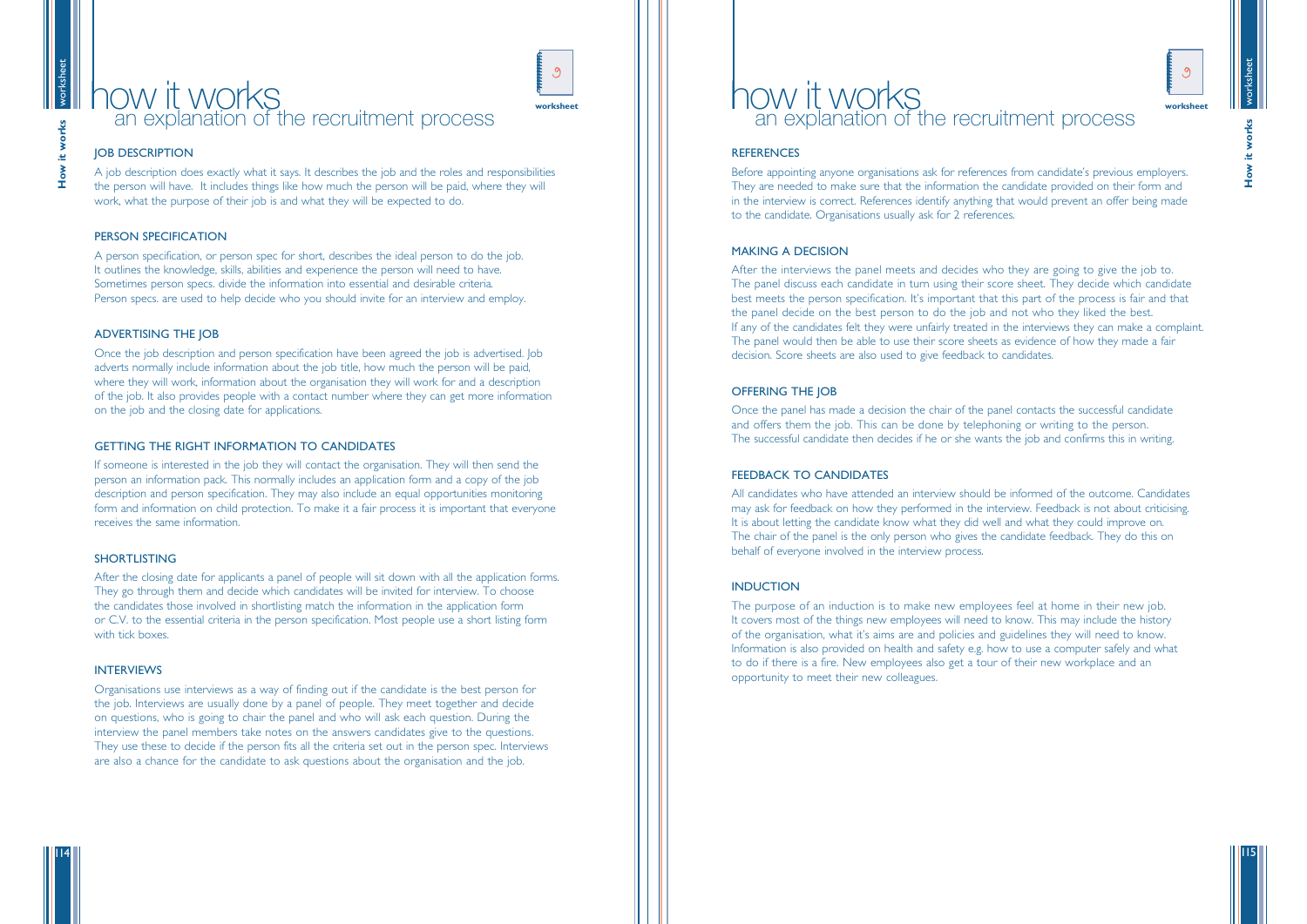

**First impressions** First im

a local youth group **Volunteers at a local youth group** at Volunteers

117

116



| First impressions<br><b>CANDIDATE ONE</b>                                                               |                                |
|---------------------------------------------------------------------------------------------------------|--------------------------------|
| <b>4 languages</b><br>university<br>Christian<br>Went to<br><b>Can spea</b><br>$\mathbf Q$<br>$\bullet$ | Scout group<br>a local<br>Runs |

CANDIDATE TWO



# Used to be a professional football coach **Used to be a professional football coach**

**Is deaf**

a single parent **Is a single parent**  $\overline{a}$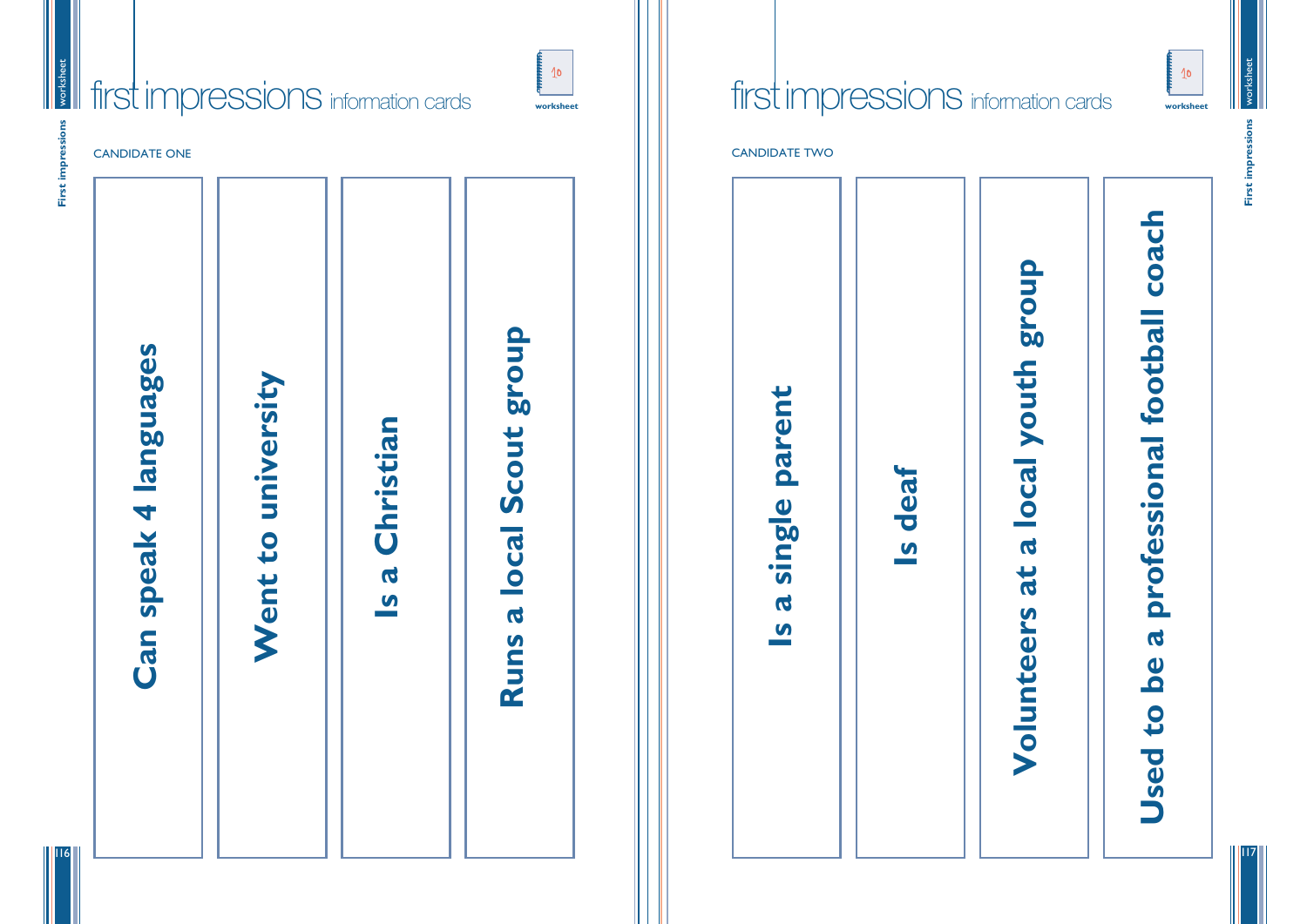

**First impressions** First in

119



First imp

118



CANDIDATE THREE CANDIDATE FOUR CANDIDATE FOUR





**Loves going to the cinema** going to the cinema **Loves** 

# community centre manager **Is a community centre manager** $\mathbf{Q}$  $\bullet$



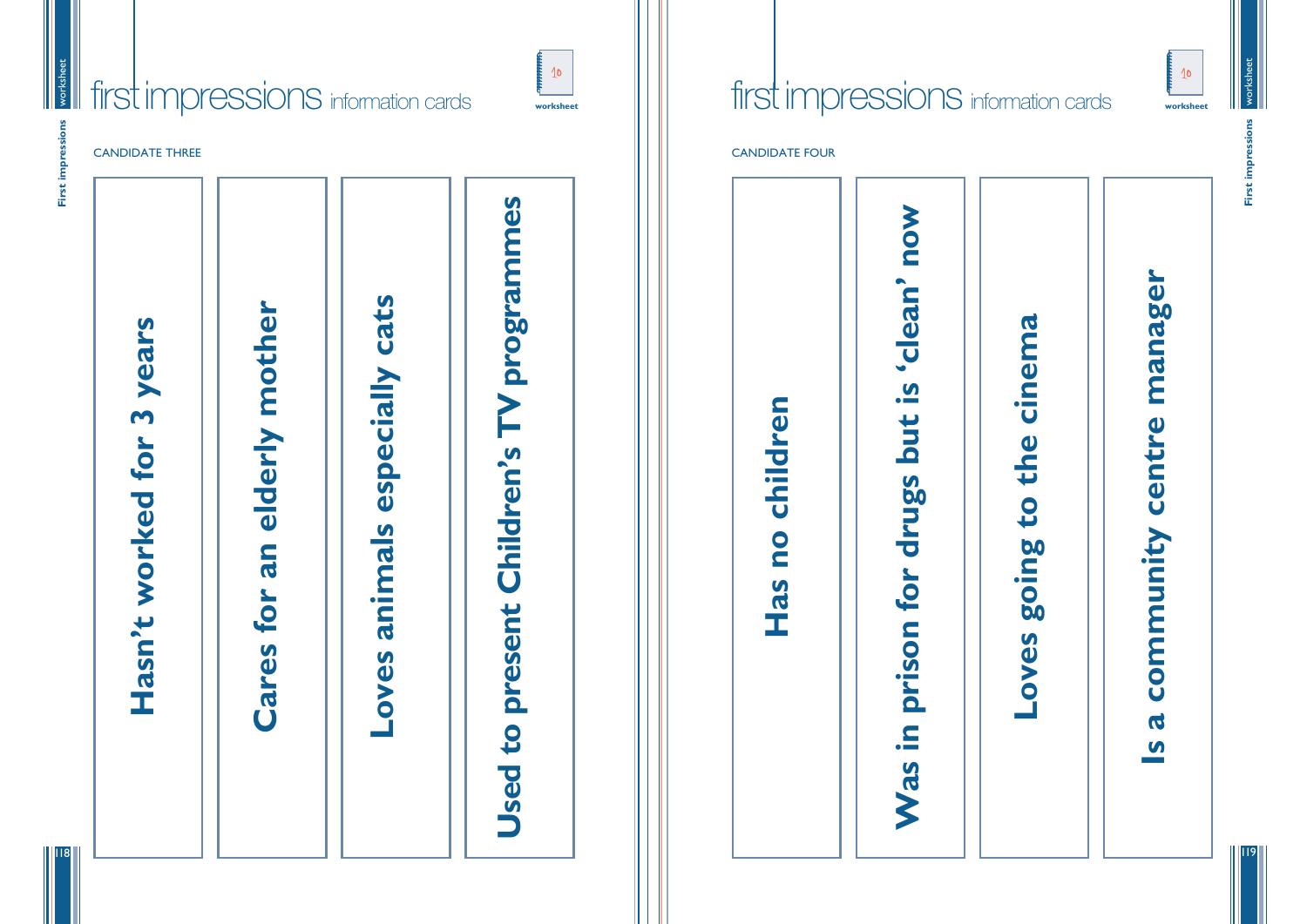

**Agree/disagree Agree/disagre** 

121

worksheet

workst

# agree/disagree activity cards





**Q:** One of the candidates is a wheelchair user. The room you wanted to use doesn't have wheelchair access. You decide to move the interview room.

### **AGREE**

**A:** The Disability Discrimination Act makes it unlawful for an employer to treat a disabled person less favourably because of their disability. Employers and potential employers must make 'reasonable adjustments' to normal practices, even in recruitment.

A: You cannot ask a woman if she is pregnant. Failure to recruit someone because they are pregnant is direct discrimination and is against the Sex Discrimination act 1975.

**Q:** You are interviewing for a cleaner for the community centre. Only one man comes for the interview. He is a refugee from Algeria and his first language is Arabic. His English is not very good so you decide not to give him the job.

**Q:** You are interviewing for a youth worker. A woman comes in to the room. You think she may be pregnant. The job involves working at nights so you decide to ask her how she would cope with childcare.

### **DISAGREE**

**Q:** A candidate phones and requests an application form in Braille. The closing dates for applications is only a week away and you don't think you have time to get the form translated. You tell him that the job is no longer available.

Under the law the woman would have to show that pregnancy was a cause of less favourable treatment.

**Q:** A woman comes in for a job in a Mixed Faith High School. You think she may be a Catholic because she is wearing a cross. You decide that her religion doesn't matter and give her the job.

### **DISAGREE**

**A:** This could be seen as indirect discrimination under the Race Relations Act.

**Q:** A male applies for a job in a women's refuge. He has a lot of experience but you tell him that he cannot apply because he is a man.

It is lawful to require a certain standard of English but only if it is a genuine requirement of the job. This could be interpreted as indirect discrimination as the candidate could argue that a high standard of English is not needed to do the job.

**Q:** A woman comes in for a job and you think she may be a lesbian. There have been problems in the youth club with people making jokes about women going out with other women. You decide that it's best not to employ her.

A: You cannot discriminate against someone because of their sexual orientation. This is unlawful under the Employment Equality (Sexual Orientation) Regulations 2003. The best candidate should get the job regardless of their sexuality.

# agree/disagree activity cards

### **DISAGREE**

**A:** The Disability Discrimination Act makes it unlawful to treat a person less favourably because of their disability. Employers must make 'reasonable adjustments'. Providing application forms in Braille, if requested, would be seen as being reasonable.

### **AGREE**

**A:** It is unlawful under the Employment Equality (Religion and Belief) Regulations 2003 to discriminate on the grounds of religion and belief.

An exception could be made if a particular religion is a genuine occupational requirement but the employer would need to prove that it is essential to carry out the job.

### **AGREE**

**A:** This could be seen as direct discrimination under the Sex Discrimination Act. However some jobs require a person of a particular sex for reasons of privacy. For this job being female would be seen as a 'genuine occupational requirement' therefore it is lawful to allow only women to do the job.

### **DISAGREE**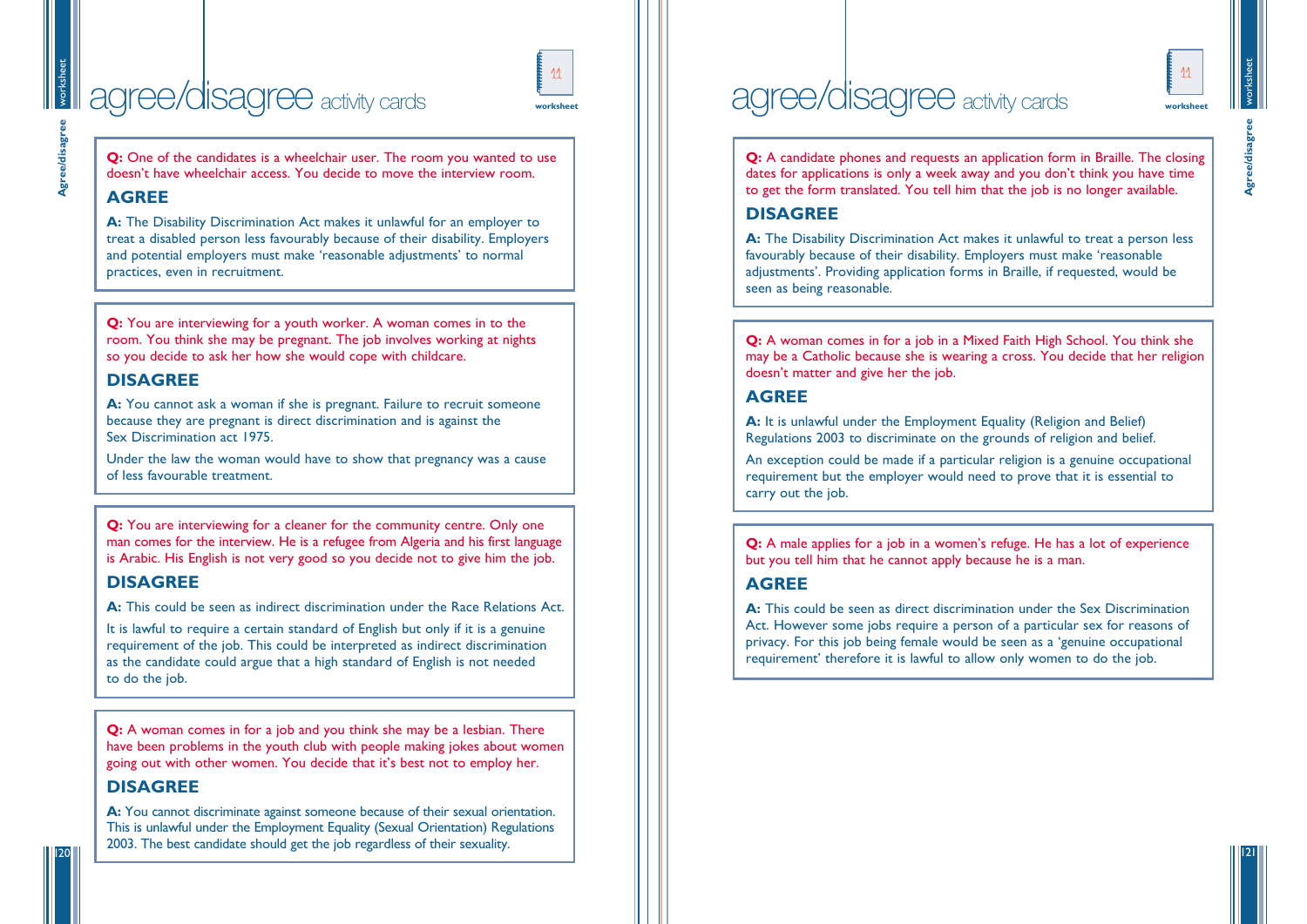

**Open & closed questions** Open & closed question

123





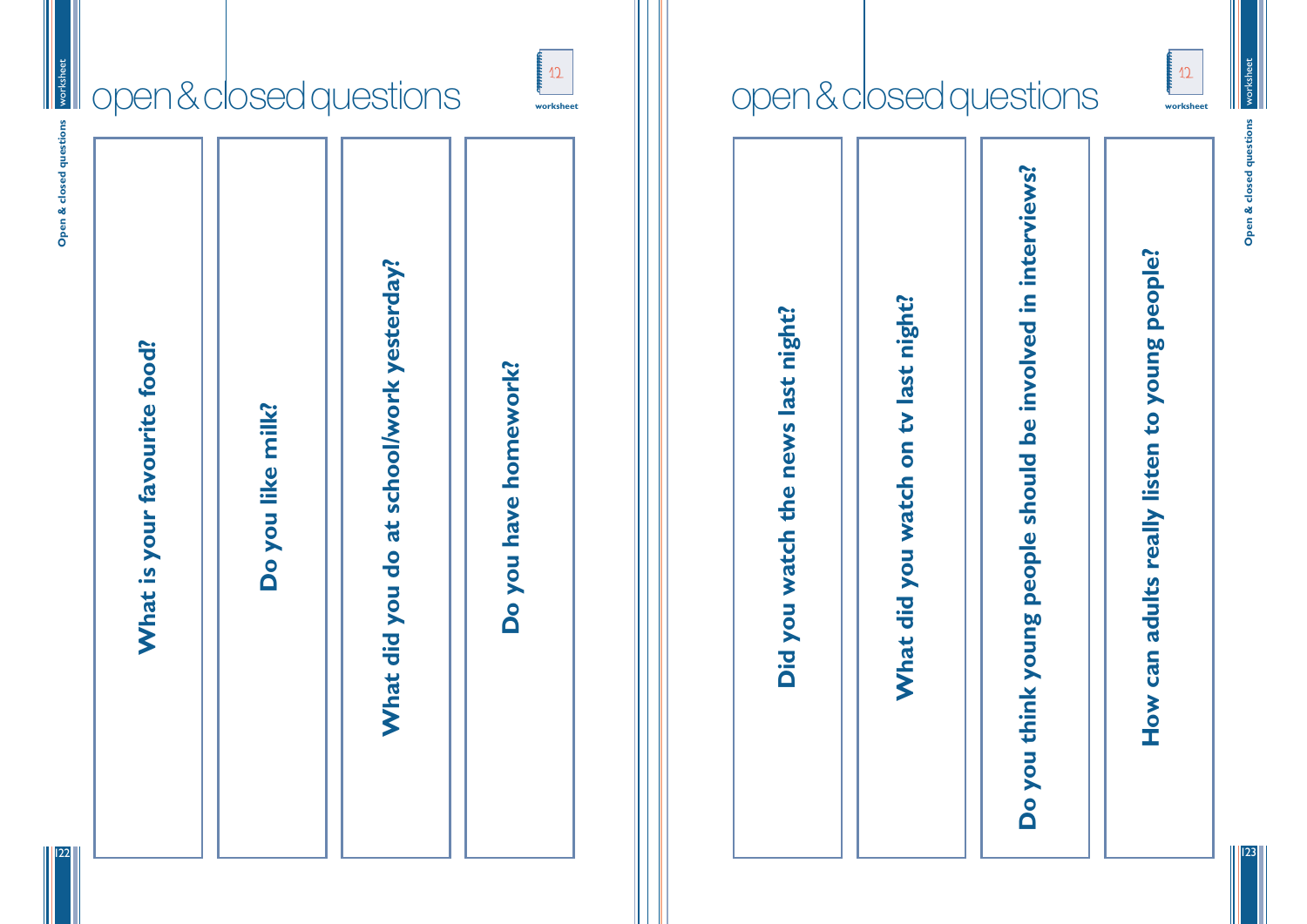

**There's been a robbery** robbery There's been

125

124

# there's been a robbery

### **Robbery Report One**

*I was walking into a shop one morning and a man came running out. He knocked me over and kept running up towards the bus stop. He was carrying a white bag in his right hand and it looked like he had a gun in his left hand. He was wearing a brown jacket that was torn on the shoulder, a blue and green striped shirt and blue jeans. He had skinny legs and a big stomach. He wore wire-rimmed glasses and black shoes. He was bald and had a brown moustache. He was about 6ft tall and probably in his mid-thirties.*

### **Robbery Report Two**

- Where did the robbery take place?
- When did it take place?
- What did the robber steal?
- What did the robber look like? How tall were they? Were they male or female? What age were they? What were they wearing?
- Where did they go?
- Who else was there?



*The robbery took place on the 1015 train to Glasgow Queen Street. A tall woman who was probably 5ft 10 came on and sat beside a man with a blue jacket. She was between 35 and 40 but looked really young. She was very elegant and wore a long black skirt and high heeled shoes. She was wearing a black jacket with a large pink flower on the right hand side. Her hair was brown and was in a ponytail. Just as the train was going into the tunnel she spilt water on her skirt. The man sitting beside her went to get paper towels. As soon as he left she took his briefcase and went into the next carriage.* 

### **Police Officer Information – Prompt Questions**

You are a police officer. You have been sent to investigate a robbery. You must find out as much information as you can. The following questions will help you with your investigation.



| worksheet<br>Open & closed questions |                                                 | open & closed questions         |                            | 12<br>worksheet           |
|--------------------------------------|-------------------------------------------------|---------------------------------|----------------------------|---------------------------|
|                                      | What is it about the training you are enjoying? | Are you enjoying this training? | Tell me about your family? | have a brother?<br>Do you |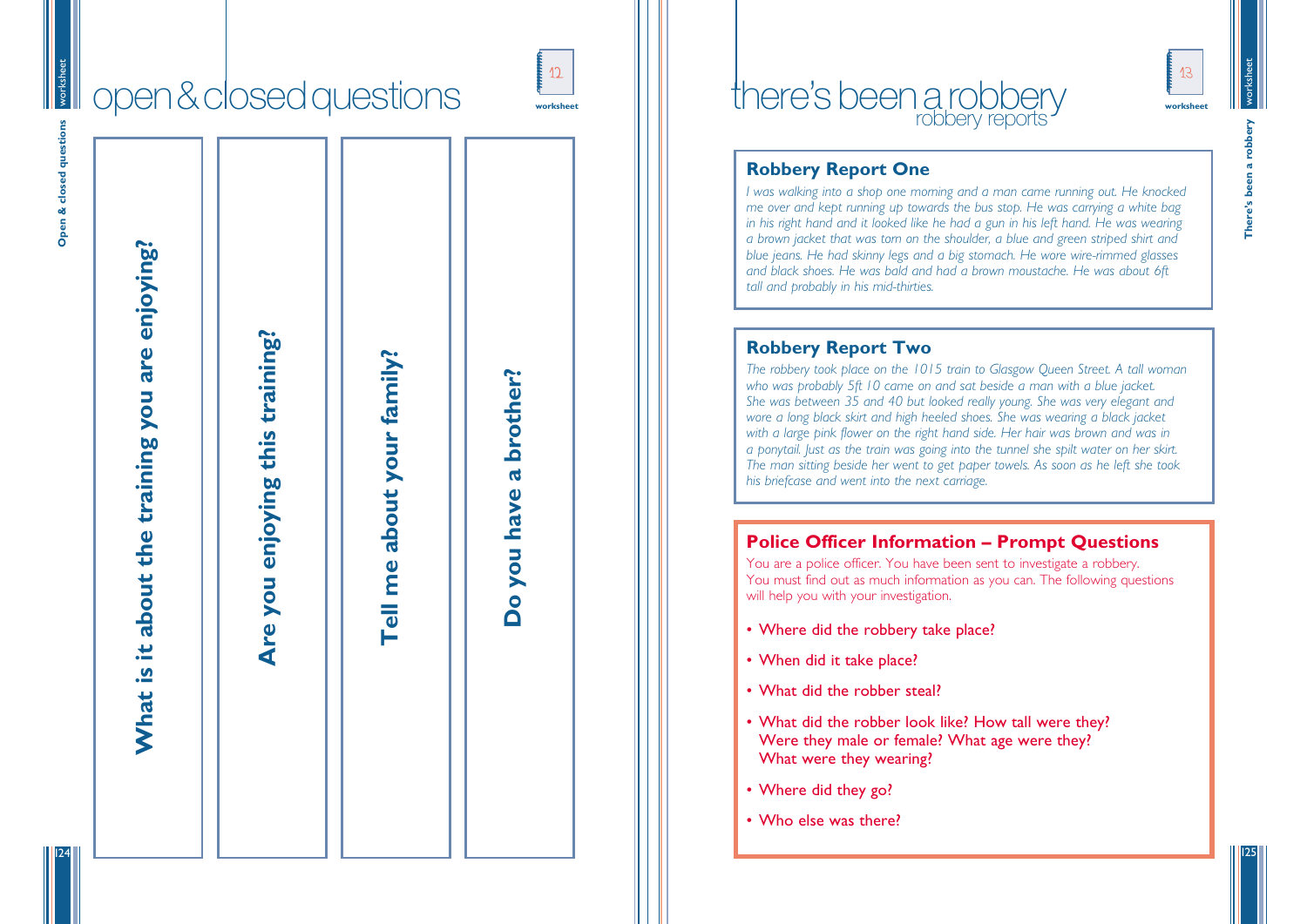